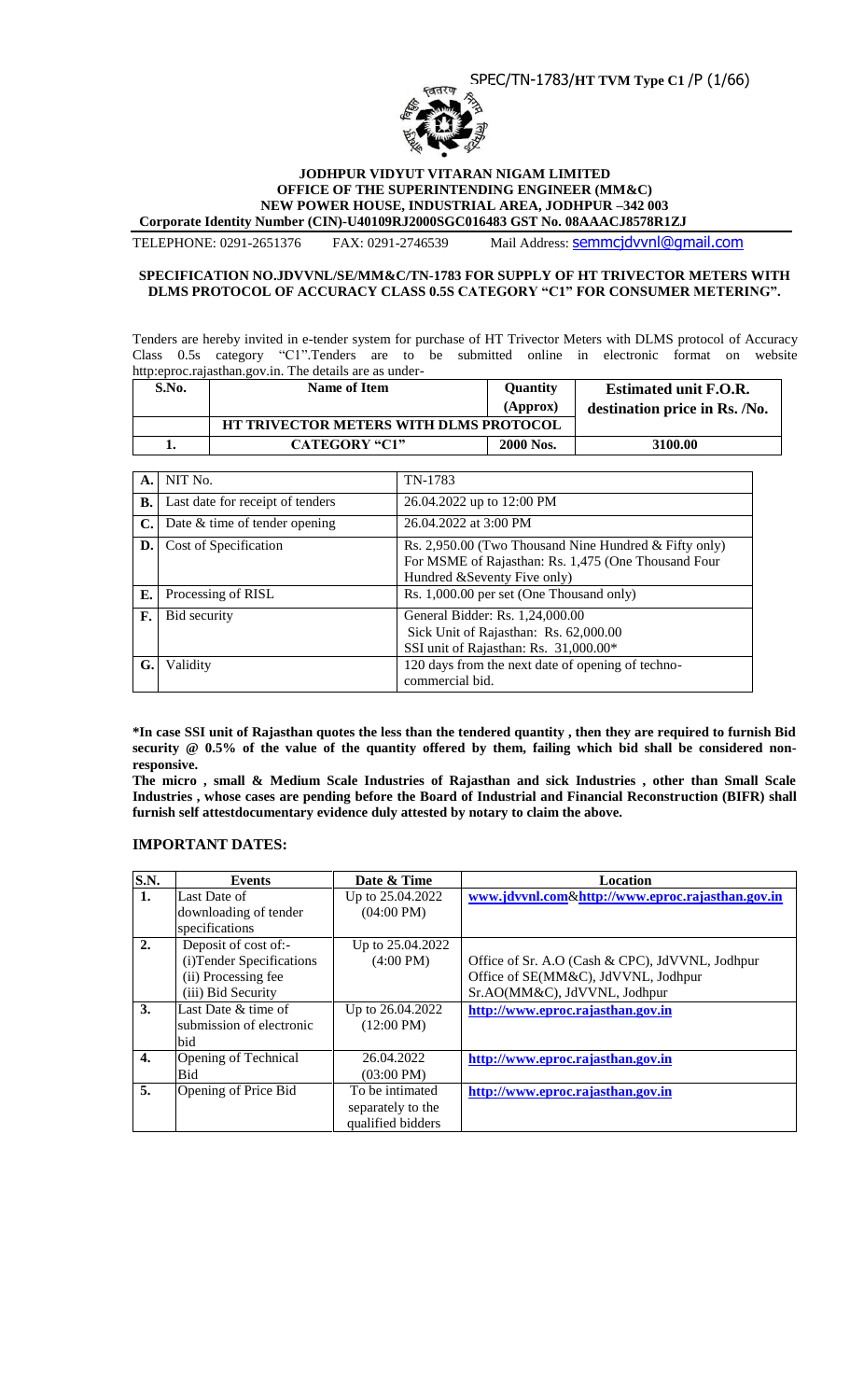# **INDEX**

| Section-I              | Instructions to bidders                              |                             |
|------------------------|------------------------------------------------------|-----------------------------|
| Section-II             | <b>General Conditions of Contract</b>                |                             |
| Section-III            | <b>Technical Specification</b>                       |                             |
| Schedule-I             | Schedule of Requirement                              |                             |
| Schedule-II            | Prices                                               |                             |
| Schedule-III           | Details of Standards.                                |                             |
| Schedule-III A         | Pre Qualification Requirement (PQR)                  |                             |
| Schedule-III B         | Bank Guarantee in lieu of sample                     |                             |
| Schedule-IV            | Bill of Quantity (Price Schedule)                    | To be uploaded Online on    |
|                        |                                                      | website                     |
| Schedule IV A          | Details of tendered quantity, quantity offered along | The Bidder is required to   |
|                        | with justification with reference to qualifying      | justify quantity offered as |
|                        | Requirement)                                         | per qualifying              |
|                        |                                                      | Requirement.                |
| Schedule V             | Departure from Guaranteed Technical Particulars      |                             |
| Schedule V A & VB      | GTP of HT TVM & seal                                 |                             |
| Schedule VI A          | Departure from the requirement of Technical          |                             |
|                        | Specification.                                       |                             |
| Schedule VI B          | Departure from commercial terms & conditions of      |                             |
|                        | specification                                        |                             |
| Schedule VII           | List of Past supplies.                               |                             |
| Schedule VIIA          | C.A. Certificate for Quantity Justification          |                             |
| Schedule VIIB          | <b>Undertaking of CA</b>                             |                             |
| Schedule VIII          | Delivery schedule.                                   |                             |
| Schedule IX            | List of equipment $&$ technical hands available with |                             |
|                        | the tendering firm.                                  |                             |
| Schedule X             | General Particulars about the bid in brief           |                             |
| Schedule XI            | Format of Affidavit for Rajasthan MSME               |                             |
| General                | Amendments in ITB & GCC and addendum in ITB          |                             |
| Appendix-A             | Proforma for Bank Guarantee in lieu of Bid           |                             |
|                        | Security                                             |                             |
| Appendix-B             | Declaration by the bidder                            |                             |
| Annexure-A             | Self attested undertaking                            |                             |
| Annexure-B             | Tamper Logics for HT-TVM                             |                             |
| Annexure-H             | <b>Component Specification</b>                       |                             |
| $T\bigcap T\mathbb{R}$ |                                                      |                             |

#### **NOTE:**

- 1. Tender documents will be made available on e-Tendering portal [www.eproc.rajasthan.gov.in](http://www.eproc.rajasthan.gov.in/) The bidders, in their own interest are requested to read very carefully the tender document before submitting the bid only through online on website [www.eproc.rajasthan.gov.in](http://www.eproc.rajasthan.gov.in/) . The bidders can download bid up to 04:00 p.m. one day prior to schedule date of opening of respective bid mentioned above documents and submit their bids online up to 12:00 p.m. on schedule of respective bid mentioned above.
- 2. Eligible bidders should submit their bid well in advance instead of waiting till last date, JdVVNL will not be responsible for non-submission of bids due to any website related problems.
- 3. The cost of Tender specification **Rs. 2950/-**(Non-Refundable) (50% for MSME of Rajasthan) to be paid by Demand Draft in Favour of the Sr. Accounts officer(Cash & CPC), JdVVNL, Jodhpur and tender processing fees Rs. **1000/-** shall be payable by demand draft in favour of The Managing Director RISL, Jaipur ( Non- Refundable). The bidders are required to deposit all these payments in the office of the SE(MM&C), JdVVNL, Jodhpur up to 4.00 PM one day prior to date of tendering otherwise their bids are liable to be rejected.
- 4. The Bid Security amount (as applicable) to be paid by demand draft/banker"s cheque in favous of SR.AO(CASH & CPC), JDVVNL, Jodhpur (Payable at jodhpur) 342003 **up to 4.00 p.m upto one WORKING day prior to schedule date of opening** of respective bid or Bank guarantee, in specified format, of a scheduled bank in favour of superintending Engineer (MM&C), JDVVNL, Jodhpur be deposited to the Sr. Accounts Officer (MM&C), JdVVNL, New Power House, Industrial Area,Jodhpur-342003 **up to 4.00 p.m. up to one WORKING day prior to schedule date of opening**of respective bid and obtain a receipt/acknowledgement thereof. No other mode of deposit shall be accepted. At the time of depositing the Bid Security amount or Bank Guarantee, the bidder shall also furnish self attested and duly attested by Notary, the documentary evidence of SSI/MSME unit of Rajasthan or of sick unit (as applicable) along with affidavit as per schedule XI on Non-Judicial Stamp of Rs. 100/-.

The Bank Guarantee against Bid Security be issued by Nationalized / Scheduled Bank. The same may be accepted after confirmation by issuing Bank. If any Bid Security Bank Guarantee not is proper format / not confirmed by the issuing Bank the same would not be accepted and the bidder would be immediately shorted out from bid process.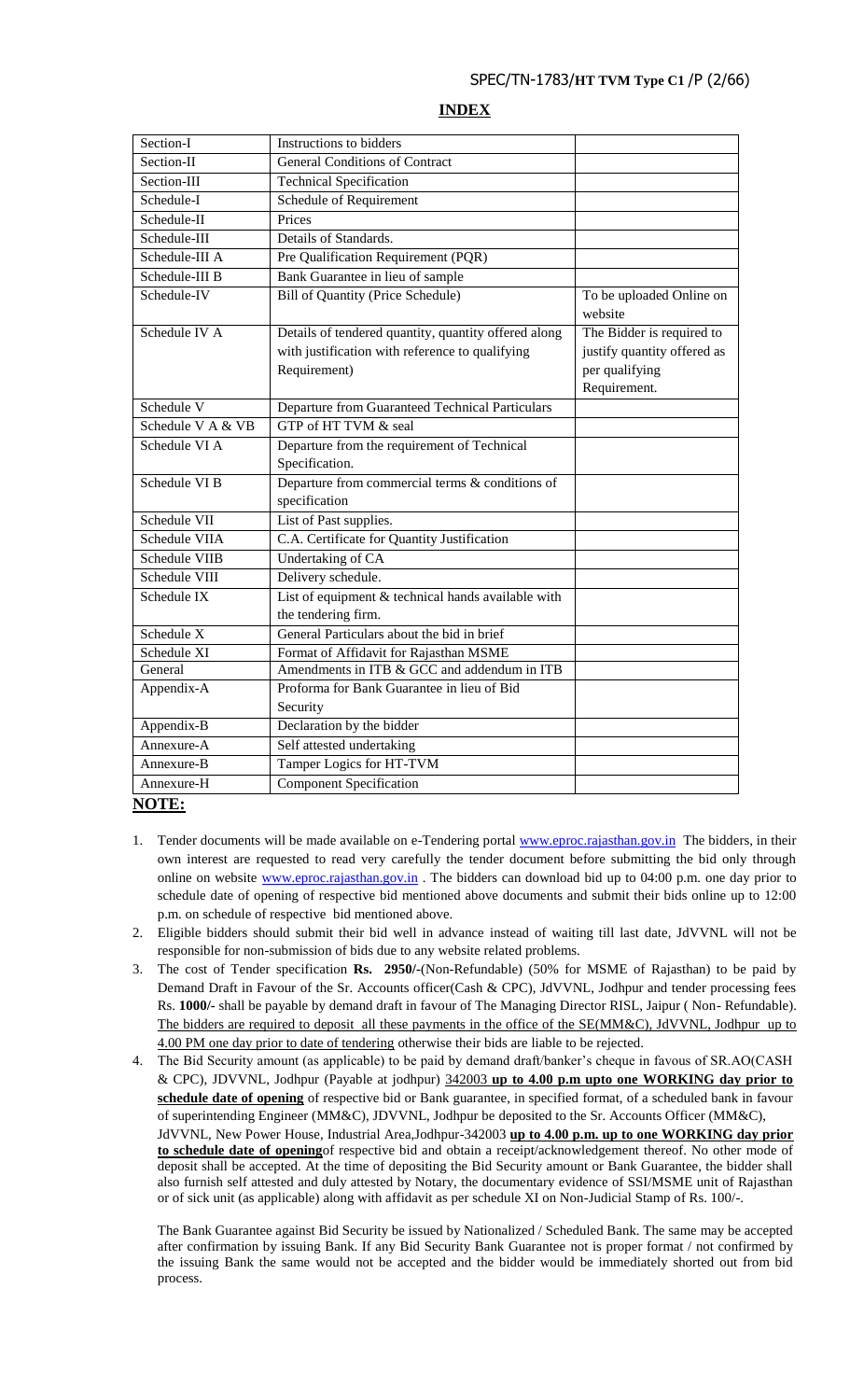#### **SPECIFICATION**

# **SCHEDULE-III (Volume-A)**

#### **TECHNICAL SPECIFICATION & SCHEDULE OF REQUIREMENT FOR SUPPLY OF 3 PHASE, 4 WIRE A.C. STATIC HT- TRIVECTOR ENERGY METER OF CLASS OF ACCURACY 0.5S OF CATEGORY C1 WITH DLMS PROTOCOL AGAINST TN-1783.**

#### **3.01 (A) SCOPE:**

- i) This specification covers the design, Engineering, manufacture, assembly, inspection, testing at manufacturers works before dispatch, supply and delivery at site/FOR destination anywhere in vicinity of Class **0.5S** accuracy static HT Tri-vector Meters with DLMS protocol for energy accounting, audit metering, boundary & tariff purpose along with software and interface cable as per requirement given in this specification. The HT Tri-vector meter should be 3-phase 4-wire type suitable for connection to a 3 phase 4 wires as well as 3-phase 3-wire system. The meter should be capable to record and display KWh, KVArh, KVAh and maximum demand in KVA for 3 phase 4 wire as well as 3 phase 3 wire AC balanced/unbalanced loads for a power factor range of zero (lagging) through unity up to zero (leading) as per requirement given in this specification.
- (ii) It is not the intent to specify completely herein all the details of the design and construction of material. The material shall, however, conform in all respects to high standards of engineering, design and workmanship and shall be capable of performing for continuous commercial operation in a manner acceptable to the purchaser, who will interpret the meanings of drawings and specification and shall have the power to reject any work or material which in his judgment is not in accordance therewith. The offered HT TVM shall be complete with all accessories, software and components necessary for their effective and trouble free operation. Such components shall be deemed to be within the scope of Bidder's supply irrespective of whether those are specifically brought out in this specification and/or the commercial order or not.
- (iii) The meter shall be ISI mark & bidder shall furnish the details of ISI license at the time of bid or within 60 days from the date of opening of bid.

#### **B) REQUIREMENT**

**HT TVM 0.5S, with DLMS Protocol category "C1" for consumer Metering: - 2000 Nos.**

#### **3.02 STANDARDS APPLICABLE:**

Unless otherwise specified elsewhere in this specification, the performance and testing of the meters shall conform to the following Indian/International Standards and all related Indian/International standards to be read with up to date and latest amendments/revisions thereof:

| S.<br>No. | Standard No.                                               | Title                                                                                                         |
|-----------|------------------------------------------------------------|---------------------------------------------------------------------------------------------------------------|
| 1.        | IS 14697-1999<br>(With latest amendments)                  | Specifications for AC Static Transformer<br>Operated Watt-hour and VAR-Hour Meters,<br>class $0.2S \& 0.5S$ . |
| 2.        | CBIP technical report No. 325.                             | : Specification for AC Static Electrical<br>Energy<br>Meters. With latest amendments.                         |
| 3.        | IEC 62053-22-2003<br>IEC 62052-11-2003                     | AC Static Watt-hour Meters for Active<br>Energy, class $0.2S \& 0.5S$                                         |
| 4.        | CBIP Technical Report No.111 Revised :<br><b>July 1996</b> | Specification for Common Meter Reading<br>Instrument.                                                         |
| 5.        | IS: 9000                                                   | : Basic Environmental Testing Procedures for<br>Electronic & Electrical items.                                |
| 6.        | IEC 62056(DLMS/COSEM)                                      | : Open protocol standard for communication of meter<br>data.                                                  |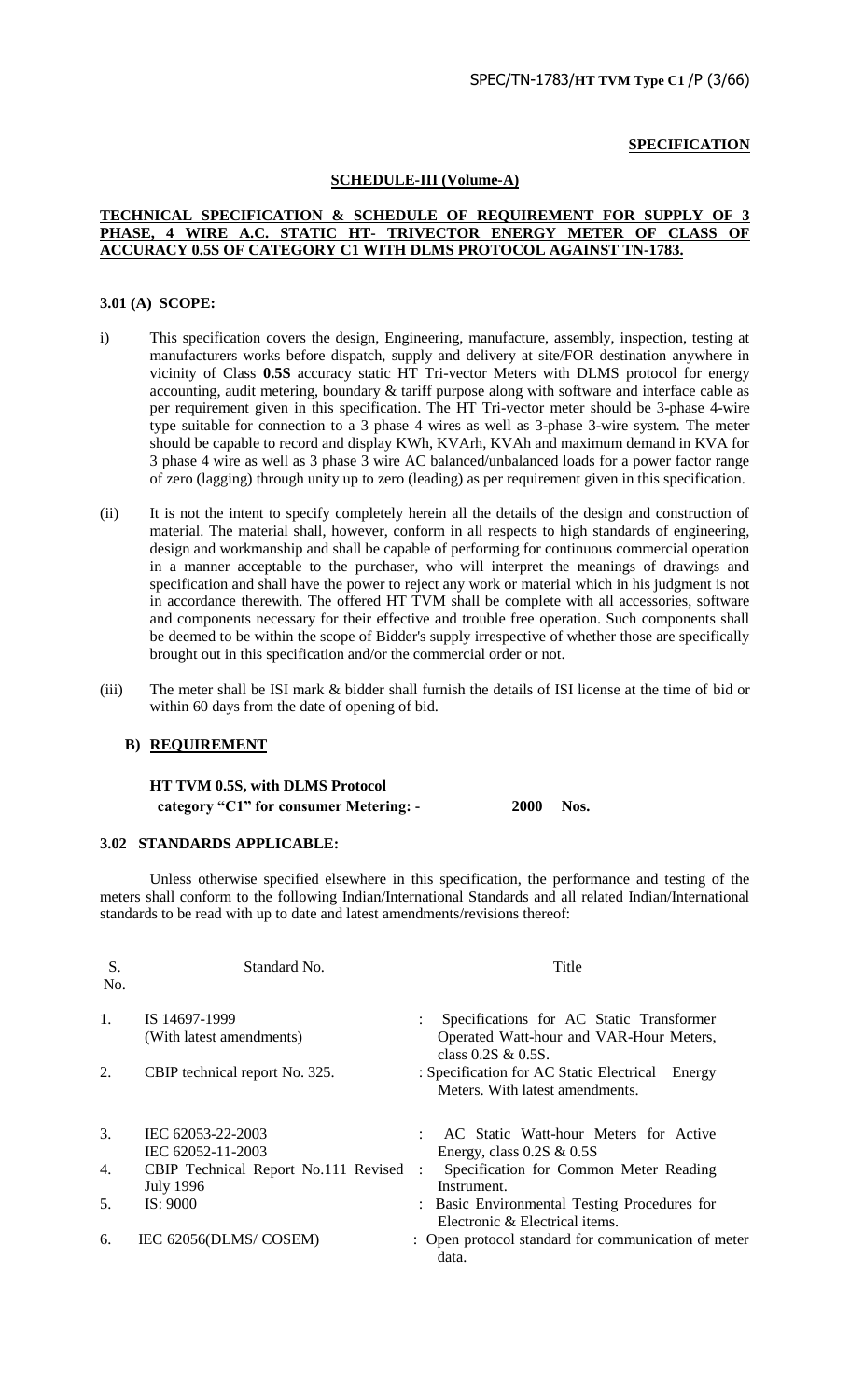7. IS: 15707 : Testing, Evaluation, Installation and maintenance of AC Electricity meters- Code of Practice 8. **IS: ETD 13(6211) : Data Exchange for electricity meter reading, tariff and load control- companion specification.**

#### 9. IS: 15959:2011 : "Data Exchange for Electricity Meter Reading, Tariff **And Load Control Companion Spec having all amendment"**

Meters matching with requirements of other national or international standards, which ensure equal or better performance than the standards mentioned above, shall also be considered. When the equipment offered by the tenderer conforms to standards other than those specified above, salient points of difference between standards adopted and the standards specified in this specification shall be clearly brought out in the relevant schedule and copy of such standards along with their English translation shall invariably be furnished along with the offer.

# **3.03 CLIMATIC CONDITIONS:**

The meters to be supplied against this specification should be capable of performing and maintaining required accuracy under extreme hot, cold, tropical and dusty climate and solar radiation typically existing in the state of Rajasthan (India). The meter shall be required to operate satisfactorily and continuously under the following tropical climate conditions: -

| a) Maximum ambient air temperature $\therefore$ 55 $^{\circ}$ C |                       |
|-----------------------------------------------------------------|-----------------------|
| b) Maximum ambient air temperature in shade                     | : $45^{\circ}$ C      |
| c) Maximum temperature attainable by the meter exposed to Sun.  | $:60\degree$ C        |
| d) Minimum ambient temperature in shade                         | $:(-) 5 °C$           |
| e) Average daily ambient air temperature                        | $:40\degree$ C        |
| f) Maximum relative humidity.                                   | $:95\%$ .             |
| g) No. of months of tropical monsoon condition                  | : 4 Months.           |
| h) Maximum attitude above mean sea level                        | : 1000 Meters.        |
| i) Average rain fall.                                           | $: 10-100$ cms.       |
| j) Maximum wind pressure                                        | :200 $Kg/Sq$ . meter. |
| k) Isoceranic level (days/year)                                 | :40                   |
| 1) Seismic level (Horizontal Accn.)                             | $: 0.30$ g.           |
| m)Permitted noise level                                         | $: 45$ db.            |

#### **3.04 SUPPLY SYSTEM:**

| Rated Voltage (Vref) | 3 x 63.5 V - Phase to Neutral (3 phase 4 wire system)            |
|----------------------|------------------------------------------------------------------|
| (For HTTVM)          |                                                                  |
| (Through PT)         | 3 x 110 V - Phase to PhaseMeter shall be programmed for PT ratio |
|                      | $11KV/110V$ (Ph.to Ph.)                                          |

Rated current (Ib) 3 x -/5 Amps (Connected through CT)

Multiplying factor to arrive at actual primary values wherever applicable shall be calculated from the CT and PT ratio of the installed CTs and PTs/CT ratio of the installed CT"s.

#### **3.05 POWER FACTOR RANGE:**

The meter shall be suitable for full power factor range from zero (lagging) through unity to zero (leading). The meter should work as an active energy and reactive (lag and lead) energy meter.The Power Factor should be in the three decimal digit.

#### **3.06 POWER SUPPLY VARIATION:**

The supply system shall be 3x110V Phase to Phase,3 phase 4 wires. The extreme power supply variations for which an operating meter should withstand without damage and without degradation of its meteorological characterstatics when it is subsequently operated under its normal operating conditions shall be as follows: -

Specified operating range -0.8 to 1.15 V ref. Limit range of operation - 0.7 to 1.20 V ref. Frequency - 50 Hz. +/- 5%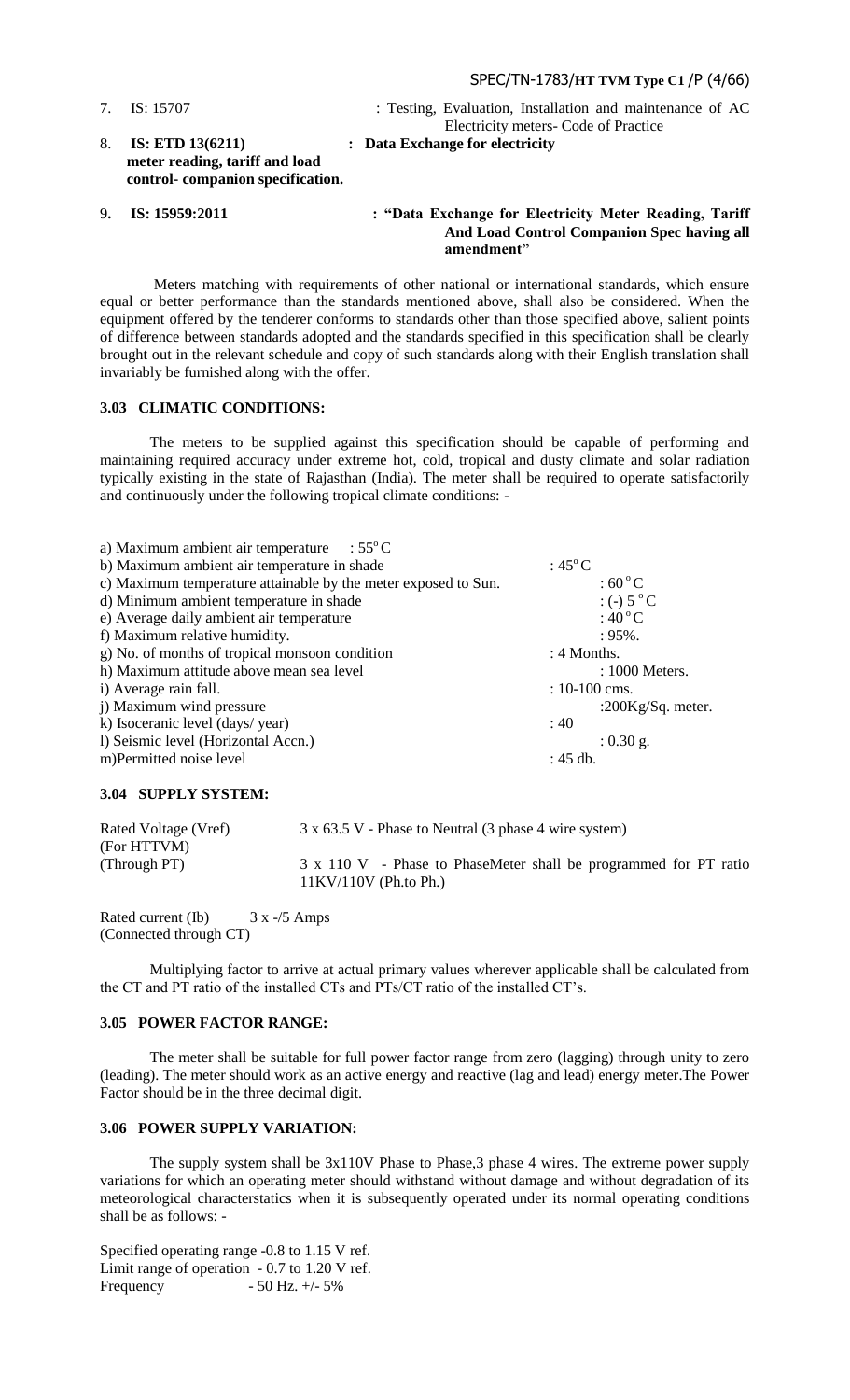However, the bidder can offer meter, which can withstand higher variations. The limit of power supply variations should be as per IS: 14697-1999.

# **3.07 ACCURACY:**

Class of accuracy of the meter shall be 0.5S. The accuracy should not drift with time.

#### **3.08 POWER CONSUMPTION:**

**(i) Voltage circuit:** The active and apparent power consumption in each voltage circuit including the power supply of meter at reference voltage, reference temperature and reference frequency shall not exceed 1.0 Watt per phase and 8 VA per phase respectively.

**(ii) Current circuit:** The apparent power taken by each current circuit at basic current, reference frequency and reference temperature shall not exceed 1 VA per phase.

#### **3.09 STARTING CURRENT:**

The meter should start registering the energy at 0.1% Ib and unity power factor.

# **3.10 MAXIMUM CURRENT:**

The rated maximum current of the meter shall be 200% Ib.

#### **3.11 GENERAL AND CONSTRUCTIONAL REQUIREMENTS:**

i) Meters shall be designed and constructed in such a way so as to avoid causing any danger during use and under normal conditions. However, the following should be ensured:-

- a) Personnel safety against electric shock
- b) Personnel safety against effects of excessive temperature.
- c) Protection against spread of fire.
- d) Protection against penetration of solid objects, dust and water.
- e) Protection against fraud.
- f) Protection against Pilferage.

ii) All the materials and electronic power components used in the manufacture of the meter shall be of highest quality and reputed make to ensure higher reliability, longer life and sustained accuracy.

iii) (a) The manufacturer should use application specific integrated circuit (ASIC) for metering functions.

(b) The meter should not have any form of mechanical adjustment such as trim-pots, potentiometer etc. for calibration. The meter shall be factory calibrated and no adjustment of calibration shall be possible at site by any means.

(c) The electronic components shall be mounted on the printed circuit board using latest Surface Mount Technology (SMT). The PCB material should be made of glass epoxy FR-4 grade conforming to relevant standards or better grade.

iv) All insulating materials used in the construction of meters shall be non-hygroscopic, non-ageing and of tested quality. All parts that are likely to develop corrosion shall be effectively protected against corrosion by providing suitable protective coating.

v) The meter shall have test output device in the form of calibrating LED accessible from the front and capable of being monitored conveniently with suitable testing equipment.

vi) The meter shall conform to the degree of protection IP 51 of IS: 12063/IEC: 60529 for protection against ingress of dust, moisture and vermin.

vii) The meter shall either remain immune to tamper through application of external magnetic field (AC electro magnet or DC magnet) as per value specified in CBIP 325 or if the metering gets affected then meter shall record energy at Imax, rated voltage and unity P.F. as per CBIP 325 and same should also be logged as event.

viii) The meter should continue to function even if any spurious signals are injected on the neutral of the meter such as D.C signals through diodes etc. and /or High Frequency Signals.

ix) The meter shall be supplied with a transparent extended terminal-block cover (ETBC).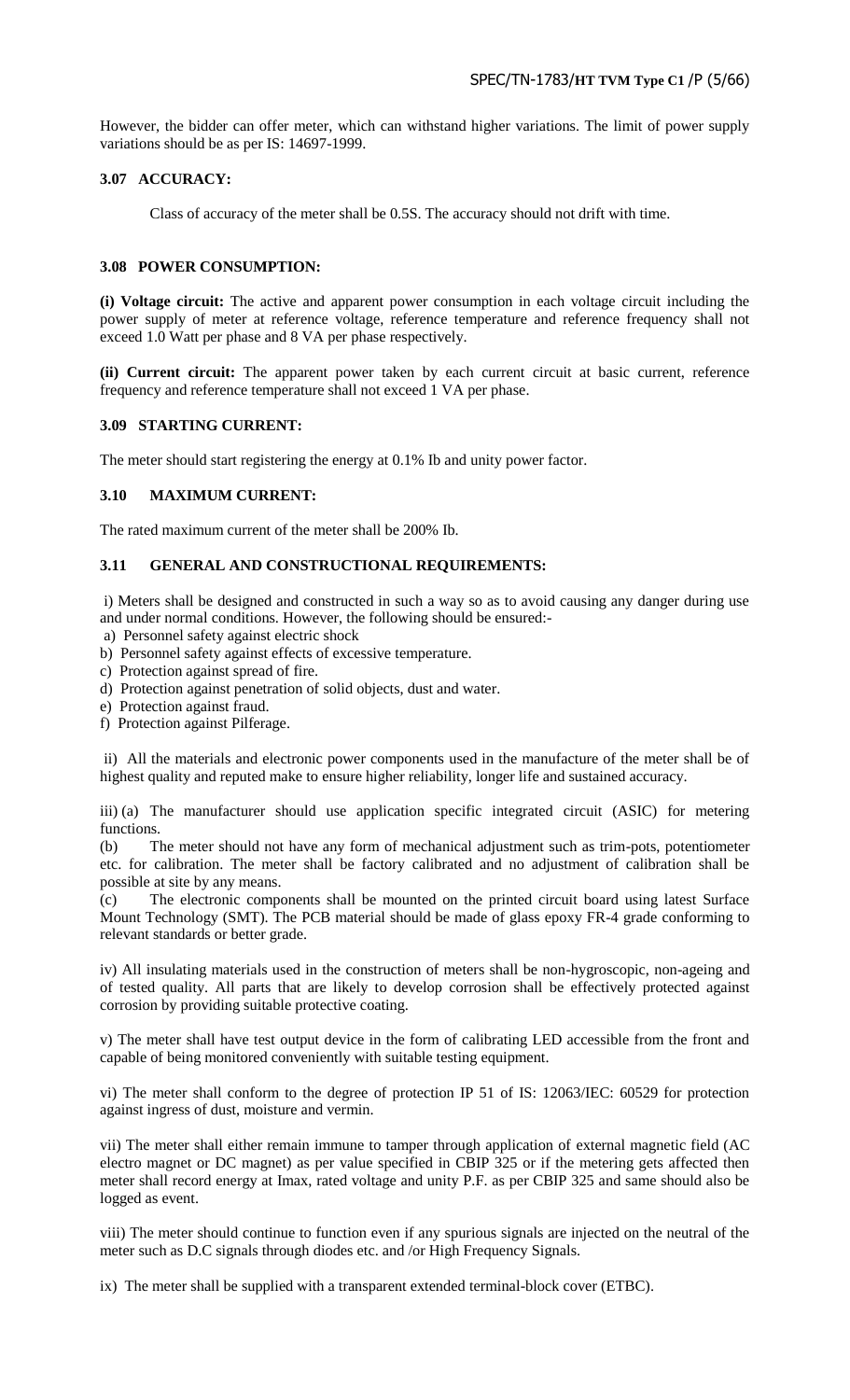x) The meter shall have two push buttons, one for forward scrolling and other for reverse scrolling of different parameters available in push button mode.

#### xi) **Meter Base And Cover**:

- (a) The meter -base, meter cover; terminal block and ETBC shall be made of unbreakable, high grade, flame retardant polycarbonate with thickness more than 2.0 mm, and of good dielectric and mechanical strength. The material of meter base & terminal block shall be glass reinforced.
- (b) Meter cover and extended terminal block cover (ETBC) should be injection moulded in UV stabilized polycarbonate in natural colour. The ETBC shall be kept fully transparent and the meter cover except the window portion shall be semi-transparent / non-transparent/corrugated. The moulded meter case and terminal cover(s) should not change in colour, shape, size, and dimensions, when subjected to 200 hours on UV ageing test. It should withstand 650 deg. C glow wire test and heat deflection test as per ISO 75.
- (c) The manufacturer shall emboss/**engraved/screen printed** on the base/cover(s), the name of the material they have used in an abbreviated form e.g. PCFR 10 GF (to denote that they have used polycarbonate flame retardant 10 % glass filled polycarbonate).
- (d) The window portion shall be of transparent, unbreakable, silicon coated, scratch resistant surface UV stabilized polycarbonate material for easily reading all the displayed values/parameters, nameplate details and calibrating LED. It should not fade in course of time and become opaque causing inconvenience in reading. The window portion shall be ultrasonically welded with the meter cover such that it cannot be removed undamaged without breaking the cover.
- (e) The meter cover shall be ultrasonically welded with the meter base. The sample meter to be sent along with bid may not be ultrasonically welded with the meter base, as at the time of sample testing it has to be opened to ascertain conformity of meter as per specification. However, before commencement of supply, sample has to be got approved with ultrasonically welded meter by the successful bidder

#### xiii) **Terminal Block**:

(a) The detachable terminal block shall be moulded type made of non-hygroscopic, flame retardant material having good dielectric and mechanical strength. The moulded terminal block shall be made from best quality phenol formaldehyde or 10-20% glass filled polycarbonate material or any equivalent/better material conforming to FH-1 of IS 11731 (Part-I) having adequate insulating properties and mechanical strength with brass inserts for connecting terminals.

The terminal block should satisfy all the conditions specified in IEC-62052 & IS-14697 and shall be made from best quality phenol formaldehyde or 10-20% glass filled polycarbonate material or any equivalent/better material. The glass filled polycarbonate should fulfill the requirement of following tests

- (i) The flame retardant rating of VO as per UL94 testing.
- (ii) The glow wire temperature of 960 deg. C as per  $IS-11000$  (part-2/Sec-1) or IEC 695-2-1.
- (iii)Heat deflection temperature (HDT) test of 135 deg. C.
- (iv) Ball pressure test at 125 deg. C.

(b) The terminal block, the ETBC and the meter case shall ensure reasonable safety against the spread of fire and shall not be ignited by the thermic overload of live parts in contact with them

c) The current circuit conductors of a meter shall be connected to its current terminals inside the meter terminal block adopting procedure prescribed either B-1 or B-2 of the recommended methods under Clause 6.4-Annexure-B of IS 14697. Any other method which meets this requirement in a better manner/way shall also be considered. The bidder should elaborate the arrangement adopted.

(d) The meter terminal block shall have tin- plated brass terminals/nickel plated.

The terminals shall have suitable construction with barriers and transparent cover to provide firm and safe connections of incoming and out going leads. The terminal screws shall have flat bottom so as not to pierce in the external conductors. The terminal be of suitable rating to carry continuous Imax current and should be made of electroplated (or tinned) brass /nickel-plated and shall be of non-replicable type. Any other provision which meets this requirement in a better manner/ way shall also be considered. The bidder should elaborate the procedure adopted.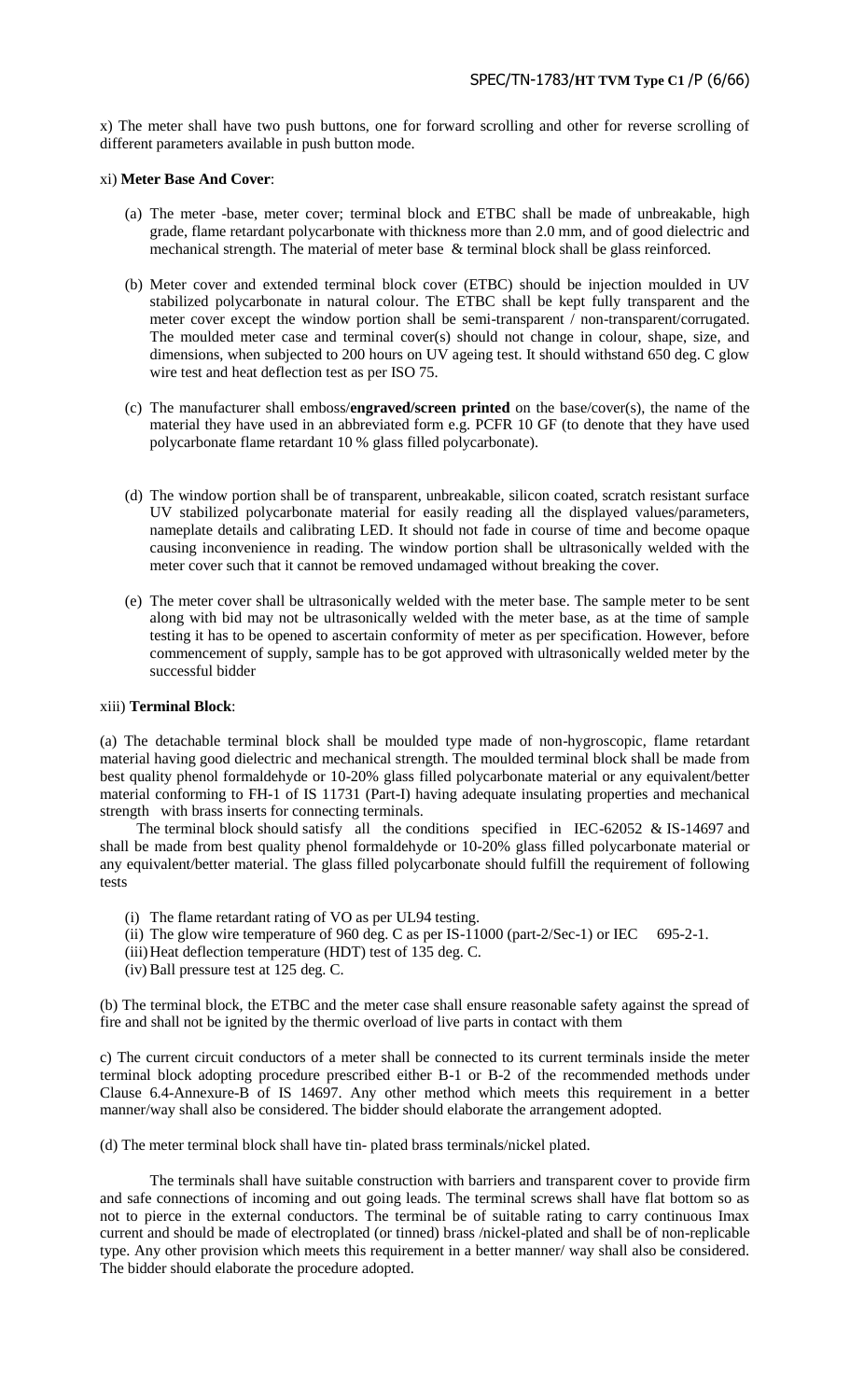#### SPEC/TN-1783/**HT TVM Type C1** /P (7/66)

(e) (i)The manner of fixing the external conductors to the terminal block shall ensure adequate and durable contact such that there is no risk of loosening or undue heating. Screw connections transmitting contact force and screw fixings, which may be tightened and loosened several times during the life of the meter, shall screw into the body of brass terminal.

All parts of each terminal shall be such that the risk of corrosion is minimized. Two screws shall be provided in each current terminal for effectively clamping the external leads or thimbles. Each clamping screw shall engage a minimum of three threads in the terminal. The ends of screws shall not pierce and cut the conductors used. Electrical connection shall be so designed that contact pressure shall not be transmitted through insulating materials. If the manner of fixing of terminals is through thimbles /lugs/reducer type terminals. The supplier shall supply a set of the same along with each meter.

(ii) The internal diameter of the terminal hole shall be minimum 4.0mm. The holes in the insulation material of the terminal block, which form an extension of the terminal holes, shall be of sufficient size to accommodate the insulation of the conductors also.The clearance and creepage distance shall not be less than the values specified in clause 6.6 of IS 14697:1999.

Further, the supporting webs between two terminals of the terminal block should be sufficiently high to ensure that dust does not bridge the two neighboring terminals or a flash over does not take place.

f) The fixing screw(s) used on the ETBC for fixing and sealing of extended terminal cover shall be held captive on the terminal cover.

g) To facilitate sealing, a raised support arrangement with minimum 2 mm hole nearby sealing screws, which shall constitute an integral part of the terminal cover or a slot type arrangement underneath/alongside the sealing screw shall be provided.

xiv) The termination of current circuit wires inside the meter (i.e. CT primary conductor) on the terminal block shall be through lugs and washers of proper size. The loop length of the primary current circuit should be kept minimum. Alternatively the CT primary conductor may be flattened to form a 'lug' like shape for proper termination on terminal block without using lug or any other better arrangement may also be provided.

xv) The meter shall have minimum three fixing holes, one at the top and other two inside the terminal block. The top hole shall be key-hole type on the back of the meter base so that the hanging-screw is not accessible after fixing of the meter and it shall not be possible to remove the meter from the hangingscrew without removing the terminal cover and screw(s) from the terminal block. Any alternate better arrangement shall also be considered for acceptance.

The lower fixing holes shall be provided under the extended terminal cover. A set of fixing screws shall be supplied with each meter.

xvi) Extended terminal block cover shall be provided to ensure that the internal parts are not accessible for tampering etc. without breaking the seals. The ETBC shall be extended by Minimum 30 mm below the terminal block. A firm connection shall be established with in the meter case to energies the voltage circuit.

Arrangement for display, optical port, auxiliary supply source, push buttons for manual mode, meter nameplate and display sequence should be made in such a manner that it is accommodated in size of 170mm (W) x 140 mm (H) from opposite side of ETBC. This is required for facilitating of fixing of the HT /LT Tri-vector meter in HT panel box.

# **3.12 MANUFACTURING ACTIVITIES**:

**All the material, electronics and power components, ICs used in the manufacture of the meter shall be of highest quality and repudiated make (as per Annexure-H) to ensure higher reliability, longer life and sustained accuracy**. **The verification of the components shall be carried out at manufacturer"s works before offering material before inspection.** 

i) The meter should employ latest technology such as Application Specific Integration Circuit (ASIC) to ensure reliable performance. The mounting of component on the PCB (Printed Circuit Board) must be SMT (Surface Mounted Technology) type by deploying the automatic SMT pick and place machine and reflow soldering process. The electronic component used in the meter shall be of high quality such that the meter shall remain in the accuracy class for at least up to 10 years. Further, the Bidder should own or have assured access (through hire, lease or subcontract) of above facilities.

ii) Quality should be ensured at the following stages:

a) At PCB manufacturing stage, each board shall be subjected to computerized bare board testing.

b) At insertion stage, all components should undergo computerized testing for conforming to design parameters and orientation.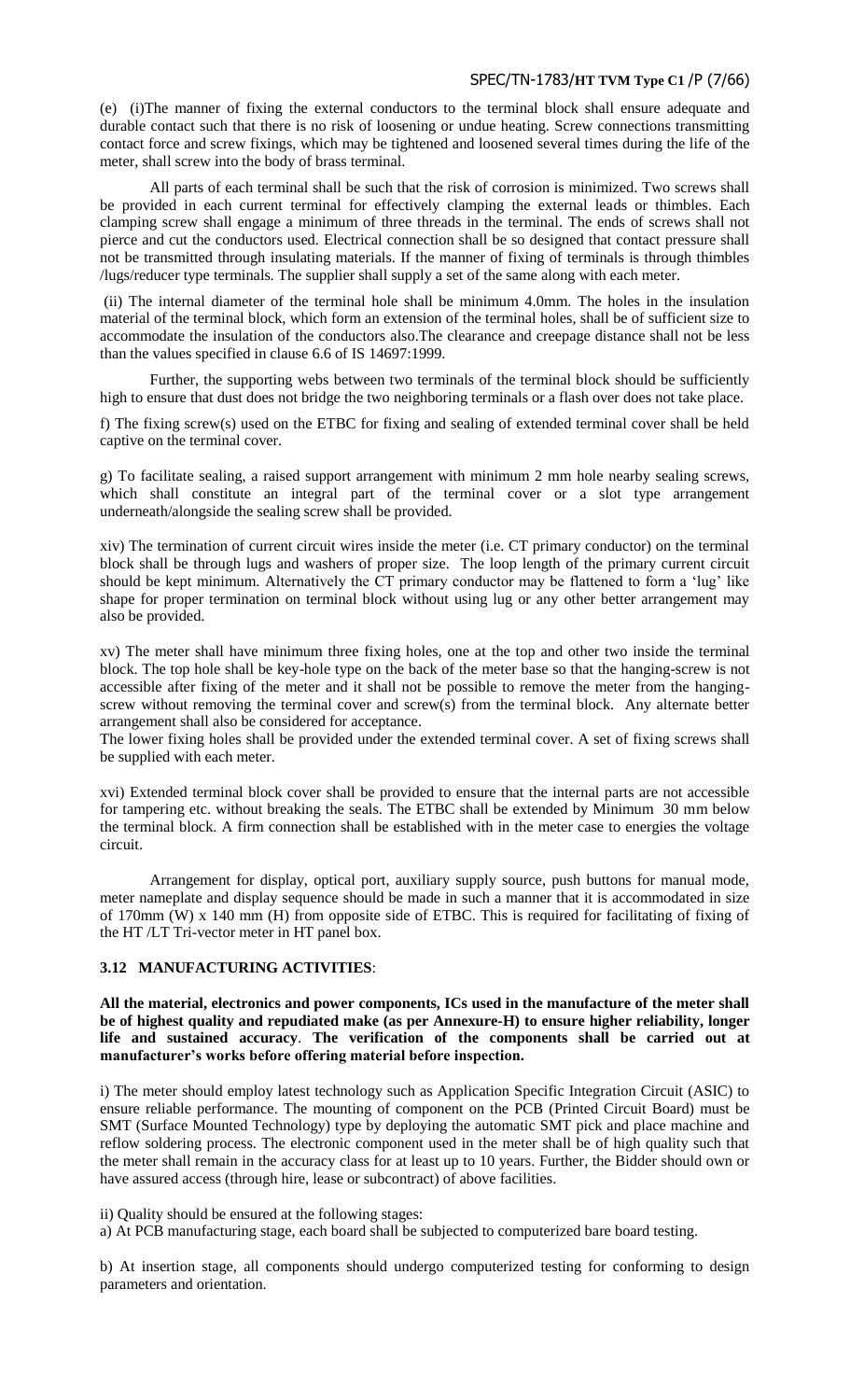c) Complete assembled and soldered PCB should undergo functional testing using Automatic Test Equipments (Testing Jig)

d) Prior to final testing and calibration, all electronic components of the meter shall be subjected to accelerated ageing test to eliminate infant mortality.

iii) The calibration of meters shall be done in house.

iv) The bidders should submit the list of all major components used in meter along with the offer.

v) A detailed list of bought-out items, which are used in the manufacture of the meter, should be furnished indicating the name of firms from whom these items are procured. The bidder shall also give the details of quality assurance procedures followed by him in respect of the bought-out items.

#### **3.13 SEALING ARRANGEMENT OF THE METER:**

Atleast two sealing screws shall be provided for proper fixing of meter cover so that access to the working parts shall not be possible without breaking the seals. One screw provided on left side shall be used by manufacturer to provide his own sealing with high quality double anchor polycarbonate seal bearing laser etched monogram of JdVVNL along with meter serial number and other provided on right side by purchaser, which should be left unsealed. Provision shall also be kept for one no. seal on terminal cover. All the sealing screws shall be captive type so that they cannot be detached when they are in open condition. The holes in the head of sealing screw shall be of min. 2mm dia. The sealing screws for meter base and cover shall be unidirectional and slot less (2 No.) .Two No. tamper indicative paper seal(s) on either side of the meter case shall be provided by the manufacturer. For this, at least two (2) Nos. seals on meter body and provision for, one (1) no. seal on meter terminal cover and one (1) no. seal on communication port shall be provided.

For the above sealing arrangement for the purchaser, the manufacturer shall provide at least one seal on the meter body at the factory after calibration and testing. Provision for all the seals should be provided on front side only. Rear side sealing arrangement will not be accepted. The Suppliers in their offer should explain the sealing arrangement.

#### **3.14 MARKING OF METER:**

The meter terminal marking and mounting arrangement should be as per Indian installation practices. The marking on every meter shall be in accordance with Table 30 of ETD13(6211).

Every meter shall have nameplate beneath the meter cover such that the nameplate cannot be accessed without opening the meter cover and without breaking the seals of the meter cover and the nameplate shall be marked indelibly. The nameplate marking should not fade or otherwise be adversely affected by UV exposure with lapse of time.

**The TVMs shall have also marking of "DLMS meter on name plate.**

#### **3.15 CONNECTION DIAGRAM & TERMINAL MARKINGS:**

The connection diagram of the meter shall be clearly shown for 3 phase 4 wire system as well as 3 phase 3 wire system, on inside portion of the terminal cover and shall be of permanent nature. The meter terminals shall also be marked and this marking should appear in the above diagram.

#### **3.16 SOFTWARES AND INTERFACE BETWEEN METER & HHU:**

Adequate number of licensed copies of the following software shall be made available and shall be installed in HHU and Base Computer System (BCS) by the Supplier without extra cost. The Supplier shall impart necessary training regarding installation and use of the above softwares. The exact quantity of each type of software to be so supplied shall be intimated to the Supplier prior to/at the time of ordering subject to maximum 30 Nos./sets.

i) Software for reading, down loading meter data, as well as configuration change activity in meter shall be as per Table 31 of ETD13(6211), normally resident in the Hand Held Unit (HHU); Software suitable for MS Window XP or higher version. The software shall be installed in and be compatible to all makes of the HHUs (Analogic/Sands/any other make) and PC/Laptop as well as supplied separately in the form of floppies/CDs.

# **Presently following TOD time-zones are required in HT TVMS of Category "C1" for consumer Metering :-**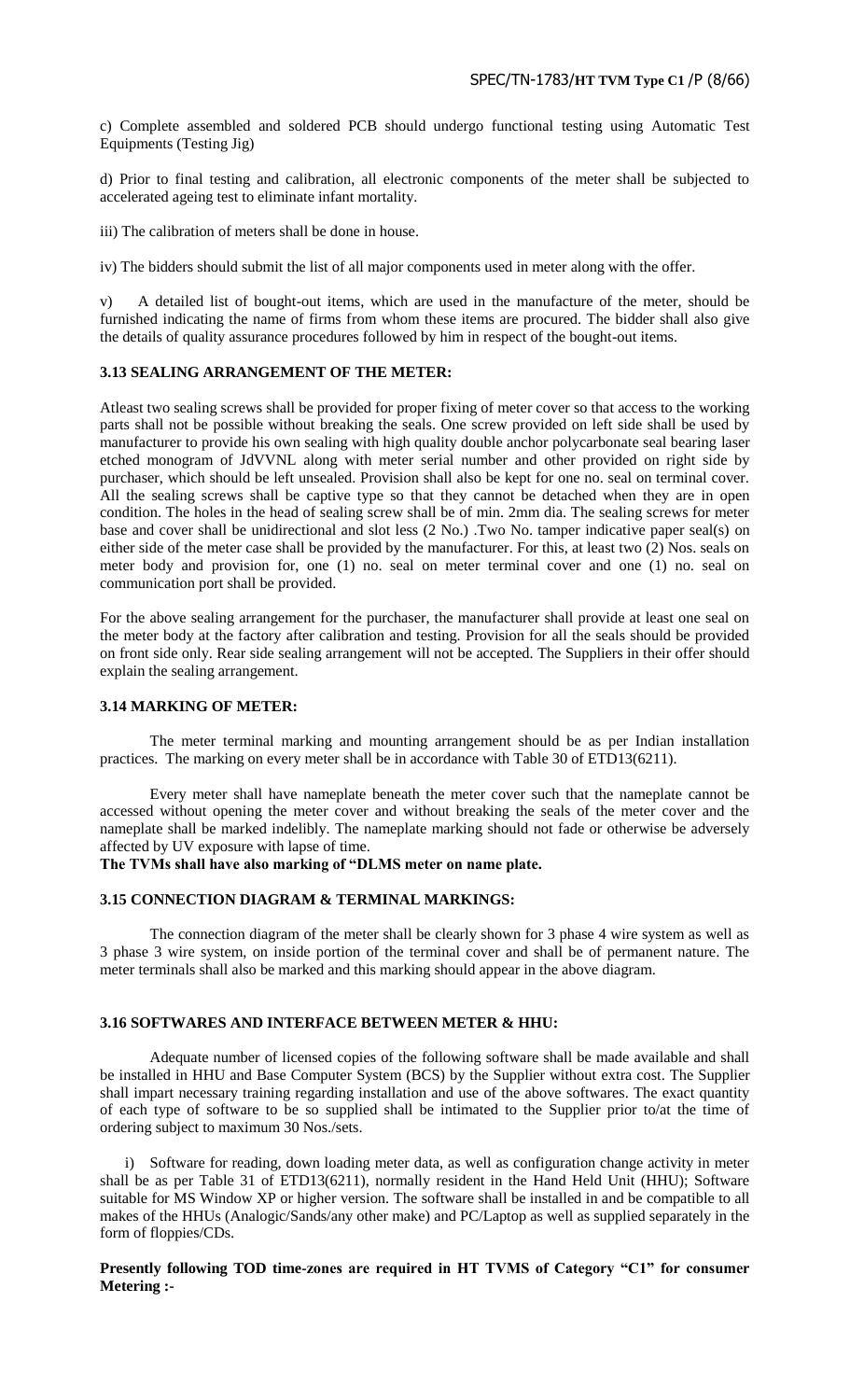- **i) 06.00 Hours to 10.00 Hours**
- **ii) 10.00 Hours to 18.00 Hours.**
- **iii) 18.00 Hours to 22.00 Hours**
- **iv) 22.00 Hours to 24.00 Hours.**
- **v) 24.00 Hours to 06.00 Hours**

ii**)** Configuration change activity (programming) should be enabled at BCS under multilevel password protected security system for specified/selected meter(s) identified by the meter serial number(s). Configuration change activity can only be possible after written consent of SE(M&P-ZPC), JdVVNL, Jodhpur and a password available with SE(M&P-ZPC), JdVVNL Jodhpur is to be entered first for enabling any configuration change activity. Without entering the password provided by SE(M&P-ZPC), JdVVNL, Jodhpur, configuration change activity shall not at all possible. Such configuration change in the meter shall be by meter-data reading such that entire meter data prior to change is downloaded from the meter before the change is effected in the meter. Details of minimum 10 such change/s (event/s) made in the meter shall be logged in the meter memory, each with date and time-stamp, and shall be capable of downloading through HHU and shall be available for viewing at the BCS end. The logging shall be rollover type on first-in, first-out basis.

#### iii) *The meter data should download with the speed of 9600BPS.*

Any future up gradation made by the supplier in any of the above software's shall also be provided free of cost.

#### **(a) Platform:**

 The BCS should be executable on MS WINDOWS 95/98/2000/XP/VISTA or higher operating system. The BCS shall be suitable to run on IBM PC or compatible hardware platform.

#### **(b) Meter Data Display:**

i) The BCS should show electrical conditions existing at the time of reading the meter in tabular forms as well as in graphical format (Phasor diagram).

ii) All the information about energy, maximum demand and their respective TOD register readings, billing register readings and billing history readings should be shown in a manner which user can understand quickly, preferably in tabular format.

iii) All the load survey data should be available in numerical as well as graphical format. It should also be possible to view this data in daily, weekly and monthly formats. The load survey graph should show values where the cursor/pointer is placed for the selected or all parameters.

iv) All the information about tamper events should be accompanied with date and time stamping along with the "snap-shots" (details) of the respective electrical conditions. This information should be displayed in the sequence in which it happened, in cumulative format as well as in summary format. The cumulative format should segregate a particular tamper

Information and summary report shall show count of tamper occurrence and the duration for which meter has remained under tamper condition.

v) The BCS should be capable of preparing *all available makes of HHUs* to read the meter information or for Configuration Change activity in the meter after entering the password provided by SE(M&P-ZPC) Jodhpur, as per Table 31 of ETD13(6211).

# **(c) Support Display:**

There should be "user friendly" approach for viewing meter data for the reading collected now or for the reading collected in the past. All information about a particular consumer should be segregated and available at one place so that locating any consumer's past data is easy. It should be possible to locate/retrieve data on the basis of one of the following particulars:

- i) Consumer ID/Number.
- ii) Meter Sr. No.
- iii) Date of meter reading.
- iv) Location.

# **(d) The Data Transfer:**

It should be possible to transfer the data to and from HHU through serial interface/port. *The data transfer shall be in the desired format, which suits to billing software of the Nigam.*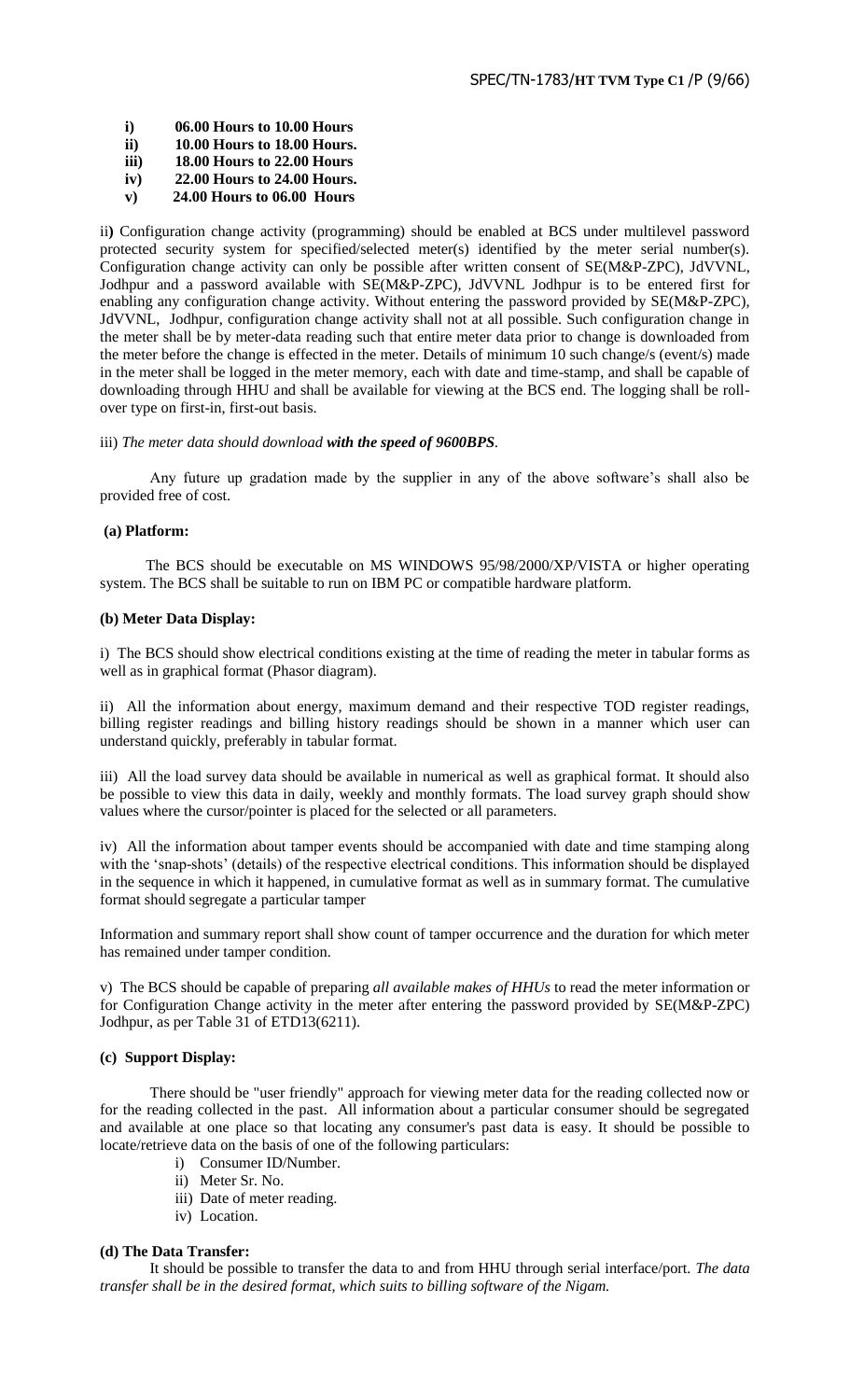#### **(f) Security:**

The BCS shall have multi level password for data protection and security. The first level shall allow the user to enter the system. The different software features shall be protected by different passwords. The configuration of passwords shall be user definable. The software installed on one PC shall not be copiable on to another PC.

#### **3.17 SALIENT FEATURES:**

The meter shall have the following additional salient features:

**i)** It should be possible to check the healthiness of phase voltages by displaying all the voltages on the meter display.

ii) The meter display shall have phase indicators to indicate the status of phase voltages, which shall keep coming with every display.

**iii)** The meter should work accurately irrespective of phase sequence of the mains supply.

**iv)**It should be possible to check the correctness of connections of CT and PT to the meter with proper polarity. This shall be made available on HHU by displaying phasor diagram. For this purpose, a suitable software for field diagnosis of meter connections with the help of meter and HHU should be supplied as per Annex G15 of IS 14697/ 1999.

**v)**The meter should remain powered up and functional even when either of any two phases or any onephase alongwith neutral is available to the meter.

**vi)**The meter should continue to record accurately as per prevailing electrical conditions even if the neutral of potential supply gets disconnected.

**vii)**In power on mode, meter shall have scroll lock facility to display any one desired parameter continuously from display parameter for 30 minutes, which will keep on displaying for 30 minutes or till the lock is released". Any parameters can be locked/unlocked by continuous pressing of forward & reverse Push button for 5 seconds.

**viii)** The meter should continue to function even if any spurious signals are injected on the neutral of the meter, such as D.C signals through diodes etc.

**ix)**The meter reading count should increase by one digit every time the meter is read successfully through HHU or computer or any other device and should be available at BCS end.

**x**) Cumulative Programmable Count: Meter should be capable to display the Cumulative Programmable Count. This count should increase by one digit whenever there is any programmed or meter data change in the meter *through HHU or computer or any other device and be available at BCS end as well as on meter display.* This count should not increment on any data read-only communication.

**xi**) The meter shall be capable of detecting condition of power-off if mains supply is not present. It shall record such occurrence and restoration of power failures as separate events in the meter memory with date and time stamp.

Meter shall record minimum **200 Nos.** of events of power failure for more than 5 minutes.

Snapshot of electrical parameters is not necessary during this condition.

xii) The meter shall have provision to be read in the absence of power through an external /internal source as per provision of Annex G14 of IS 14697/1999 such that it should not be possible to damage the internal circuitry of the meter by applying any voltage on /through the device /port provided for powering up the meter in the absence of power supply. The bidder should explain the method adopted by them for this purpose in their offer.

Minimum 20 such events (either off or on) shall be logged in meter memory and be available for downloading through a CMRI for viewing at the BCS end. These events shall be logged in a separate compartment on roll-over, first-in, first-out basis. Electrical values snap shots shall not be required for the logging of Power -off / Power - on events.

xiii) The meter should be compatible to GSM/GPRS/CDMA technology for remote metering.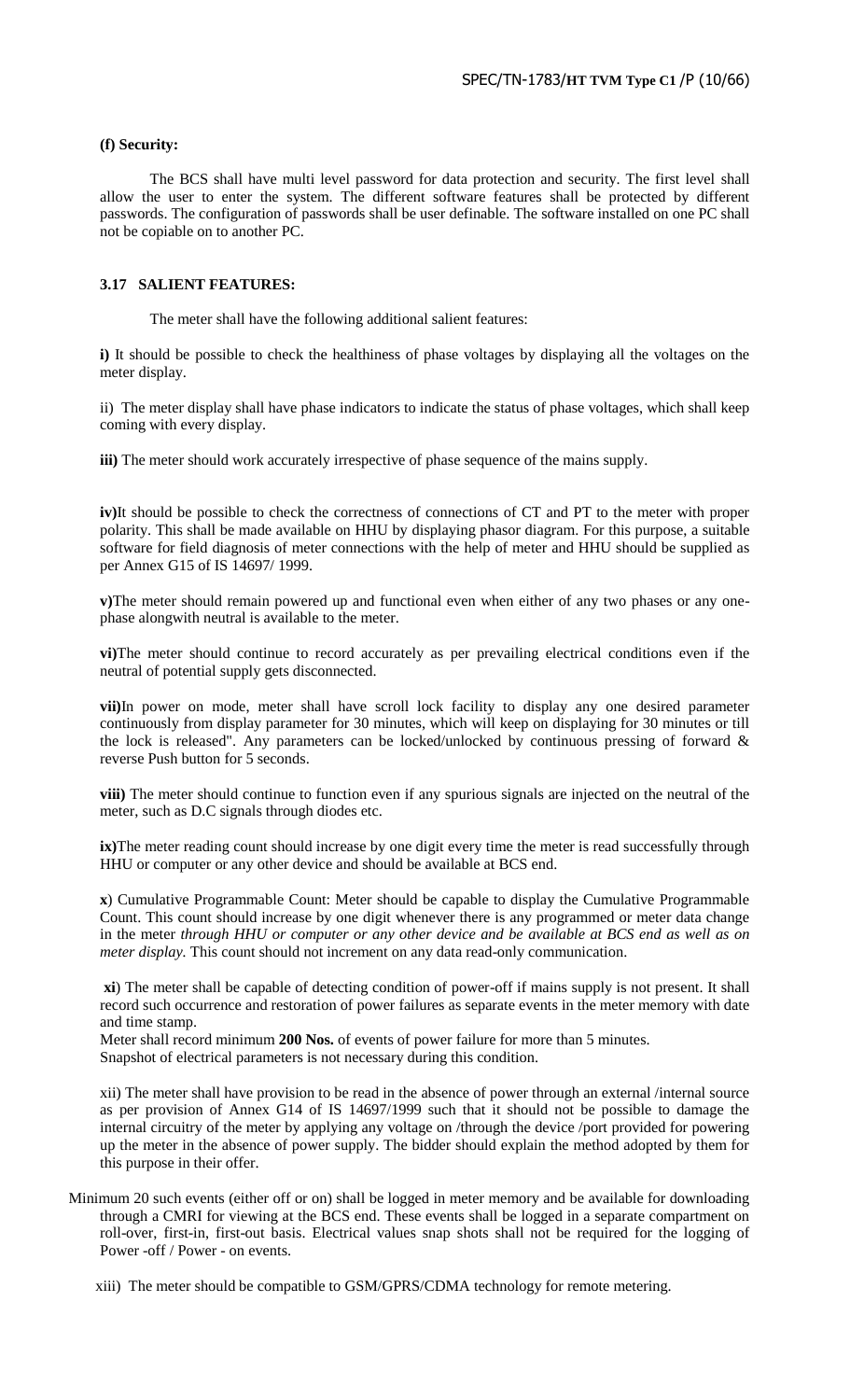xiv) The meter should be compatible to data exchange for electricity meter reading/tariff/load control **as per IS: 15959.** 

#### **3.18 DISPLAY OF MEASURED VALUES:**

The measured value(s) shall be displayed on seven segments, seven digits Liquid Crystal Display (LCD) display unit/register; having minimum character height of 8 mm. LCD to be of "STN" (super tested kneumatics) type construction suitable for temperature 70 Deg.C continuously.

The data should not be lost in the event of power failure and should be stored in non-volatile memory. The non-volatile memory should retain data for a period of not less than 10 years under unpowered condition i.e. the non-volatile memory shall have a storage life (without use) of ten (10) years. Battery backup memory will not be considered as NVM.

It should be possible to easily identify the single or multiple displayed parameters through symbols/legend on the meter display itself or through display annunciator along with a separate legend plate fixed on the front face of the meter cover.

The register shall be able to record and display starting from zero, for a minimum of 1500 hours, the energy corresponding to rated maximum current at reference voltage and unity power factor. The register should not roll over in between this duration.

# **3.19 METER SERIAL NUMBER:**

Meter serial number shall also be programmed in to meter memory for identification through HHU/meter reading print out. Serial No. of meter will be as under:-

|         |  | $\Box$ | LI. |  |  |
|---------|--|--------|-----|--|--|
| Sr. No. |  |        |     |  |  |

# **3.20 DISPLAY SEQUENCE:**

"The meter shall display the required parameters **as per Table No. 27 of IS: ETD 13(6211): 2010 for category C1.**

# **(A) QUANTITIES TO BE MEASURED & DISPLAYED**

 The meter shall be capable of measuring and displaying the following electrical quantities within specified accuracy limits for poly phase balanced or unbalanced loads:

- a) Instantaneous Parameters as per IS:ETD13(6211), such as phase and line voltages, currents, power factors, overall kVA, kW, kVAr, power factor, frequency etc as per details given in the table below and enclosed annexure.
- b) Block Load Profile Parameters such as kVAh/ kWh/ kVArh (lag / lead)/ Maximum Demand (MD) in kW/ kVA/ power factor/phase and line voltages/currents etc (minimum 5 parameters) as per details given in the table below and enclosed annexure.
- c) Daily Load Profile Parameters such as cumulative energy kWh (import/export)/cumulative kVAh (while kW- import/export)/cumulative energy kVArh as per details given in the table below and enclosed annexure.

In addition to above the meter shall also record the Name plate details, programmable parameters (readable as profile), occurrence and restoration of tamper events along with the parameters as per Clause No. 3.28 of this Specification.

Detail of category wise parameters requirement suitable for specific location such as feeder/DT metering,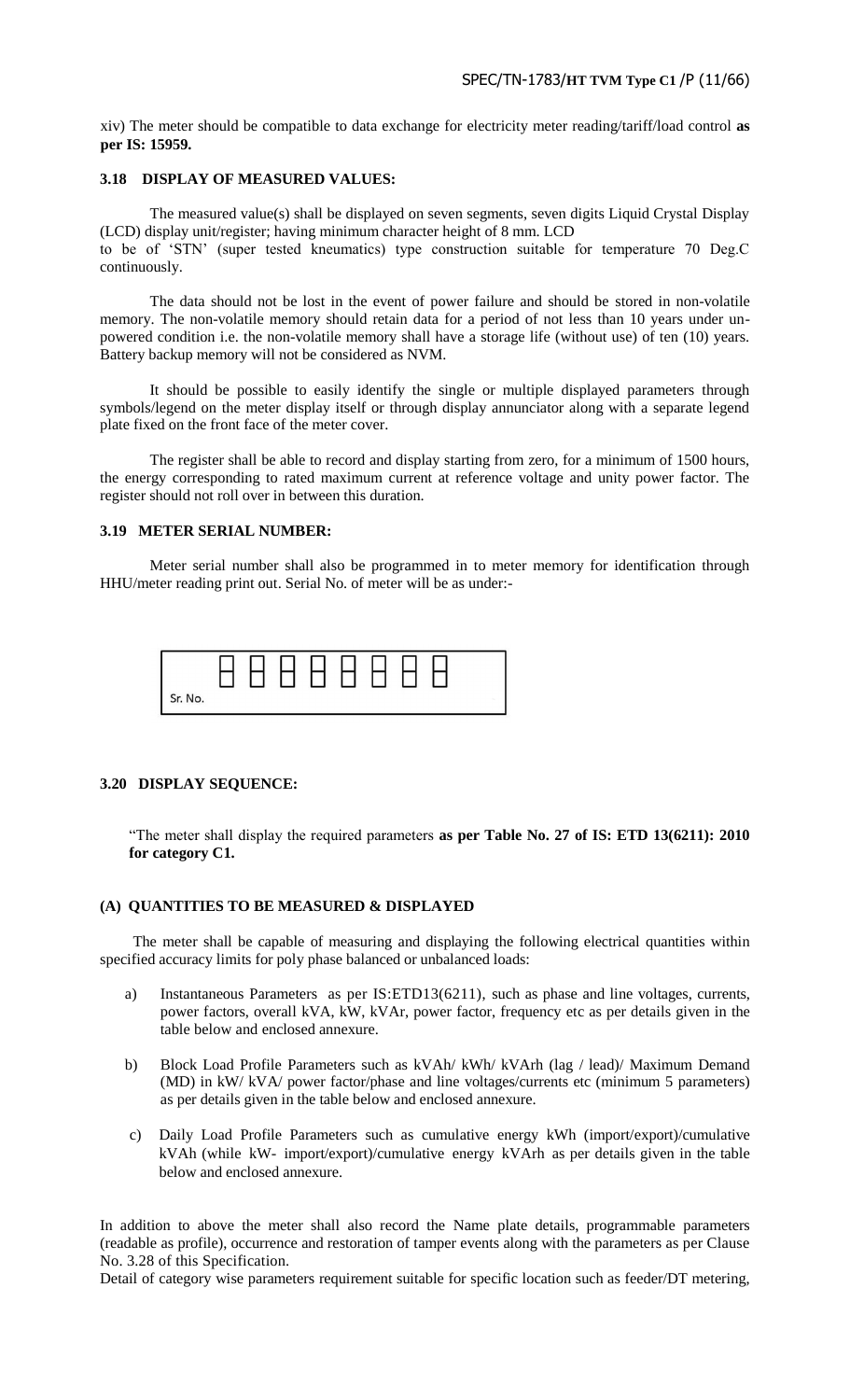# SPEC/TN-1783/**HT TVM Type C1** /P (12/66)

interface points/boundary points is given in following tables of guidelines document enclosed as annexure: (**as per IS: ETD 13(6211): 2010**).

| <b>Category</b>         | <b>Metering</b><br><b>Nomenclature/Purpose</b>                               | <b>Parameter group</b>                                                       | <b>Annexure (Table No.)</b><br>of IS: ETD 13(6211):<br>2010 |
|-------------------------|------------------------------------------------------------------------------|------------------------------------------------------------------------------|-------------------------------------------------------------|
| $\overline{\mathbf{A}}$ | <b>Substation Feeder/</b><br><b>Distribution</b><br><b>Transformer meter</b> | Instantaneous parameters ( $Auto C(22)$<br>scroll and push button mode)      |                                                             |
|                         |                                                                              | <b>Block Load Profile parameters</b>                                         | C(23)                                                       |
| B                       | <b>Boundary/Ring</b><br>fencing/Interface<br><b>Meters</b>                   | <b>Instantaneous parameters</b> (Auto D (24)<br>scroll and push button mode) |                                                             |
|                         |                                                                              | <b>Block Load Profile parameters</b>                                         | D(25)                                                       |
|                         |                                                                              | <b>Daily Load Profile parameters</b>                                         | D(26)                                                       |
| $\overline{\mathbf{C}}$ | <b>HT Consumer Meters</b>                                                    | Instantaneous parameters (Auto $E(27)$<br>scroll and push button mode)       |                                                             |
|                         |                                                                              | <b>Block Load Profile parameters</b>                                         | E(28)                                                       |
|                         |                                                                              | <b>Billing Profile parameters</b>                                            | E(29)                                                       |
| $A,B\&C$                | <b>Substation Feeder/</b>                                                    | <b>Name Plate details</b>                                                    | F(30)                                                       |
|                         | <b>Distribution</b>                                                          | <b>Programmable Parameters</b>                                               | F(31)                                                       |
|                         | <b>Transformer/Boundary/Rin Event Conditions</b><br>g fencing/Interface/HT   |                                                                              | G (32, 33, 34, 35, 36,<br>37 & 38)                          |
| $A, B\&C$               | Logging parameters for<br>each of the<br>event condition                     | Capture parameters for event $G(39)$<br>as applicable (Event Log Profile)    |                                                             |

# **(B) DEMAND INTEGRATION PERIOD**

The maximum demand integration period may be set at **30 minute**. **Meter shall be programmable for integration period of 15minutes also**.

# **(C) MD RESET**

It should be possible to reset MD by the following:

a) Auto reset at 24:00 hrs at the end of each billing cycle .

# **(D) COMMUNICATION CAPABILITY**

The meter shall be provided with two ports for communication of the measured/collected data as per guideline document enclosed in the annexure, i.e. a hardware port compatible with RS 232 or RS 485 specifications which shall be used for remote access through suitable Modem GPRS/CDMA) and an Optical port complying with hardware specifications detailed in IEC-62056-21. This shall be used for local data downloading through a DLMS compliant HHU.

The RS 485 port shall be used at Substations suitable for multi-drop connections of the meter for exporting data to sub-station data logger/DCU/Computer and the remote end server. The RS 232 port shall be used at boundary points meters and Distribution Transformer meters capable to transfer and export data to the remote end server through suitable communication mediums (GPRS/CDMA). Both ports shall support the default and minimum baud rate of 9600 bps.

# **(E) HAND HELD UNIT (HHU)**

To enable local reading of meters data a DLMS compliant HHU shall be used. The HHU shall be as per specification given in the enclosed guidelines document. It shall be compatible to the DLMS compliant energy meters that are to be procured/supplied on the basis of this specification. The HHU shall be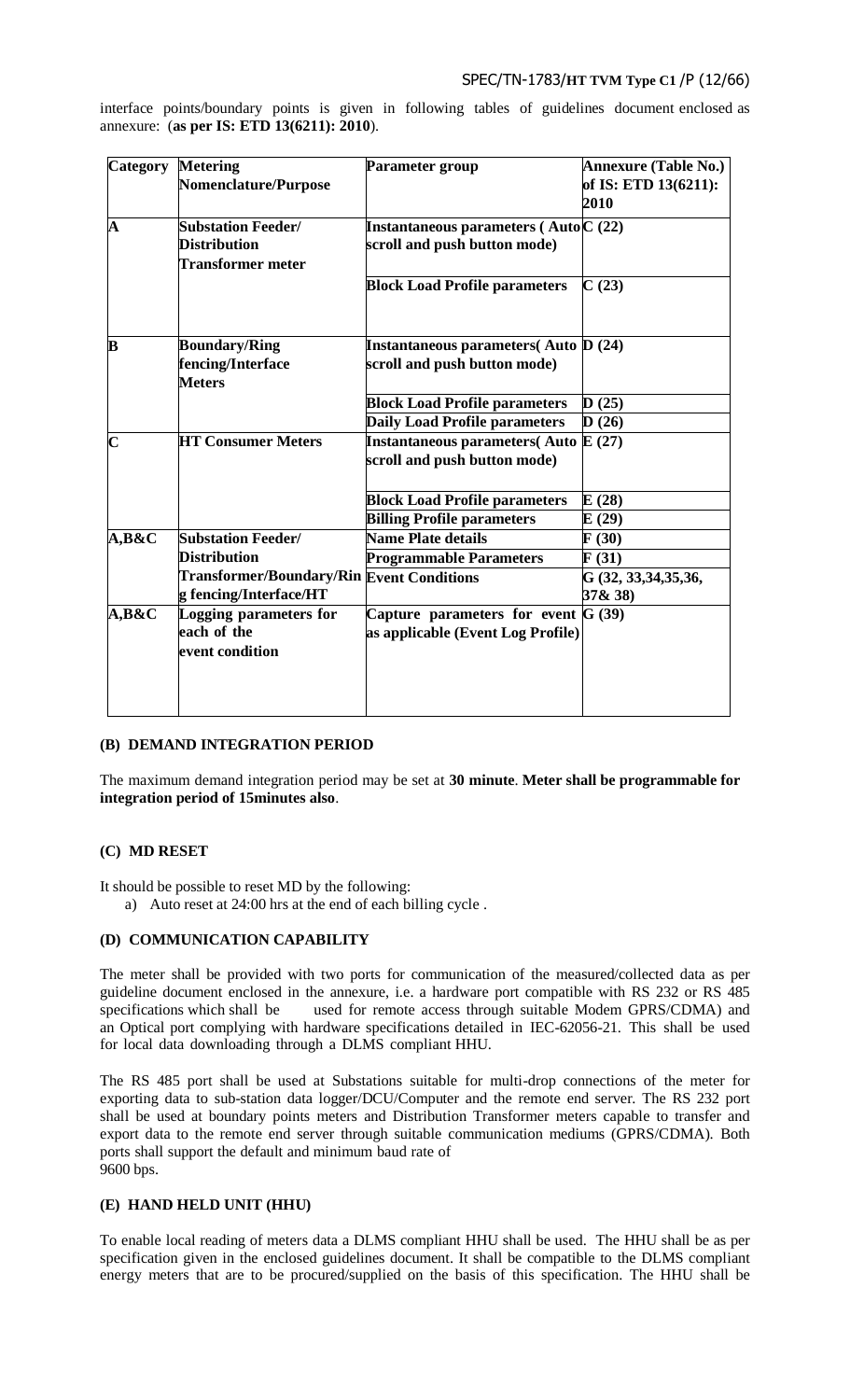supplied by the meter manufacturer along with the meter **@ 1% of ordered quantity.**

## **The successful bidder shall supply HHU (as per specification) for DLMS TVMs within 30 days after finalization of approved specification.**

## **(F) TAMPER & FRAUD MONITORING FEATURES**

The meter shall work satisfactorily under presence of various influencing conditions like External Magnetic Field, Electromagnetic Field, Radio Frequency Interference, harmonic Distortion, Voltage/Frequency Fluctuations, and electromagnetic High Frequency Fields etc. The meter should immune to any type of radio frequency interface, harmonic distortion, voltage/ frequency fluctuations, electromagnetic high frequency fields and abnormal voltage/ frequency generating device.

Tamper details shall be stored in internal memory for retrieval by authorized personnel through either of the following:

#### i) HHU.

ii) Remote access through suitable communication network.

Minimum 200 numbers of events (occurrences  $\&$  restoration with date  $\&$  time) should be available in the meter memory.

#### **3.21 OUT PUT DEVICE:**

The meter shall have a test output accessible from the front and be capable of being monitored with suitable testing equipment. The operation indicator, if fitted, must be visible from the front. Test output device shall be provided in the form of one common LED for kWh, kVArh and optionally kVAh with the provision of selecting the parameter being tested. Alternatively, test output device in the form of separate LEDs for kWh, kVArh and optionally kVAh is also acceptable.

The relation between test output and the indication on display shall comply with the marking on the name plate (imp per kWh and imp per kVArh or kVAh).

The bidder shall state the necessary number of pulse count(s) to ensure measurement accuracy of at least  $1/10^{th}$  of class of the meter at the different test points.

The resolution of the test output  $pulse(s)$  should be sufficient to enable conduction of the starting current in less than 10 minutes and accuracy test at the lowest load with desired accuracy within 5 minutes.

# **3.22 (A) MAXIMUM DEMAND (MD) REGISTRATION:**

The meter shall continuously monitor and calculate the average demand in KVA during the integration period set and the maximum, out of these, shall be stored along with date and time when it occurred in the meter memory. The maximum registered value shall also be made available on meterdisplay.

The maximum demand will be computed from the main apparent energy register. The integration period shall be set as 30 minutes, on real time basis starting from 00.00 H The principle of maximum demand calculation used by the Bidder should be explained in the offer.

#### **3.22 (B) Maximum Demand Registration and MD resets :**

Meter shall continuously monitor and calculate the average maximum demand of each demand interval time of 30 minutes on real time basis and maximum of these in a calendar month shall be stored. The maximum demand shall automatically reset at 24.00 hrs. of the last date of each calendar month for which minimum 30 years calendar shall be programmed by the manufacturer. The cumulative kWh should also be recorded at 24.00 hrs. on the last date of each calendar month for previous 6 months.

#### **3.23 MAXIMUM DEMAND RESET**:

The auto reset facility of MD at pre-defined date & time shall be provided. The meter shall log on in the meter memory, average value of voltage & current for 30 minutes integration period, the maximum demand reset count, which should increment by one digit every time the MD is reset.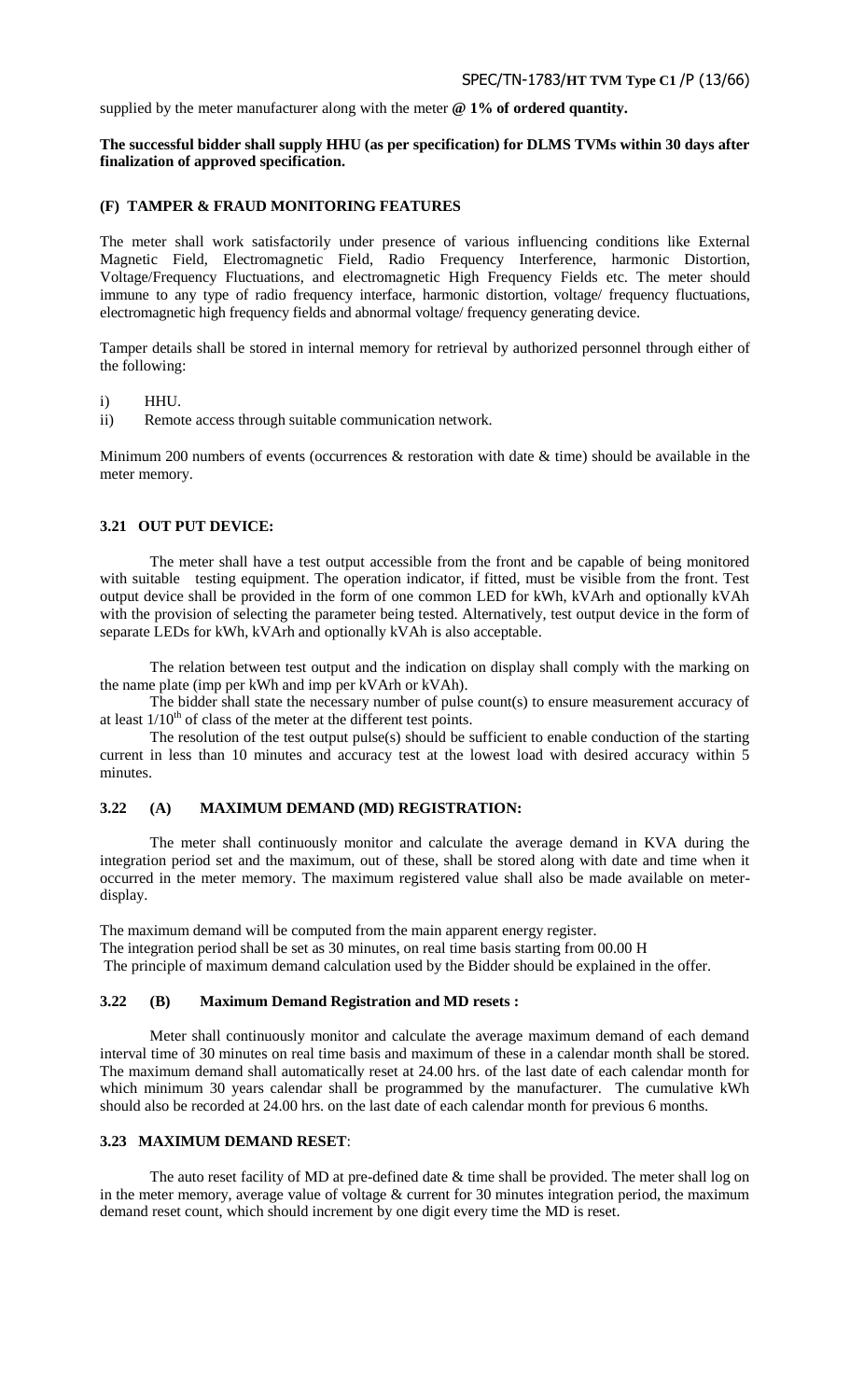# **3.24 LOADS SURVEY CAPABILITY & BILLING POINT REQUIREMENTS:**

For category "C1" meter, load survey parameter shall be in KVA, current-IR, current-IY, Current-IB, block energy-KWh and block energy-KVAh. Load survey period shall be **75 days** with 30 minutes integration period.

 **Meter Serial Nos. should be printed in each page of load survey sheet. The BCS parameters should not be editable.**

 **The programmable parameters shall be as per table No. 31 of IS: ETD 13 (6211).**

# **3.25 HARMONICS MEASUREMENTS:**

The accuracy of the meter shall not be affected by harmonics circulating in the system of magnitudes within permissible limits stipulated in relevant ISS/ IEC/ CBIP Standards and CEA Regulations-2004. **The meter shall display Total Energies as per IS: ETD 13(6211): 2010 and same shall be logged in meter memory and be capable to download at BCS end through HHU.**

# **3.26 TAMPER AND FRAUD PROTECTION:**

The meter shall at least be immune to tampers elaborated in IS: 14697(Annexure G-10). The meter should have features to detect the occurrence and restoration of, at least, the following common ways of tamper and fraud:

**a) Missing Potential:** The meter shall be capable of detecting and recording phasewise occurrences and restoration events of missing potential (one phase or two phases) as on meter terminals which can happen due to intentional / accidental disconnection of potential links (leads) with date and time, along with the total number of such events for all phases. Absence of one or more phase voltage from mains side should not be recorded as missing potential.

**b) Neutral Disturbance:** The meter shall be capable of detecting occurrences and restoration of injection of spurious signals on the neutral of the meter, such as DC signals through diodes etc., which affect the meter functionality and energy recording

**c) Current Reversal:** The meter shall be capable of detecting and recording phase wise occurrences and restoration of current reversal of one or more phases

**d) Current Circuit Open (Failure):** The meter shall be capable of detecting and recording occurrences and restoration of opening (failure) of any one or two phases of current circuit when the meter is connected to a 3 phase 4 wire system or 3 phase 3 wire system. The No-load condition should not be recorded as tamper.

**e) Current Unbalance:** The meter shall be capable of detecting and recording occurrences and restoration of current unbalance as a tamper event only

The threshold values for voltage, current and power factor etc. for the purpose of logging occurrence and restoration of various type of tamper shall be as per Annexure `B"

#### **f) Magnetic Influences:**

The meter should record the presence of abnormal external magnetic fields alongwith date and time.

Snapshots (numerical values) of voltage, current, power factor and energy (kWh) readings as well as the date and time of logging of the occurrence and restoration of all tamper events, subject to metermemory space as described herein under, should be logged in the meter-memory and available for retrieving through the meter's optical port via CMRI and downloading to the BCS.

g) **Cover Open Tamper** – If the meter cover is opened, the meter shall log this as tamper and shall display "Open" with date and time of such opening and should not restore in any condition (in power on as well as power off condition) in blinking display on the LCD alongwith other display parameters, so that it is immediately noticed by the meter reader and same shall be downloaded in CMRI.

h) **High voltage and high frequency-** The accuracy of the meter should not be affected with the application of abnormal voltage/ frequency generating device such as spark discharger of approximately 35 KV. The meter shall be tested by feeding the output of such device(s)to meter in any of the following manner for 10 minutes:-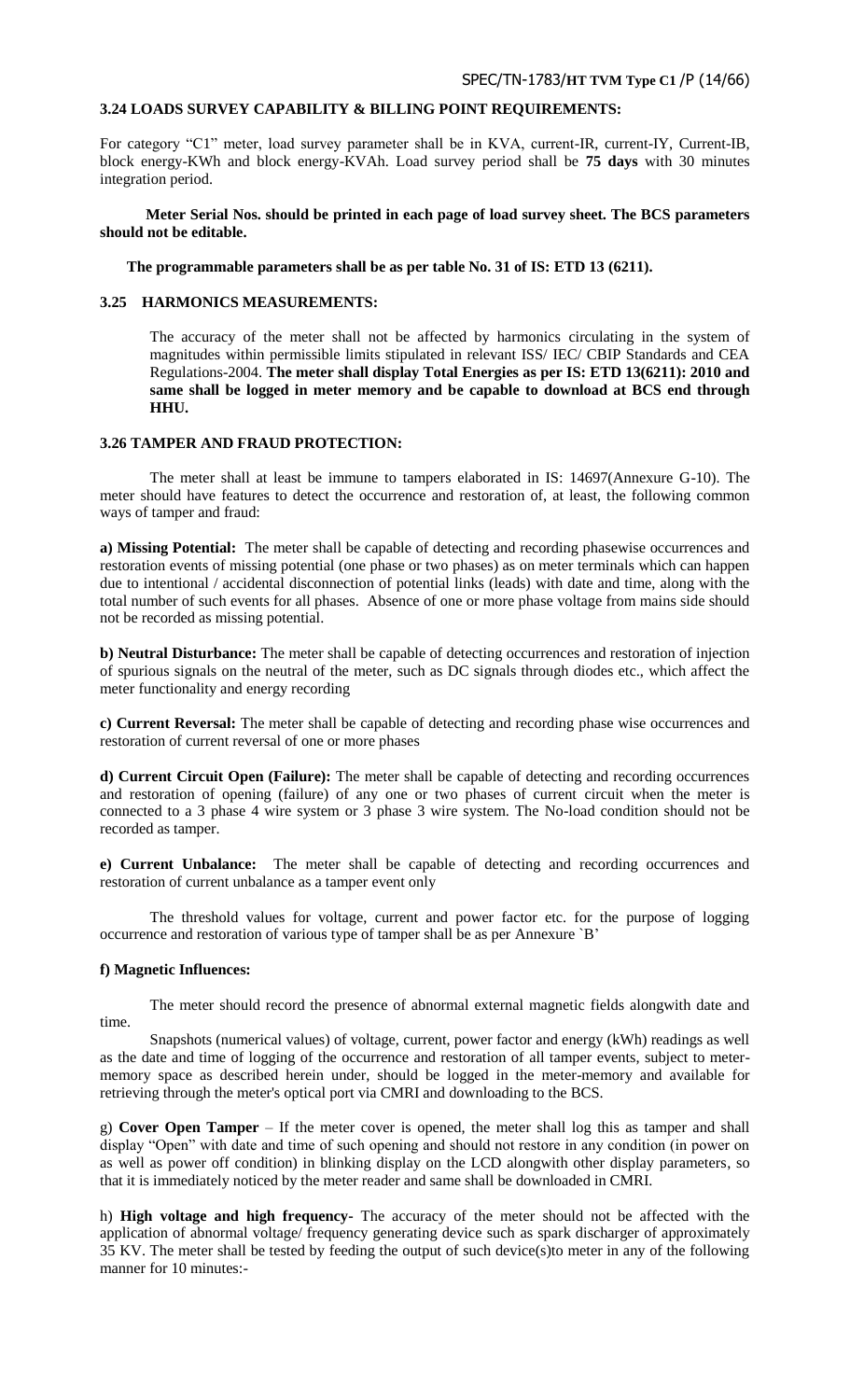i) On phase and neutral terminals.

ii) On any connecting wires of the meters.

iii) Voltage discharge with 0 to 10mm spark gap.

iv) Spark on meter body.

v) At any place in load circuit.

The accuracy of the meter shall be checked before and after the application of above device(s) with site conditions.

# **3.27 TAMPER LOGIC:**

**A properly designed meter tamper logic should be provided the tamper logic should be capable discriminating the system abnormalities from source side and load side and it should not log / record tamper due to source side abnormality.** 

 **There shall be three separate compartments for logging of different types of tampers as follows:** 

**Compartment No. 1: 40% of total tamper memory space shall be allocated for the current related tampers.**

**Compartment No. 2: 40% of total tamper memory space shall be allocated for the potential related tampers .**

**Compartment No. 3: 20% of total tamper memory space shall be allocated for the other tampers i.e. magnetic influence and neutral disturbance related tampers etc.**

 **Minimum 200 events (Occurrence & restoration as separate event) of all types of tampers with date & time shall be available in the meter memory on first in, first out basis.** 

#### **3.28 TAMPER PERSISTENCE TIME:**

The persistence time for logging/registration of an occurrence of a tamper should be 5 minutes +/- 10 seconds. The persistence time for logging of restoration of tamper should not be more than 60 seconds and the cover open tamper should be logged instantaneously and shall not restore. The magnetic tamper occurrence/restoration time shall be of approx. 15 seconds.

#### **3.29 ACCURACY REQUIREMENT:**

The accuracy of parameters measured by meters shall be tested in accordance with the relevant standards described in clause 3.02of this specification. For apparent energy, accuracy testing shall be done in accordance with the provisions of Annexure G-7 of IS: 14697-1999. Time accuracy of the meter should be as per Annexure G-18 of IS: 14697-1999.

#### **3.30 ELECTRICAL REQUIREMENT:**

The electrical requirement of the meter shall be as specified in the relevant Standards described in clause 3.02 of this specification.

## **3.31 ELECTROMAGNETIC COMPATIBILITY AND INTERFERENCE:**

The meter shall meet EMI/EMC requirement as specified in the relevant Standards described in clause 3.02 of this specification and shall also be protected against radiated interferences from either magnetic or radio frequency sources.

#### **3.32 MECHANICAL REQUIREMENT:**

The meter shall be capable of meeting the mechanical requirement as specified in the relevant standards described in clause 3.02 of this specification.

# **3.33 CLIMATIC INFLUENCE REQUIREMENT:**

The meter shall meet the requirement of dry heat / cold / damp heat / cold / damp heat cyclic test as per the relevant standards described in clause 3.02 of this specification.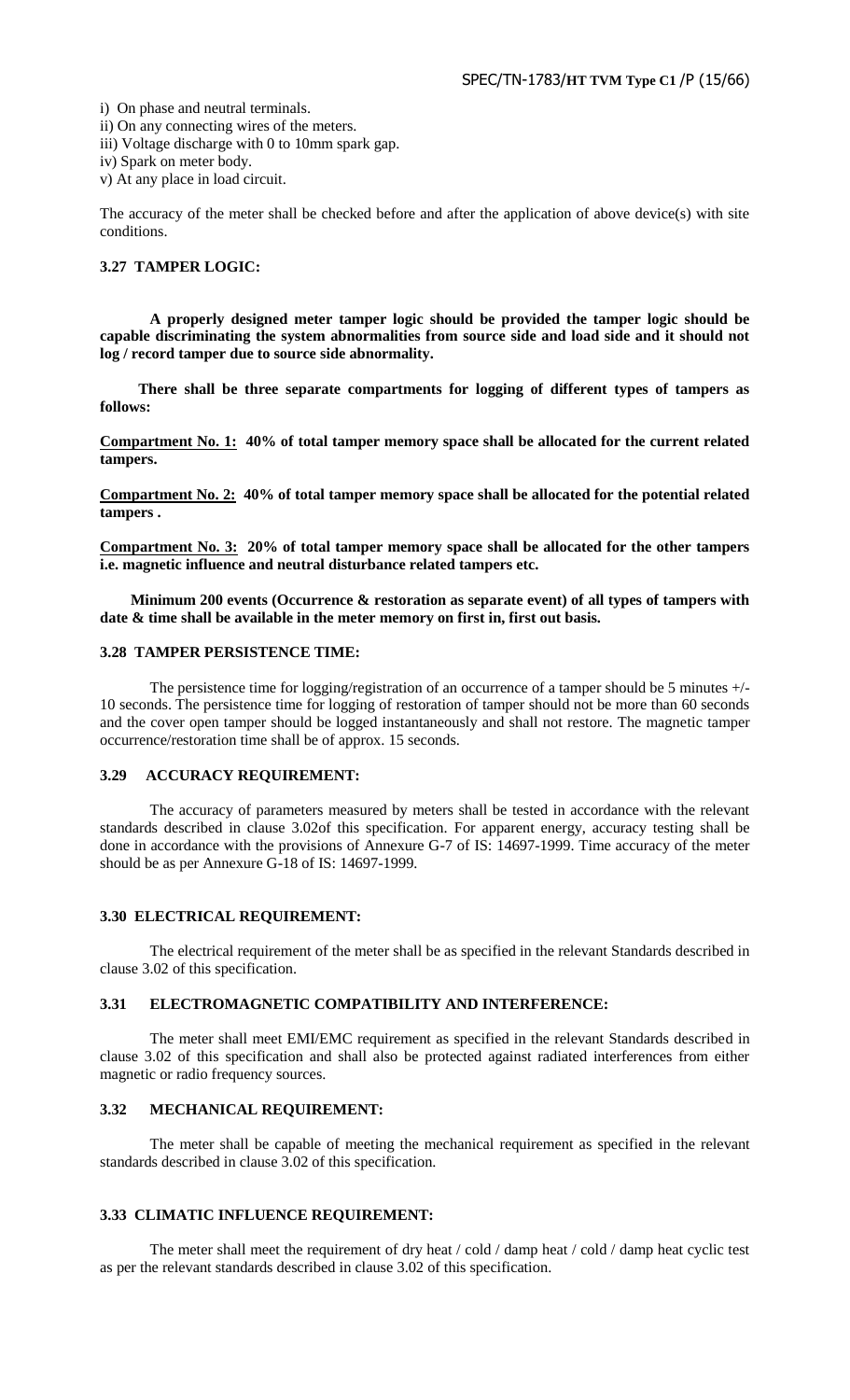# **3.34 MINIMUM TESTING FACILITIES:**

The tenderer should have the necessary testing facility for carrying out the following tests: -

- i. AC voltage test.
- ii. Insulation resistance test.
- iii. Test of limits of errors.
- iv. Test of meter constant.
- v. Test of starting condition.
- vi. Test of no load condition.
- vii. Repeatability of error test.
- viii. Test for power consumption
- ix. Vibration test.
- x. Tamper conditions-as per purchaser specification.
- xi. Shock test.

#### **Notes: -**

a) Manufacturer should possess fully computerized Meter Test Bench system for carrying out the relevant routine/acceptance tests as well facility to generate Test Reports for each and every meter tested.

b) Manufacturer should have duly calibrated Electronic Reference Standard (ERS) meter of class 0.05 accuracy or better. Where testing facilities do not exist at the Supplier"s Works for Shock and Vibration Testing as per the relevant standards, these two tests may be carried out in accordance with the provisions of IS: 13010 with latest amendments.

#### **3.35 TESTS:**

The test reports/certificate/records for all type tests specified having been successfully performed on the type of the meter offered shall be submitted with the tender. The bidder shall clearly bring out the deviations from this specification clause whether on account of tests or manufacturing process or features incorporated in the meter. The tender lacking with above information and without supporting test reports for meter meeting the requirement of tests laid in this specification are likely to be rejected.

a)- Type tests :

The Energy meter compatible with DLMS protocol offered shall be fully type tested at any NABL accredited test laboratories as per relevant standards .The bidder shall furnish two sets of type test reports along with the bid. Type test reports shall not be more than two years old from the date of opening of bid.

Beside above bidder should also submit the test report from CPRI, Banglore/Bhopal/ ERDA, Vadodara /government approved/ government recognized/NABL accredited laboratory along with the bid for the latest version of the "Indian standard on data exchange for electricity meter reading, tariff and load control-companion specification" ETD(13)6211 released by BIS.

b)- Acceptance tests :

The Supplier in the presence of the Purchaser's representative shall carry out all acceptance tests as stipulated in the relevant standards. The following additional tests shall also be carried out on meters from each lot offered for inspection as per the relevant standards on selected samples:

- Shock test.
- Vibration test.
- Magnetic Induction of External Origin, and

- Verification of tamper and fraud detection features and threshold values as per specifications and subsequent agreement between the Supplier and Purchaser.

Note: Where testing facilities do not exist at the Supplier's works for shock and vibration testing as per the relevant standards, these two tests may be carried out in accordance with the provisions of IS: 3010 with latest amendments.

c)- Routine test :

All routine tests as stipulated in the relevant standards shall be carried out and routine test certificates/reports shall be submitted to the Purchaser for approval and also placed inside individual meter packing.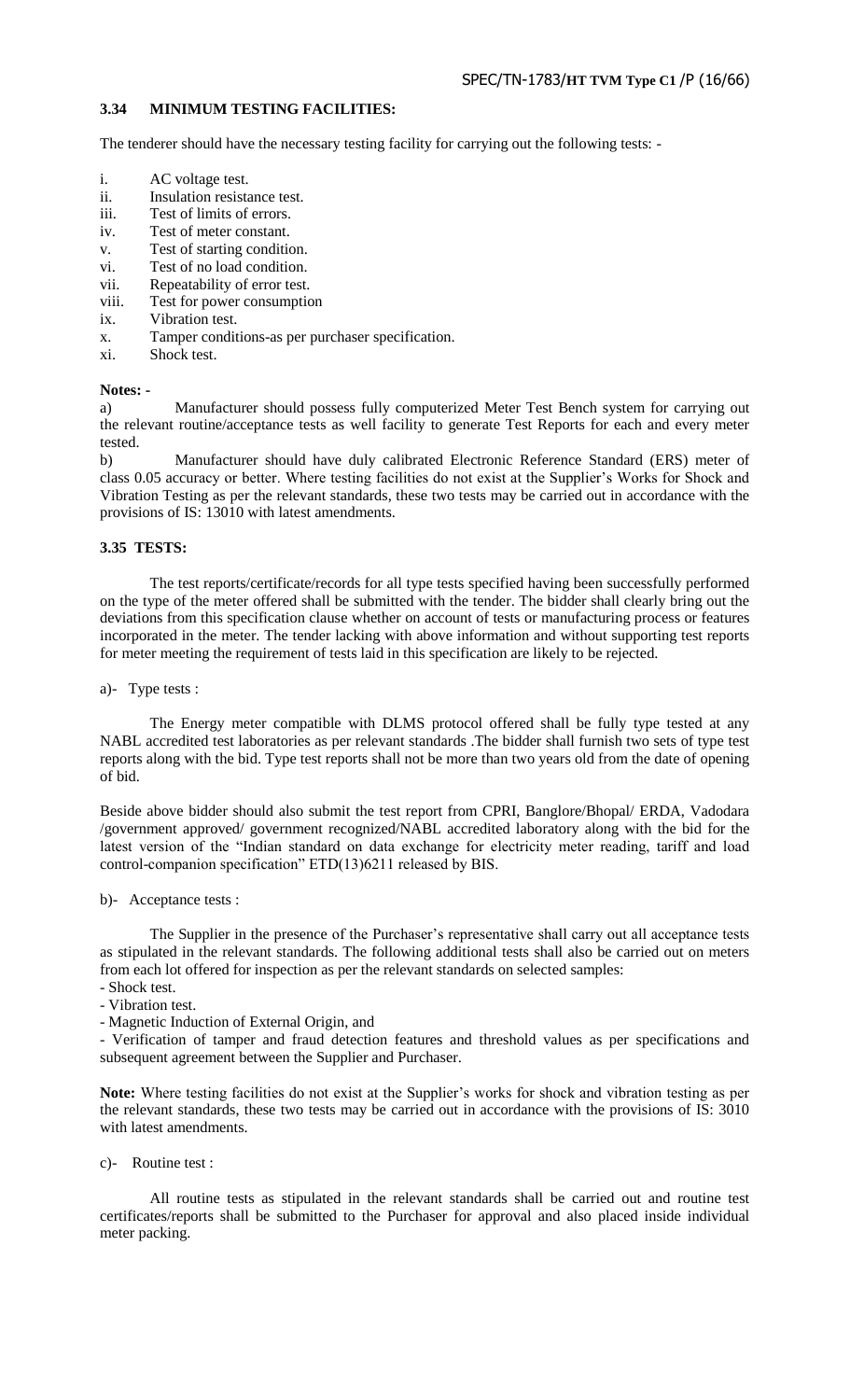# **3.36 FIELD/LABORATORY TESTING OF METER:**

The supplier should furnish detailed write up for the procedure to be adopted for error testing of the meters in the laboratory and at site/field.

#### **3.37 .1 SAMPLE ALONG WITH BID :**

The bidder shall furnish one sample of HT TVM of category C1 conforming to this specification duly sealed along with the routine test certificates directly in the office of the Superintending Engineer(M&P-ZPC), JdVVNL Jodhpur one day prior from the date of opening of Tender, If the sample(s) are not received the bid shall be considered as Non-responsive. In case sample meter submitted with bid don"t conform the Type tests, Addl. Type Tests and Tamper tests of specifications/IS, the financial bid of offer shall not be opened

#### **Sample(s) meter shall be broken to verify components of the meter.**

One sample of HT-TVM of 0.5S class of category C1 along with HHU meeting the requirements of this specification should be furnished along with bid for checking and testing in our Meter Testing Laboratory at Jodhpur in presence of bidders representative or at independent test laboratory, at the discretion of purchaser.

After finalization of the tender, the bidder(s) will collect their sample(s) so submitted otherwise department does not hold itself responsible for safe custody of sample(s) so received. The offer received without sample(s) is liable to be ignored.

The meter cover shall be ultrasonically welded with the meter base. The sample meter to be sent along with bid may not be ultrasonically welded with the meter base, as at the time of sample testing it has to be opened to ascertain conformity of meter as per specification. However, before commencement of supply, sample has to be got approved with ultrasonically welded meter by the successful bidder.

 The meter sample should be sealed with the bidder"s seal(s). The details of logic and threshold values for various kinds of tampers as proposed and incorporated by the bidder in their meter samples shall be furnished along with the meter sample(s).

Tests to be conducted:

- i) Starting condition test.
- ii) Power consumption test.
- iii) Repeatability of error test.
- iv) Accuracy requirements.
- v) Voltage Variation Test  $(-30\% \text{ to } +20\%).$
- vi) Tamper and fraud protection test: Tests to prove compliance to this specification.
- vii) A.C. and D.C. Magnetic Immunity test.

#### **3.37.2 FURNISHING OF PRE- COMMENCEMENT SAMPLES:**

 a) The successful bidder shall furnish one nos. pre commencement samples of each type of offered tri-vector meters fully meeting the requirement of specification directly in the office of the Superintending Engineer(M&P-ZPC), JdVVNL Jodhpur within **fifteen days** from the date of receipt of Purchase Order for Nigam"s approval. The samples shall be tested at Nigam"s own lab or CPRI/NABL accredited lab, at the discretion of the purchaser. The testing charges in case samples are send to third party lab, shall be borne by the supplier. The bidder shall supply the meters only after approval of pre-commencement of sample.

 In case of major deviation in Electrical testing, physical features and communication capability, the supplier be allowed to furnish second set of sample. In case of failure of second set of sample, order may be cancelled with penalty @5% of Ex-works + taxes as applicable on the ordered quantity.

b) The purchaser shall reserve the right to pick up energy meter at random from the lot(s) offered and get the meter tested at third party lab i.e. CPRI /NABL accredited lab at the sole discretion of the purchaser . The supplier has no right to contest the test results of the third party lab or for additional tests and has to replace / take corrective action at the cost of the supplier.

It shall be responsibility of the supplier to arrange such test and purchaser shall be inform of the date and time of conduction of tests well in advance to enable him to witness such tests. Test charges of the testing authority for such successful type tests shall be borne by the purchaser and in case of unsuccessful type test, same shall be borne by the supplier.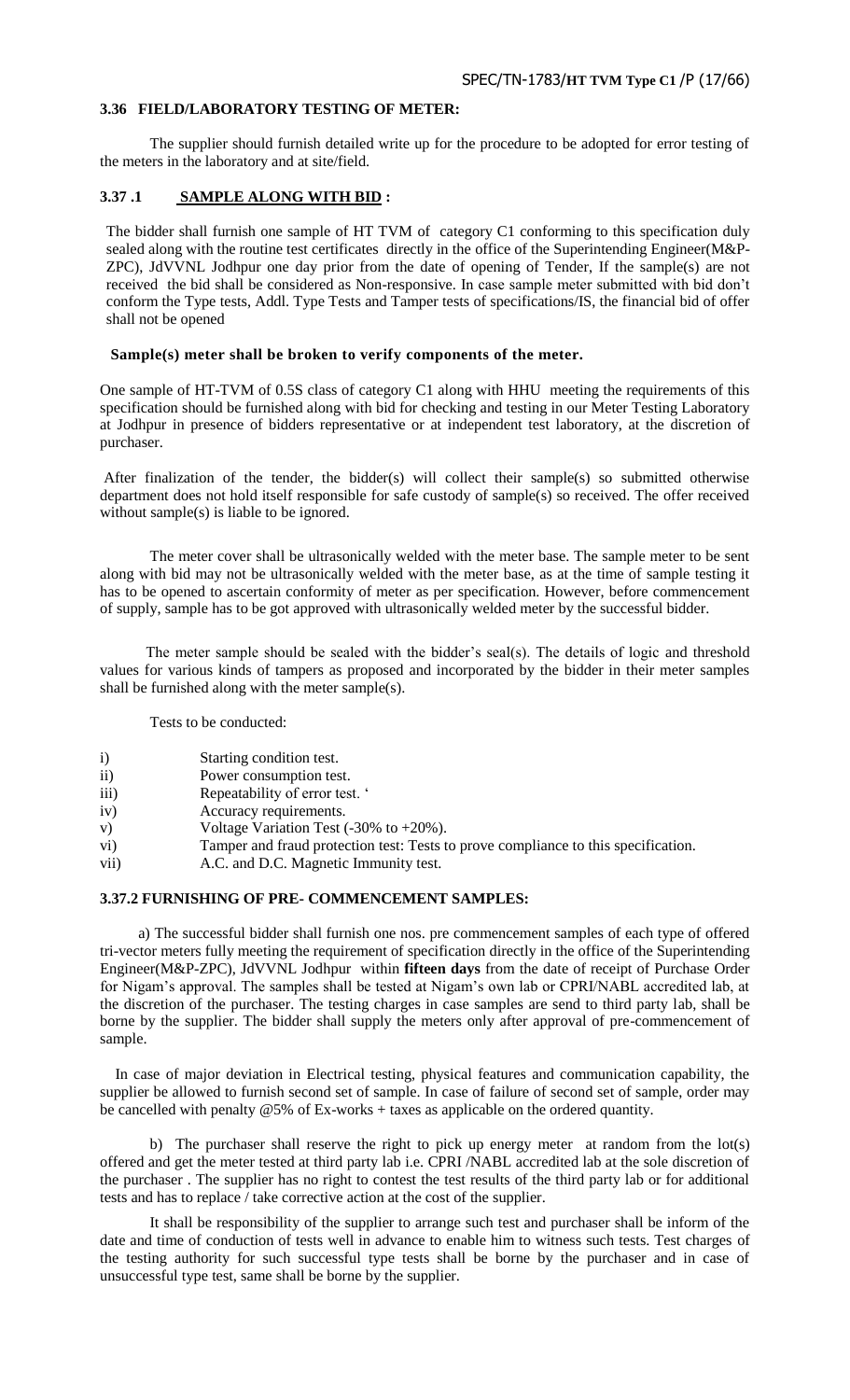# **3.38 QUALITY ASSURANCE PLAN:**

The Bidder shall invariable furnish the following information along with bid, failing which his bid shall be liable for rejection. Information shall be separately given for individual type of material offered.

i)- Statement giving list of important raw materials, names of sub-suppliers for the raw materials, list of standards according to which the raw materials are tested, list of tests normally carried out on raw materials in presence of Bidder"s representative and copies of test certificates.

ii)- Information and copies of test certificates as in (i) above in respect of bought out accessories.

iii)- List of manufacturing facilities available.

iv)- Level of automation achieved and list of areas where manual processing exists.

v)- List of areas in manufacturing process where stage inspections are normally carried out for quality control and details of such tests and inspections.

vi)- List of testing equipment available with the bidder for final testing of equipment specified and testplant limitations, if any, vis-à-vis the type, special acceptance and routine tests specified in the relevant standards and this specification. These limitations shall be very clearly brought out in a separate schedule of deviations from specified test requirements.

The successful bidder shall within 30 days of placement of order, submit following information to the purchaser:

List of raw materials as well as bought out accessories and the names of sub-suppliers selected from those furnished along with offers.

ii) Type test certificates of the raw materials and bought our accessories if required by the purchaser.

iii) Quality assurance plan (QAP) with hold points for purchaser's inspection. The quality assurance plan and purchasers hold points shall be discussed between the purchaser and bidder before the QAP is finalized.

The contractor shall operate systems, which implement the following:

i) Hold point: A stage in the material procurement or workmanship process beyond which work shall not proceed without the documental approval of designated individuals or organizations. The purchaser's written approval is required to authorize work to progress beyond the hold points indicated in quality assurance plans.

ii) Notification Point: A stage in the material procurement or workmanship process for which advance notice of the activity is required to facilitate witness. If the purchaser does not attend after receiving documented notification in accordance with the agreed procedures and with the correct period of notice then work may proceed.

The successful bidder shall submit the routine test certificates of bought out accessories and central excise passes for raw material at the time of routine testing if required by the purchaser and ensure that Quality Assurance requirements of this specification are followed by the sub-contractors.

The Quality Assurance programme of the contractor shall consist of the quality systems and quality plans with the following details:

- i)- Quality System :
- The structure of the organization.
- The duties and responsibilities assigned to staff ensuring quality of work.
- The system for purchasing, taking delivery and verification of materials.
- The system for ensuring quality workmanship.
- The system for retention of records.
- The arrangements for contractor's internal auditing.
- A list of administration and work procedures required to achieve and verify contract's quality requirements. These procedures shall be made readily available to the project manager for inspection on request.
- ii)- Quality Plans :
- An outline of the proposed work and programmed sequence.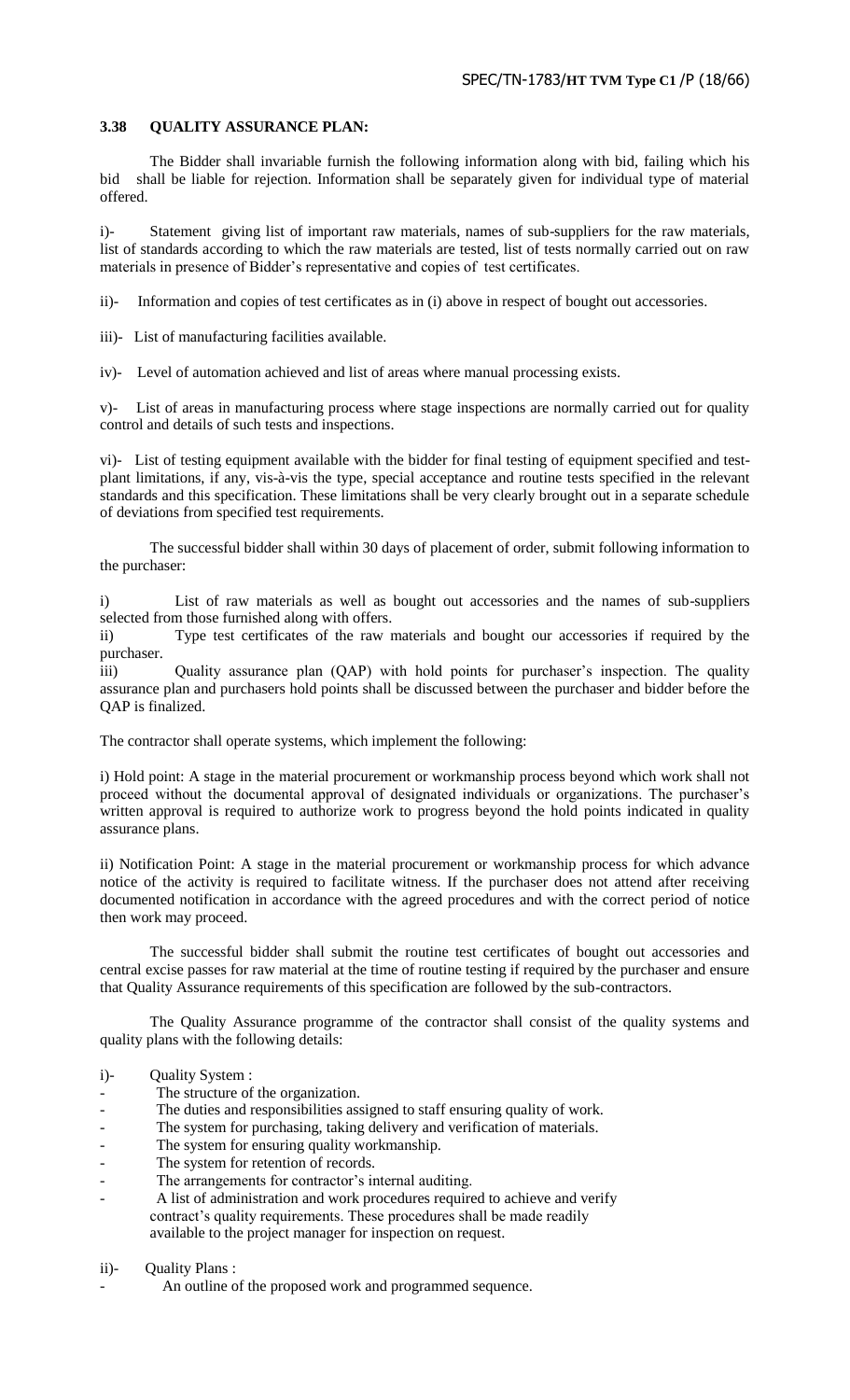- The structure of the contractor's organization for the contract.
- The duties and responsibilities assigned to staff ensuring quality of work.
- Hold and Notification points.
- Submission of engineering documents required by the specification.
- The inspection of materials and components on receipt.
- Reference to the contractor's work procedures appropriate to each activity.
- Inspection during fabrication/construction.
- Final inspection and test.

# **3.39 GUARANTEE:**

The equipments supplied should be guaranteed for their performance for a minimum period of five years from the date of commissioning or five and half years from the date of receipt in stores whichever date is earlier. The equipment found defective within the above guarantee period shall be repaired/replaced by the supplier free of cost within one month of receipt of intimation.

The supplier shall also furnish an undertaking that there shall be no drift in the accuracy class of the meter for a minimum period of 10 years from the date of supply.

The supplier shall arrange to provide free training at places as desired by the purchaser for use of meter/Computer Software etc. The supplier shall provide competent and timely after sales service support.

#### **3.40 INSPECTION:**

The purchaser's representative may carry out the inspection during manufacture and before dispatch. The supplier shall keep the purchaser informed in advance, about the manufacturing program so that the purchaser can arrange for inspection.

The manufacturer shall grant free access to the purchaser's representative at a reasonable time, when the work is in progress. Inspection and acceptance of any equipment under this specification by the purchaser shall not relieve the supplier of his obligation of furnishing the equipment in accordance with the specification and shall not prevent subsequent rejection if the equipment is found to be defective.

All acceptance tests including other special tests as given in this specification and inspection shall be gone at the place of the manufacturer unless otherwise especially agreed upon by the Bidder and Purchaser at the time of purchase.

The purchaser reserves the right to insist for witnessing the acceptance/routine testing of the bought out items.

The supplier shall give 15 days advance intimation to enable the purchaser to depute his representative for witnessing the acceptance and routine tests. Material shall be dispatched only after getting the dispatch authorization from the purchaser or his authorized representative, after successful inspection/testing.

The bidder shall afford the inspectors representing the purchaser all reasonable facilities without charge, to satisfy him that the equipment is being furnished in accordance with this specification during stage inspection, if any, and final inspection.

# **3.41 NUMBER OF SAMPLES AND CRITERIA FOR CONFORMITY:**

The recommended sampling plan and the criteria for acceptance of the lot shall be as per Annexure-E of IS: 14697:1999 for the type of meters covered in this specification.

#### **3.42 PACKING:**

a)- The equipments shall be suitably packed in order to avoid damage or disturbance during transit or handling.

Each meter may be suitably packed in the first instance to prevent ingress of dust and moisture and then placed in cushioned carton of a suitable material to prevent damage due to shocks during transit. The lid of the cartoon may be suitably sealed. A suitable number of sealed cartons may be packed in a case of adequate strength with extra cushioning, if considered necessary. The cases may then be properly sealed against accidental opening in transit. The packing cases may be marked to indicate the fragile nature of the contents.

b)- The following information shall be furnished with the consignment :

Name of consignee.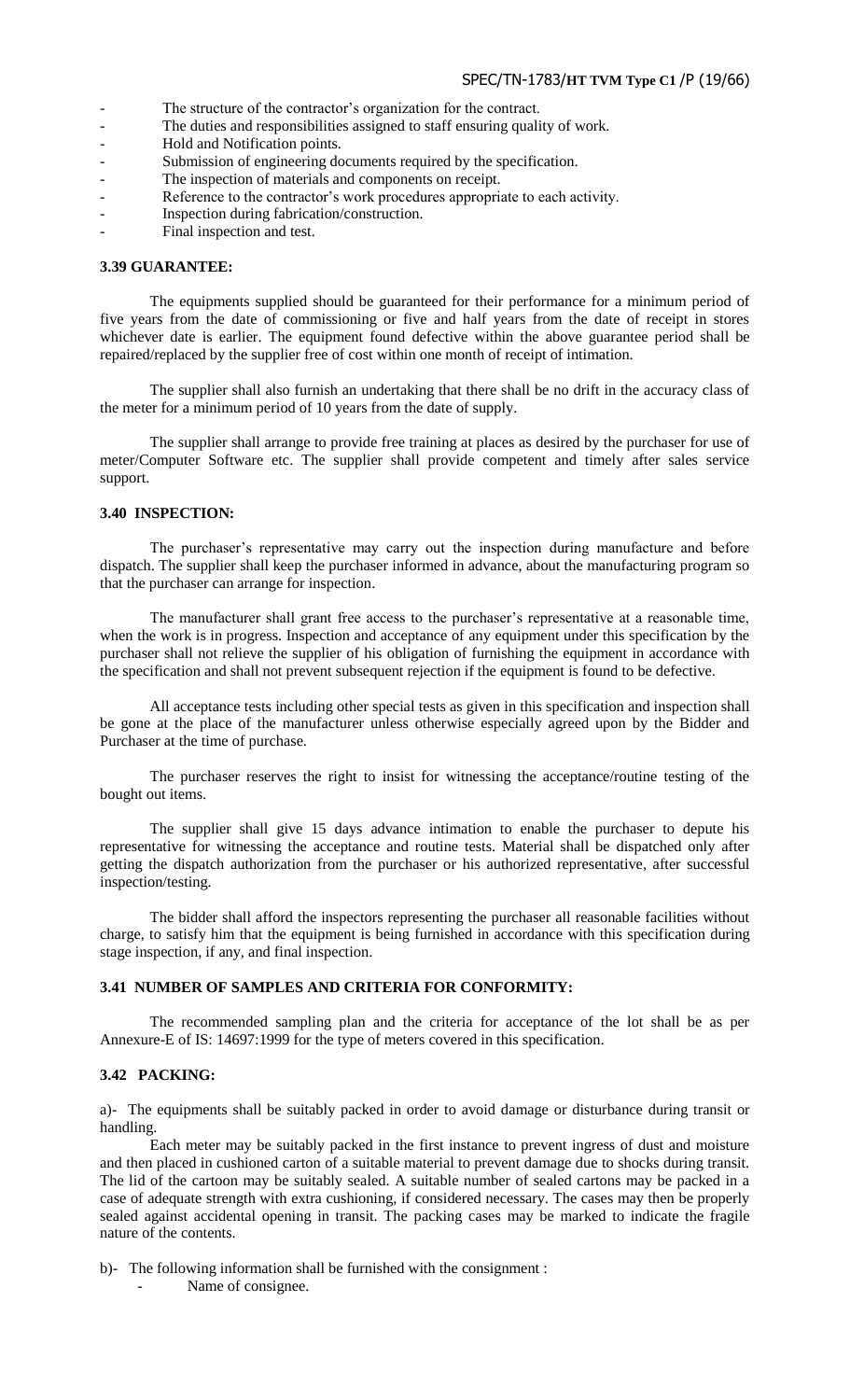- Details of consignment.
- Destination.
- Total weight of consignment.
- Sign showing upper/lower side of the crate.
- Sign showing fragility of the material.
- Handling and unpacking instructions.
- Bill of material indicating contents of each package and spare materials.

# **3.43 DOCUMENTATION:**

All drawings shall conform to International Standards Organization(s) ISO) "A" series of drawings sheet/Indian Standards Specifications IS: 656. All drawings shall be in ink and suitable for microfilming. All dimensions and data shall be in S.I. Units.

List of drawings and documents: -

The bidder shall furnish the following along with bid:

i) Two sets of drawings showing clearly the general arrangements, fitting details, electrical connections etc.

ii) Technical leaflets (User"s Manual) giving operating instructions for the meter.

The manufacturing of the equipment shall be strictly in accordance with the approved drawings and no deviation shall be permitted without the written approval of the purchaser. All manufacturing and fabrication work in connection with the equipment prior to the approval of the drawing shall be at the supplier's risk.

Approval of drawings/work by purchaser shall not relieve the supplier of his responsibility and liability for ensuring correctness and correct interpretation of the drawings for meeting the requirements of the latest revision of application standards, rules and codes of practices. The equipment shall conform in all respects to high standards of engineering, design, workmanship and latest revisions of relevant standards at the time of ordering and

purchaser shall have the power to reject any work or materials which in his judgment is not in full accordance therewith.

The successful Bidder shall, within 2 weeks of placement of order, submit three sets of final versions of all the drawings as stipulated in the purchase order for purchaser's approval. The purchaser shall communicate his comments/approval on the drawings to the supplier within two weeks. The supplier shall if necessary modify the drawings and resubmit three copies of the modified drawings for their approval. The supplier shall within two weeks submit 30 prints and 2 good quality report copies of the approved drawings for purchaser's use.

Eight sets of operating manuals/technical leaflets shall be supplied to each consignee for the first instance of supply.

One set of routine test certificate shall accompany each dispatch consignment.

The acceptance test certificates, in case pre-dispatch inspection or routine test certificates, in cases where inspection is waived, shall be got approved from the purchaser.

#### **3.44 SCHEDULES:**

The tenderer shall fill in the following schedules, which are part and parcel of the tender specification and offer. If the schedules are not submitted duly filled in with the offer, the offer shall be liable for rejection.

Schedule" A-II"- Guaranteed Technical Particulars of HTTVM.

All deviations from the specification shall be brought out in the schedules of deviations (Schedule VI, VII). The discrepancies, if any between the specification and the catalogues and / or literatures submitted as part of the offer by the bidders shall also be brought out.

If it is observed that there are deviations in the offer in Guaranteed Technical Particulars other than those specified in the deviation schedules then such deviations shall be treated as deviations.

#### **3.45 DELIVERY SCHEDULE:**

Commencement period 30 days from the date of receipt of purchase order and completion within 7 months at equal monthly rate from the date of approval of pre commencement sample. Firm is required to furnish pre commencement sample within 15 days of receipt of purchase order. The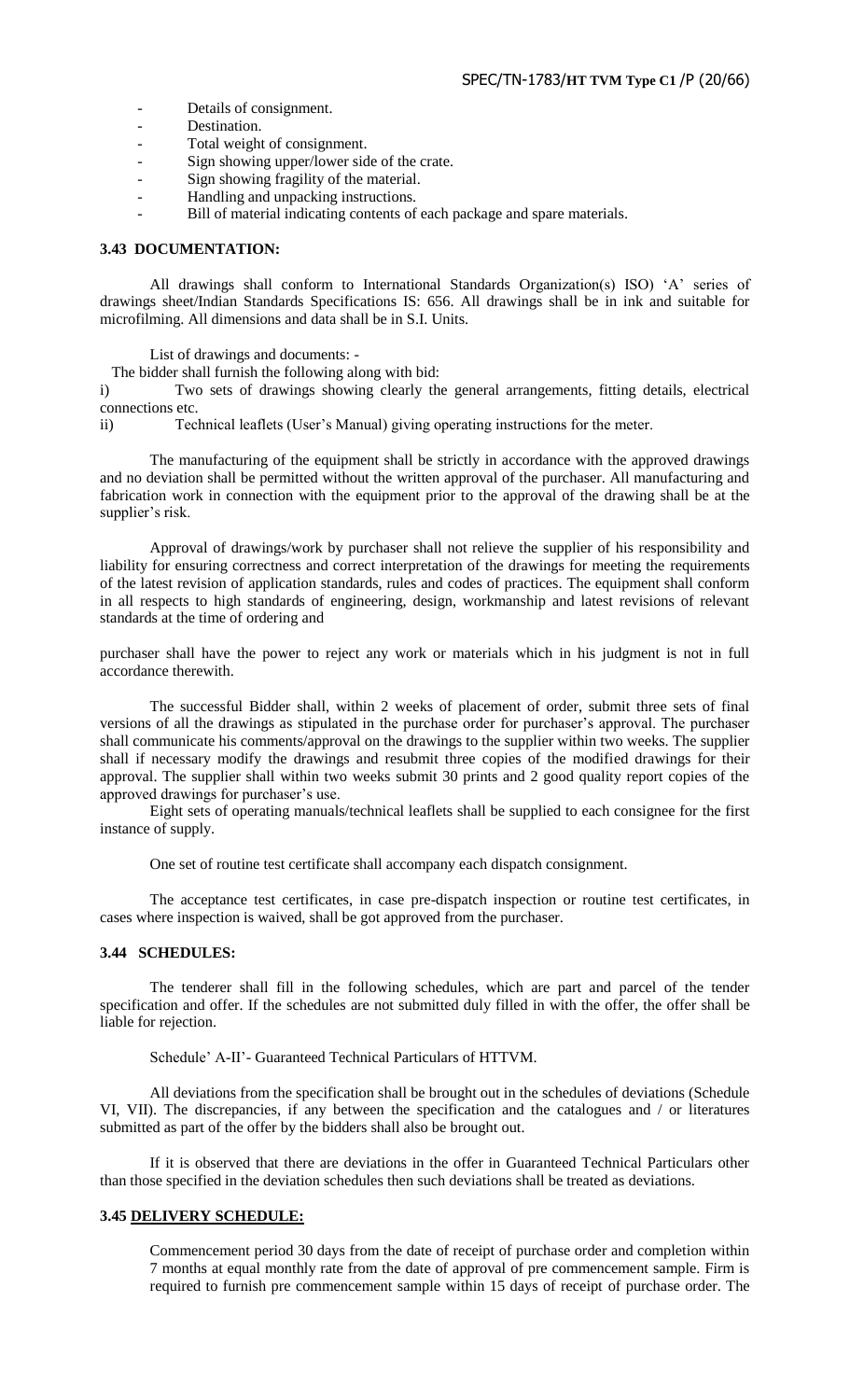# SPEC/TN-1783/**HT TVM Type C1** /P (21/66)

delay in furnishing of pre commencement sample beyond 15 days shall be on the part of the supplier and such delayed period shall be reduced from the stipulated delivery schedule. It will be ensured by Nigam to convey approval of pre-commencement sample within 15 days of receipt of sample.

# **3.46 ADDITIONAL ORDER**

Repeat orders for additional quantities, upto 50% of original ordered quantities, may be placed by the Nigam, on the same rates, terms and conditions given in the contract.

**3.47** In addition to the above following **additional features** are required in the meter:-

# **Note-1.: HT TVM - "C1" type**

- 1. Maximum demand in KVA is required for billing purpose.
- 2. Billing Parameters in the meter are required on push button mode as well as and BCS end report.
- 3. The history of first event of each type of tamper should be permanently retained in meter data record while following the FIFO System.
- **Note-2 :** Following test are to the conducted during testing of pre-commencement sample and during inspection at the firms work:
	- i. Power factor calculation procedure to be ensured.
	- ii. Forward logging feature in the meter to be ensured.
- **3.48 :** A committee comprising of M&P wing and IT wing will examine the Communication capability of sample meter and CMRI with different make of meters supplied in the Discoms as per requirement of the technical specification at the time of approval of pre commencement sample. Common protocol will be ensured for all requirement DLMS parameters and the other non DLMS parameters of each supplier shall be able to be downloaded by their respective software.

# **3.49 GENERAL INFORMATION :**

- (a) Frequent changes in specifications during currency of contract will be avoided and if required the same shall be effected on mutually agreed basis.
- (b) For any further query regarding DLMS protocol refer to document IS: ETD 13(6211): 2010 for Data Exchange for Electricity meter reading, tariff and load control.
- (c) Nigam is not averse to deciding tenders on differential prices to get better quality meters.
- (d) Rates of new firms will not form basis for rates of regular suppliers.
- **3.50** As GST act has been effected from 01.07.2017, therefore, BOQ has been prepared accordingly with applicability of GST. Further, old tax structure wherever appearing in ITB/GCC/Specification may be replaced by GST as per notification. Further, GST registration number of Jodhpur Discom is 08AAACJ8578R1ZJ.

**3.51** Every Micro, Small & Medium enterprises of Rajasthan shall be required to submit an affidavit in schedule-XI, along with duly filled bid document

----------------------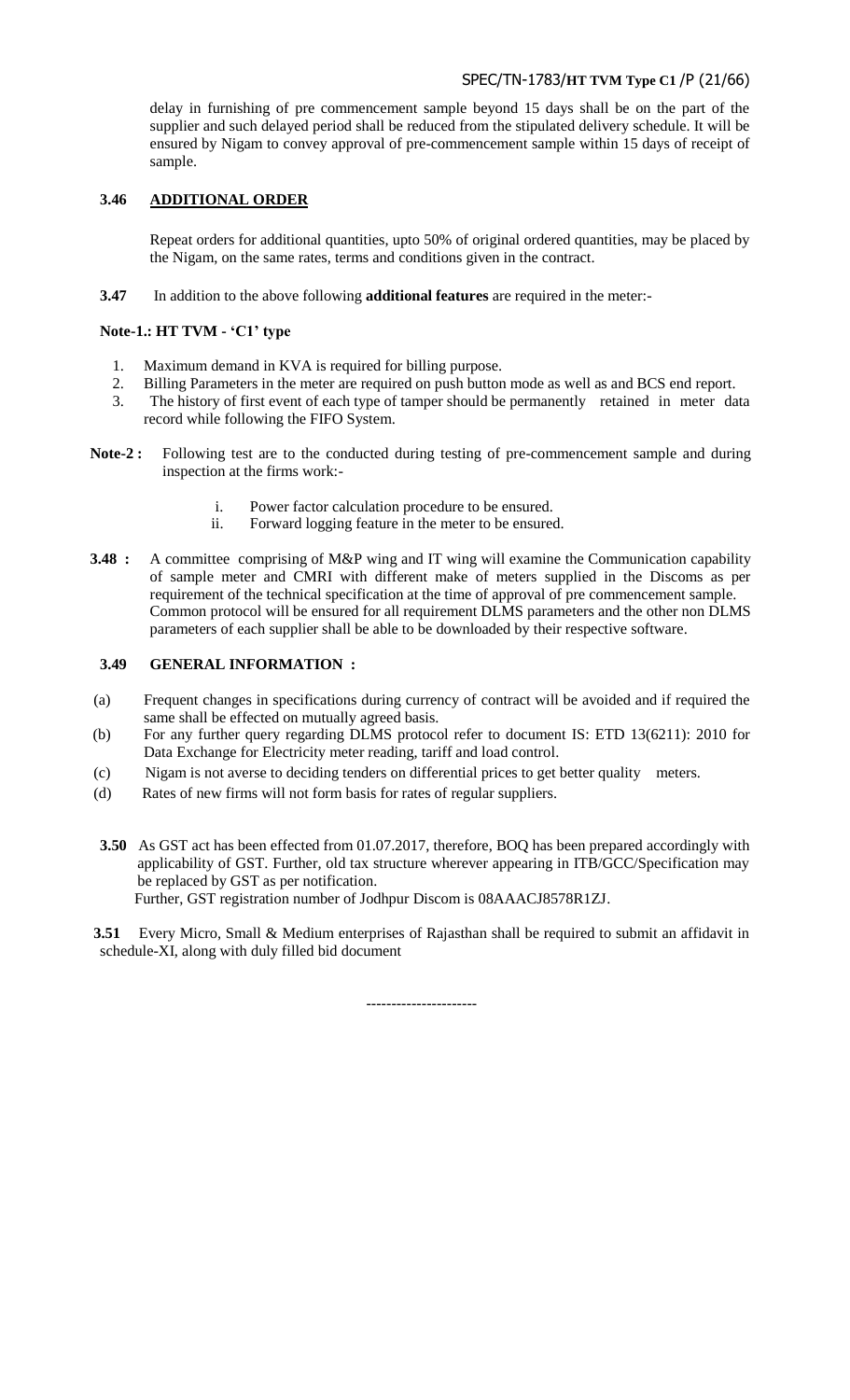**Annexure- B**

# Tamper Logics for HT-TVM

# **Persistence time: 5 Min. Restoration Time : 1 Min. (60 Sec.)**

| <b>Tamper Events</b>                            | <b>Occurrence</b>       | <b>Restoration</b>      |  |
|-------------------------------------------------|-------------------------|-------------------------|--|
| 1. Missing Potential                            |                         |                         |  |
| a. Voltage                                      | $< 20\%$ Vb             | $>$ 40% Vb              |  |
| b. Current                                      | $> 10\%$ Ib             | Ignored.                |  |
| 2. CT Polarity Reversal                         |                         |                         |  |
| a. Line Current in tampered phase               | > 5% Ib (in reverse     | $> 10\%$ Ib (in forward |  |
|                                                 | direction)              | direction)              |  |
| b. Power Factor.                                | >0.1                    | >0.1                    |  |
| 3. CT Open                                      |                         |                         |  |
| a. Line current in tampered phase               | $< 2\%$ Ib              | $> 5\%$ Ib.             |  |
| b. Line current in other phases                 | $>10\%$ Ib              | $>5\%$ Ib.              |  |
| c. Load current in tampered phase               | $>10\%$ Ib              | Ignore                  |  |
|                                                 |                         |                         |  |
| 4. CT Bypass                                    |                         |                         |  |
| a. By Pass Current                              | $>20\%$ Ib              | $<$ 10% Ib (current in  |  |
|                                                 |                         | tampered phase)         |  |
| 5. Current unbalance                            |                         |                         |  |
| a. Maximum current - Minimum current            | $>30\%$ Ib              | $<10\%$ Ib              |  |
| 6. Neutral Disturbance                          |                         |                         |  |
| a. DC current injected on neutral from load     | If meter detect voltage | of<br>DC<br>removal     |  |
| side by mean of electronic circuit using diodes | greater than 1.25 times | injection               |  |
| after removal/ disconnection of neutral.        | of Vref.                |                         |  |
| 7. Interference of Magnetic field               |                         |                         |  |
| a. Presence of Magnetic field                   | Magnetic field which    | removal of magnetic     |  |
|                                                 | affects accurate Meter  | field.                  |  |
|                                                 | recording.              |                         |  |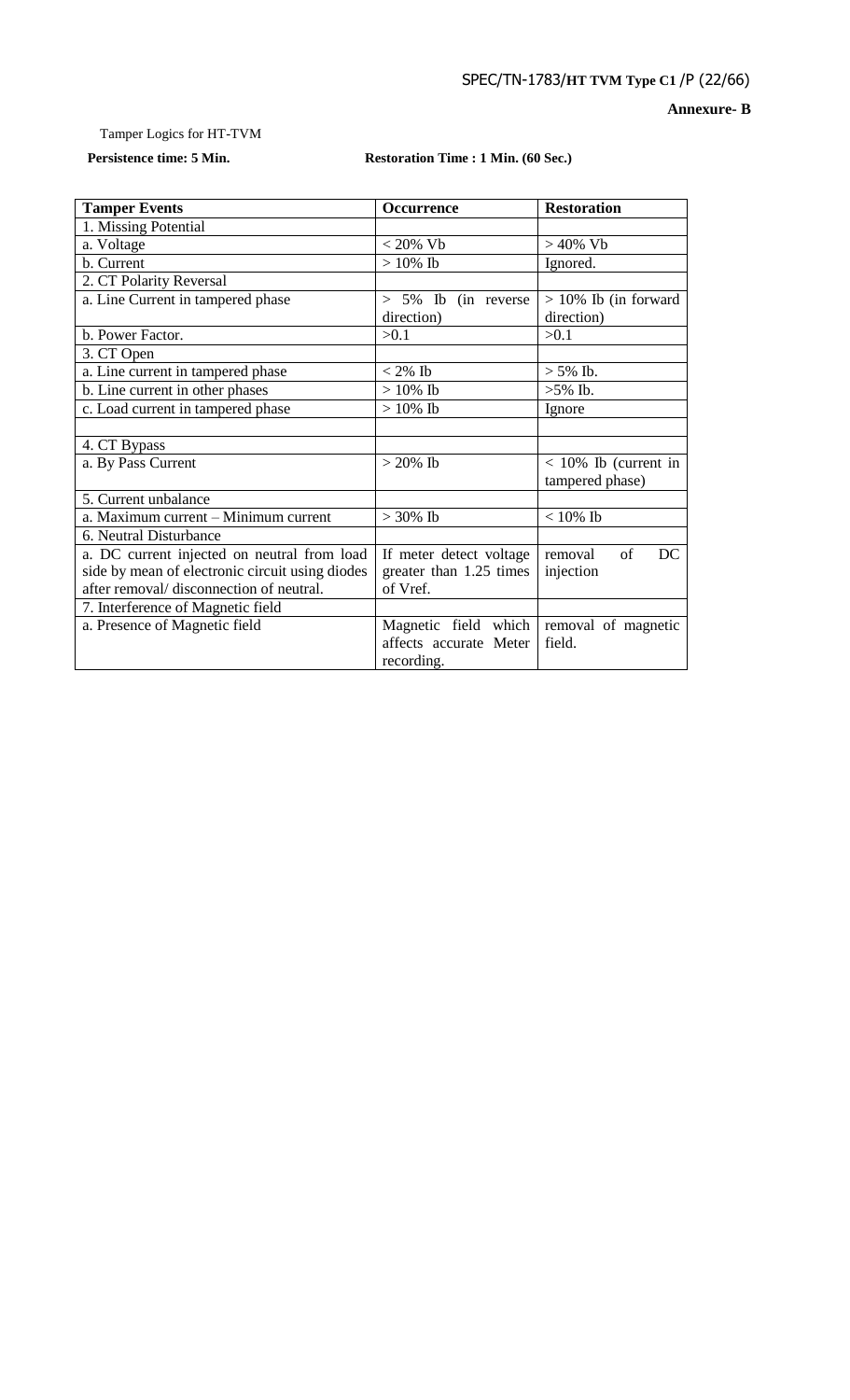SPEC/TN-1783/**HT TVM Type C1** /P (23/66)

# **ANNEXURE-H**

# **COMPONENT SPECIFICATION**

| S.  | <b>Component</b>         | Requirement                                                                                                                                                                                                                                                                                                                                                                                                                                | Makes & Origin                                                                                                                                               |
|-----|--------------------------|--------------------------------------------------------------------------------------------------------------------------------------------------------------------------------------------------------------------------------------------------------------------------------------------------------------------------------------------------------------------------------------------------------------------------------------------|--------------------------------------------------------------------------------------------------------------------------------------------------------------|
| No. |                          |                                                                                                                                                                                                                                                                                                                                                                                                                                            |                                                                                                                                                              |
| 1.  | <b>Current Element</b>   | E-beam/spot welded shunts shall be<br>provided in the phase element and<br>C.T. in the neutral. Alternatively,<br>both the current elements (phase $\&$<br>neutral) shall have shunts with<br>proper insulation. The meters should<br>be with the current transformers /<br>shunt as measuring elements.                                                                                                                                   | Any<br>make<br>origin<br><b>or</b><br>conforming to IS-2705 and<br>other make i.e. Redbourn<br>Engg/Isabelle.                                                |
| 2.  | Measurement of           | The measurement or computing                                                                                                                                                                                                                                                                                                                                                                                                               | Devices,<br>Analog<br>Cyrus                                                                                                                                  |
|     | computing chips.         | chips used in the meter should be<br>with the surface mount type along<br>with the ASICs.                                                                                                                                                                                                                                                                                                                                                  | Logic,<br>AMS,<br>Atmel,<br>Phillips.<br>SAMES, NEC,<br>Texas<br>Instruments                                                                                 |
| 3.  | Memory Chips.            | The memory chips should not be<br>affected by the external parameters<br>like sparking, high voltage spikes or<br>electrostatic discharges.                                                                                                                                                                                                                                                                                                | National<br>Atmel,<br>Semiconductors,<br>Microchip,<br>Texas<br>Instruments, Phillips, ST<br>Hitachi or Oki, Teridian                                        |
| 4.  | Display modules          | a) The display modules should be<br>well protected from the external UV<br>radiations.<br>b) The construction of the modules<br>should be such that the displayed<br>quantity should not disturbed with<br>the life of display.<br>The display should be clearly<br>c)<br>visible over an angle of at least a<br>cone of 70°.<br>c) It should be trans-reflective<br>FSTN or STN Type industrial grade<br>with extended temperature range. | Genda, Haijing, Holtek,<br><b>Bonafied Technologies</b><br>Korea : Advantek, Truly<br>Semiconductor<br><b>Success</b><br>Hitachi, Sony.                      |
| 5.  | Electronic               | The active $\&$ passive components                                                                                                                                                                                                                                                                                                                                                                                                         | National Semiconductors,                                                                                                                                     |
|     | Components.              | should be of the surface mount type<br>and are to be handled & soldered by<br>the state of art assembly processes.                                                                                                                                                                                                                                                                                                                         | Atmel,<br>Phillips,<br>Texas<br>Instruments,<br>Toshiba,<br>Fairchild, Murata, Rohm,<br>Siemens.<br>Hitachi, Oki, AVX<br><sub>or</sub><br>Ricoh.<br>Samsung. |
| 6.  | <b>Battery</b>           | Lithium with minimum guaranteed<br>life of 15 years.                                                                                                                                                                                                                                                                                                                                                                                       | Varta, Tedirun, Sanyo or<br>National, Durocell                                                                                                               |
| 7.  | RTC & Micro              | The accuracy of RTC shall be as per                                                                                                                                                                                                                                                                                                                                                                                                        | Phillips,<br>Dallas                                                                                                                                          |
|     | Controller.              | relevant IEC / IS Standards.                                                                                                                                                                                                                                                                                                                                                                                                               | Atmel, Motorola,<br>Microchip.<br>NEC or Oki.                                                                                                                |
| 8.  | P.C.B.                   | Glass Epoxy, fire resistance grade<br>FR4, with minimum thickness 1.6<br>mm.                                                                                                                                                                                                                                                                                                                                                               |                                                                                                                                                              |
| 9.  | Communication<br>modules | Communication modules should be<br>compatible for the RS232 ports                                                                                                                                                                                                                                                                                                                                                                          | National Semiconductors,<br>Hitachi, Texas                                                                                                                   |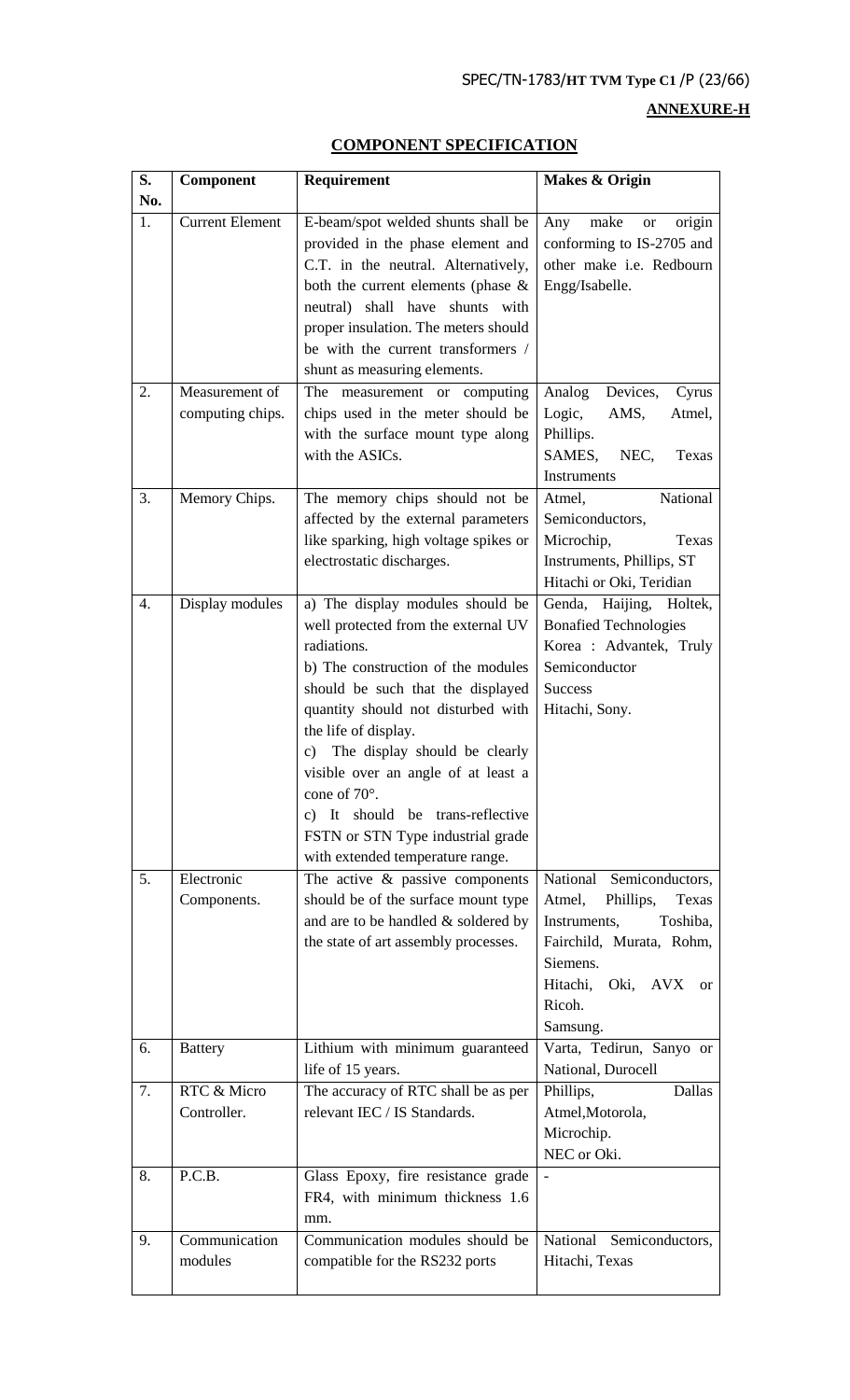# SPEC/TN-1783/**HT TVM Type C1** /P (24/66)

|     |                  |                                                     | Instruments, Philips, HP, |
|-----|------------------|-----------------------------------------------------|---------------------------|
|     |                  |                                                     | Agilent                   |
| 10. | Optical port     | Optical port should be used to                      | National Semiconductors,  |
|     |                  | transfer the meter data to meter                    | Hitachi,<br>Texas         |
|     |                  | reading instrument. The mechanical                  | Instruments,<br>Siemens,  |
|     |                  | construction of the port should be                  | Agilent, Philips, Hp      |
|     |                  | such to facilitate the data transfer                |                           |
|     |                  | easily.                                             |                           |
| 11. | Power supply     | The power supply should be with                     | As Specified              |
|     |                  | the capabilities as per the relevant                |                           |
|     |                  | standards. The power supply unit of                 |                           |
|     |                  | the meter should not be affected                    |                           |
|     |                  | incase the maximum voltage of the                   |                           |
|     |                  | system appears to the terminals due                 |                           |
|     |                  | faults<br>due<br><sub>or</sub><br>to<br>to<br>wrong |                           |
|     |                  | connections.                                        |                           |
| 12  | Mechanical parts | The internal electrical components                  |                           |
|     |                  | should be of electrolytic copper $\&$               |                           |
|     |                  | should be protected from corrosion,                 |                           |
|     |                  | rust etc.                                           |                           |
|     |                  | The other mechanical components                     |                           |
|     |                  | should be protected from rust,                      |                           |
|     |                  | corrosion<br>etc.<br>by<br>suitable                 |                           |
|     |                  | plating/painting methods.                           |                           |

**The components equivalent or better than those mentioned in the list are also acceptable.** 

**---------------**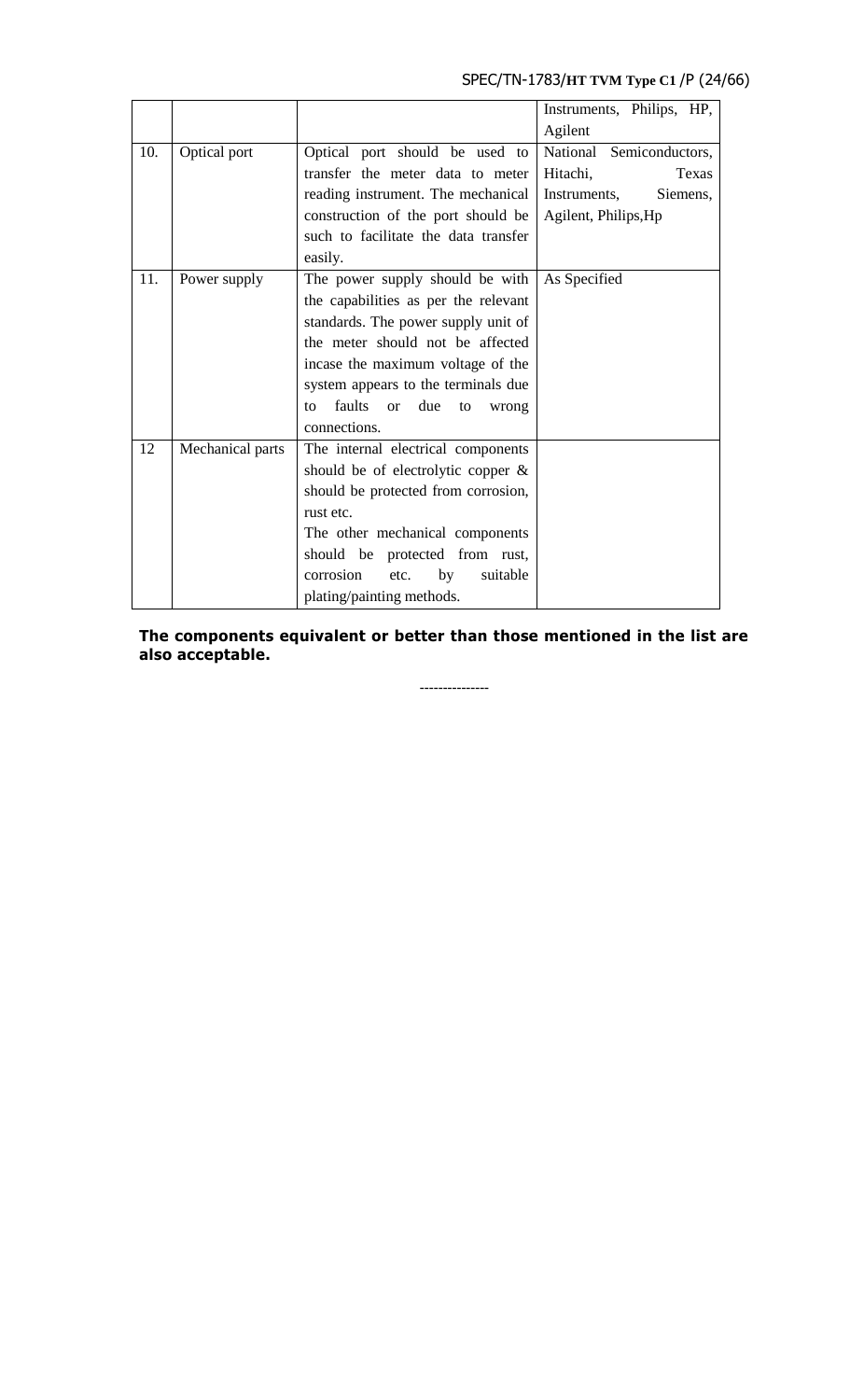#### **(SECTION-III)**

#### **Volume B**

# **TECHNICAL SPECIFICATION FOR DOUBLE ANCHOR TAMPER EVIDENT POLYCARBONATE SEALS TO BE PROVIDED ON BODY SEAL OF METER AGAINST TN-1783.**

#### **SCOPE:**

The specification covers the design, manufacture, testing at manufacturers works, supply and delivery at destination stores of Double Anchor Tamper Evident Polycarbonate Seals for sealing of Meter body and terminal covers of energy meters, Meter Box, etc. with non-corrosive, non-magnetic stainless steel sealing wire. These seals shall also be used for sealing the meters, metering equipments and inspected materials.

The Double Anchor Tamper Evident Poly-carbonate Seals shall conform to the Nigam"s specification as under:

# **1. Material of Double Anchor Tamper Evident Poly-carbonate Seals :**

The raw material used for Double Anchor Tamper Evident Poly-carbonate Seals shall be of M/s. Dow Caliber Ltd., Switzerland (Grade-201- 15), M/s.GE Plastic, Singapore (Grade 143R), M/s. Dupont, Japan (Grade IV-20) or any other manufacturer having better properties as under :-

| Sr. No.        | <b>Properties</b>   | Poly-carbonate                                |
|----------------|---------------------|-----------------------------------------------|
|                | Melting temperature | $280^{\circ}$ C to $295^{\circ}$ C            |
| $\mathfrak{D}$ | <b>USE</b>          | Engineering                                   |
| 3              | <b>Softness</b>     | Hard                                          |
| 4              | Durability          | Weather<br>effect<br>resistance               |
| 5              | Transparency        | Fully transparent (long<br>time transparency) |

# **2. Service Conditions (Climatic Conditions) :**

The meters to be supplied against this specification should be capable of performing and maintaining required accuracy under extreme hot, cold, tropical and dusty climate and solar radiation typically existing in state of Rajasthan (India). The meter shall be required to operate satisfactorily and continuously under the following tropical climatic conditions.

| 1              | Maximum ambient air temperature                                | 55 deg.C.           |
|----------------|----------------------------------------------------------------|---------------------|
| $\overline{2}$ | Maximum ambient air temperature in<br>shade.                   | $45 \text{ deg.C}$  |
| 3              | Maximum temperature attainable by the<br>meter exposed to sun. | $60 \deg.C.$        |
| 4              | Minimum ambient temperature                                    | $(-)$ 5 deg.C.      |
| 5              | Average daily ambient air temperature                          | $40 \text{ deg.C.}$ |
| 6              | Maximum relative humidity                                      | 95%                 |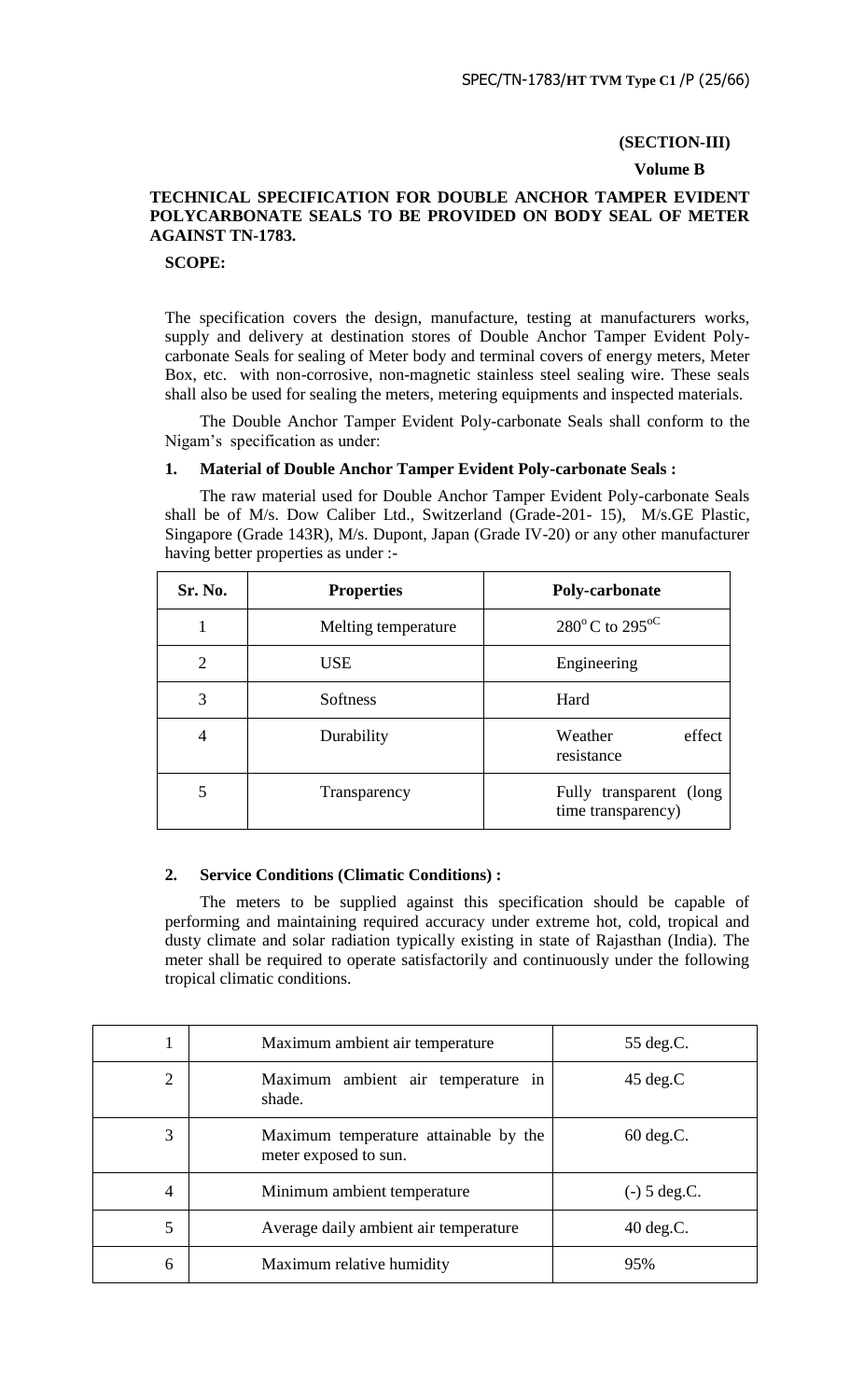# SPEC/TN-1783/**HT TVM Type C1** /P (26/66)

| 7  | Number of months of tropical monsoon<br>condition | 4 months.             |
|----|---------------------------------------------------|-----------------------|
| 8  | Maximum attitude above mean sea level             | 1000 meters.          |
| 9  | Average annual rain fall                          | $10-100$ cm.          |
| 10 | Maximum wind pressure.                            | $200 \text{ kg/sq.m}$ |

# **3. Colour of Seal:**

The female portion of the Polycarbonate Seal(s) shall be available in Clear /Red/Green colour and should be transparent (see through) type, which shall give complete visualization of its fixing mechanism and shall show clear indication if tampered.

# **4. Design and Construction of Seal:**

- a) **Design:** The seal shall be Double Anchor (Push Fit) type tamper evident with double locking. There shall not be any change in size, shape or design of the seal than the approved samples. If the seal is found different than the approved design / shape / size, the same shall be out rightly rejected. The double anchor should not be so soft that it can be easily pressed before sealing, so that after pressing the seal can not be opened.
- b) **Thickness:** The wall thickness of seal should be minimum one (1)mm.
- c) **Serial No. of the Seal :**Serial No. of the Sealshall be as per Meter serial No. and shall be laser etched / embossed during moulding (it shall not be screen printed ) in contrast colour on one side of capsule body (female ). The Sr. No. shall also be laser etched / embossed on top of the male part . The laser etched printing shall be through complete thickness of the polycarbonate.
- d) **Monogram:** The seal shall have embossed/ laser etched printed of monogram of JdVVNL on front side and month and year of manufacture in figure embossed on the backside. The laser etched printing should be through complete thickness of polycarbonate.
- e) **Seal Wire:** The non-corrosive, non-magnetic stainless steel twisted wire (26 guage) confirming to IS: 280 shall be used. The seal wire shall not have affect of magnet i.e. it should not attract to magnet. The length of the sealing wire should be minimum 8" twisted two strand pull resistant stainless steel wire fixed to the seal. The diameter of each individual stand should be of 0.4 to 0.5 mm. dia and overall diameter of the seal wire shall be0.9 to 1.0 mm. The No. of turns shall be minimum 20 per inch. The seal wire should be inserted at the female and male part during the process of moulding itself. It should be continuous and visible throughout the length of the wire. The wire shall be intact such that it can not be pulled out after sealing.

The seal wire insert hole should be just sufficient for passing the seal wire and hole of larger dia is discouraged.

f) **Tolerance:** Tolerance to the tune of +/- 10% is allowed in respect of various dimensions and number of turns per inch of seal wire

# **5. General Construction:**

The seal shall be capable to withstand temperature upto  $147^{\circ}$  C without any damage / deformation.

The seal shall be designed for a single use only and if tampered with the help of plier, knife or any other sharp instruments, the seal shall be damaged and due to its transparent property, the sign of internal tampering shall be easily detected. Also once opened, it can not be re-used. The seal shall be made in such a way that, it can be easily locked with the help of finger and thumb pressing no tools shall be required to close the seal in the laboratory or at site. Both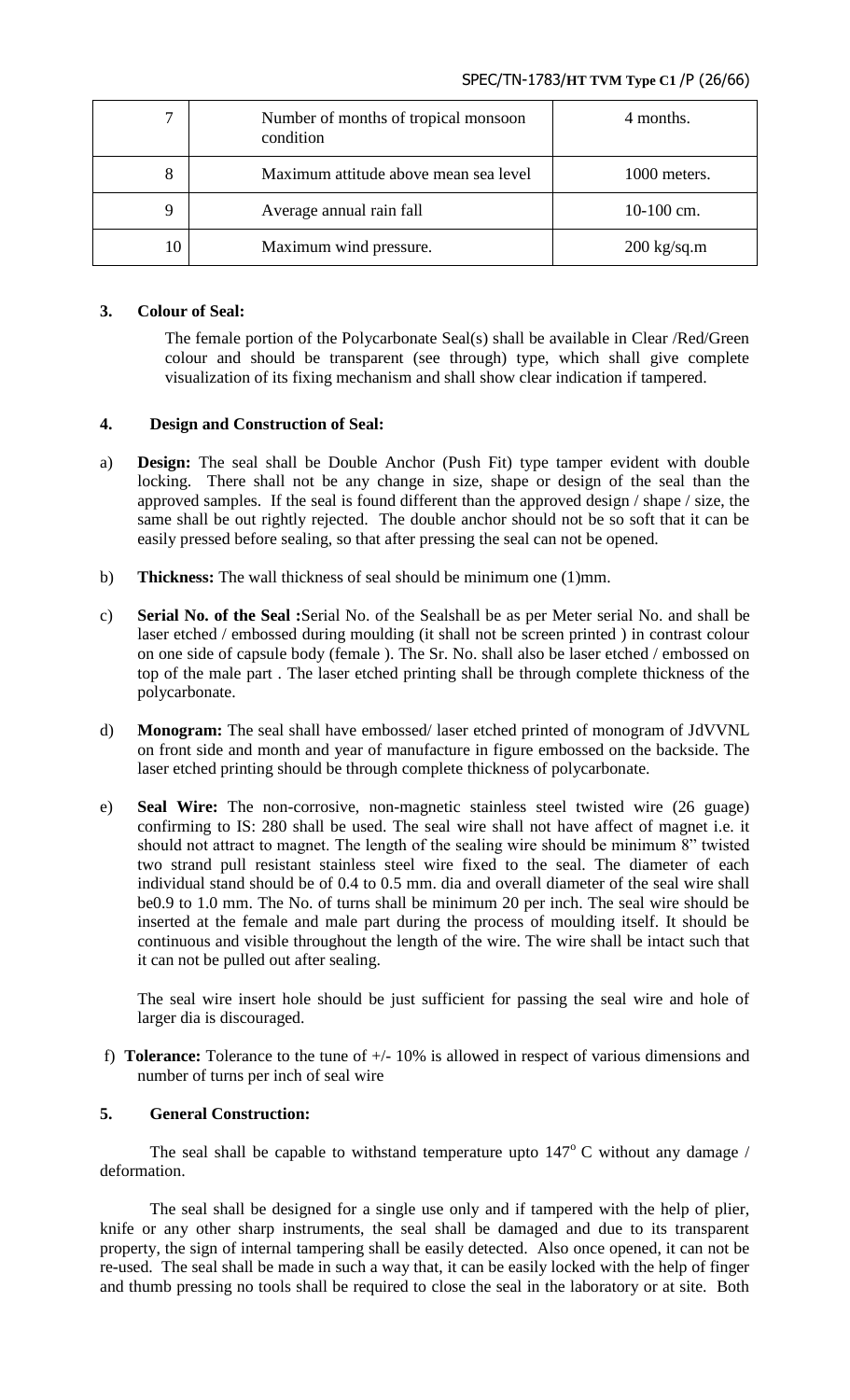# SPEC/TN-1783/**HT TVM Type C1** /P (27/66)

the parts shall be designed in such a way that they can not be separated and the attachment shall be flexible and shall not break. After inserting the seal wire through female part, the cap of the male part shall be fitted in the female part in such a way that it should not leave any space to avoid insertion of any sharp tools for opening of seal body of the female part in hot or cold condition. The seal shall have also the following features:-

- a) Tamper resistance and reliable.
- b) Environmentally safe as it does not contain any lead.
- c) Withstand long-term exposure to direct sunlight.
- d) Required no tools for installation.
- e) Transparent.
- f) Heat resistance.

# **6. Testing:**

The seals shall be inspected / tested as a acceptance test at the manufacture's works before dispatch in presence of authorized representative of purchaser for the following tests:

- **i) Physical Dimensional Check-up :** The sealsshall be subjected to visual check-up for verification of workmanship and other features as mentioned above including shape / design / dimensions as per approved drawing / samples.
- **ii) Boiling Water Test:** The seal when emerged in the boiling water for two hours there shall not be any affect on the seal and it shall remain intact condition i.e. the seal should not become soft, but instead should turn out to trail and easily break thus showing easily the tampering signs if it eventually happens. Even, with the help of any sharp instrument, pulling with plier i.e. by applying mechanical force, the male portion shall not come out from the female part (body seal). In case, it comes out, the same shall damage the seal, so that it can not be re-used.
- **iii) Pull Out Test:** After locking the seal, if the male part / insert is pulled with mechanical force with the help of plier or any other instrument, sharp instrument etc. at normal condition, the seal should not get unlocked without any damage and when such condition occurs, it should leave traces of tampering.
- **iv) Seal Wire :** In case, if someone tries to pull the seal wire and in any of the tests as mentioned above at (ii)  $\&$  (iii) in that case the male / female portion of the seal should be damaged and the same can be seen visually being a transparent one.
- **v) Chemical Test:** The seals shall be kept in the concentrated acid for minimum one hour in locked condition. The same shall remain intact condition and if try to unlock the seal, the same shall be damaged.
- **vi) Temperature withstand test:** The seal should be capable to withstand temperature upto 147 deg. C without damage/deformation .

In short, if the seal is tested for any of the above tests, in no condition the male and female part shall be separated out without affecting / damaging the seal. In case, if they are separated, the seal shall have sufficient tamper evident. Also, if seal wire is pulled out from the seal in any of the above tests, it shall not come out from the seal without damaging seal.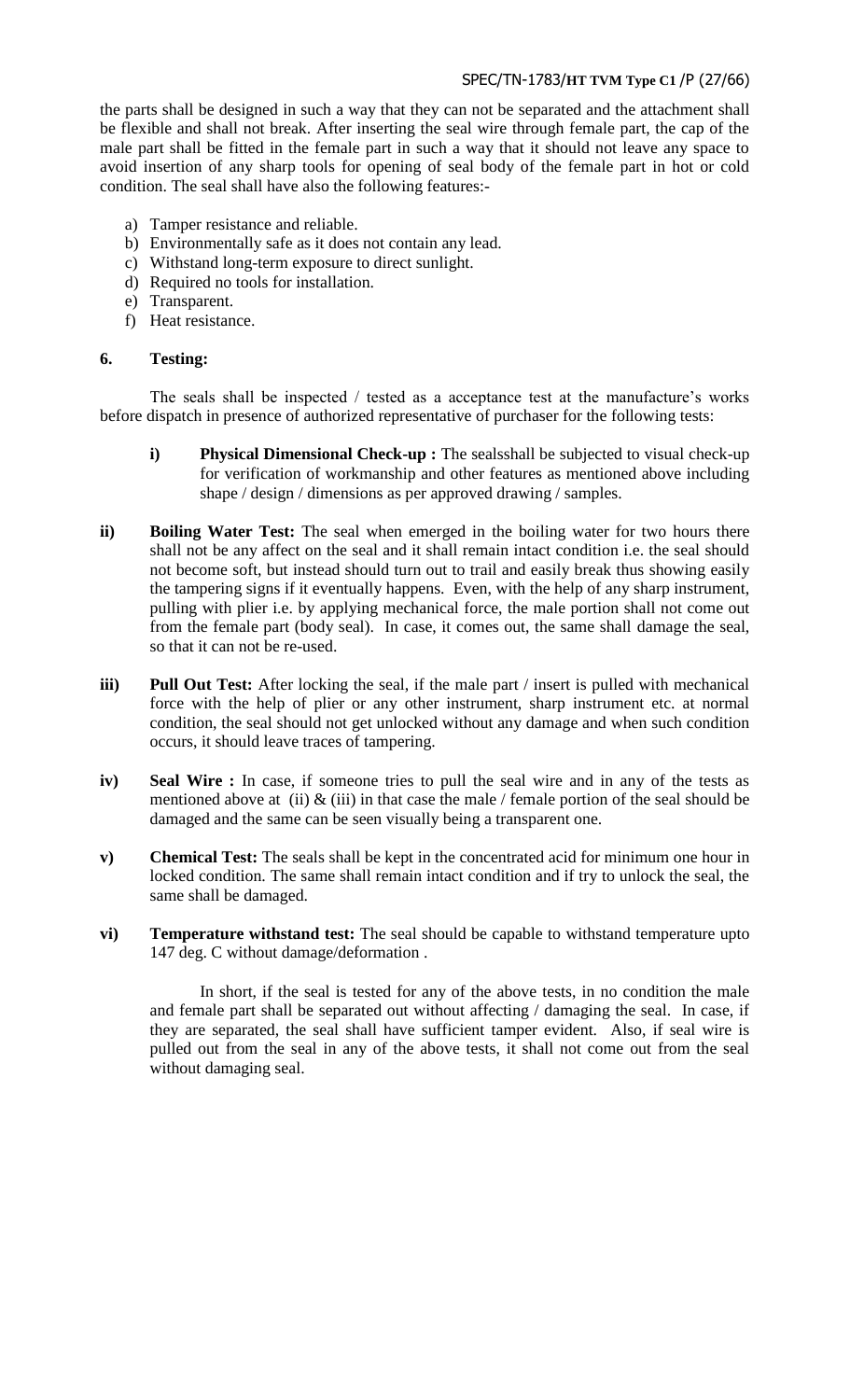

**Schedule – I**

# **SCHEDULE OF REQUIREMENT**

| Name of the Item                                            | <b>Approx. Quantity</b><br>(Nos.) |
|-------------------------------------------------------------|-----------------------------------|
| <b>HT TRIVECTOR METERS OF CLASS 0.5s WITH DLMS PROTOCOL</b> |                                   |
| CATEGORY "C-1"                                              | <b>2000 Nos.</b>                  |

**NOTE:-The quantities as mentioned in the schedule of requirements are tentative and may increase/decrease as per the requirement of the Nigam.**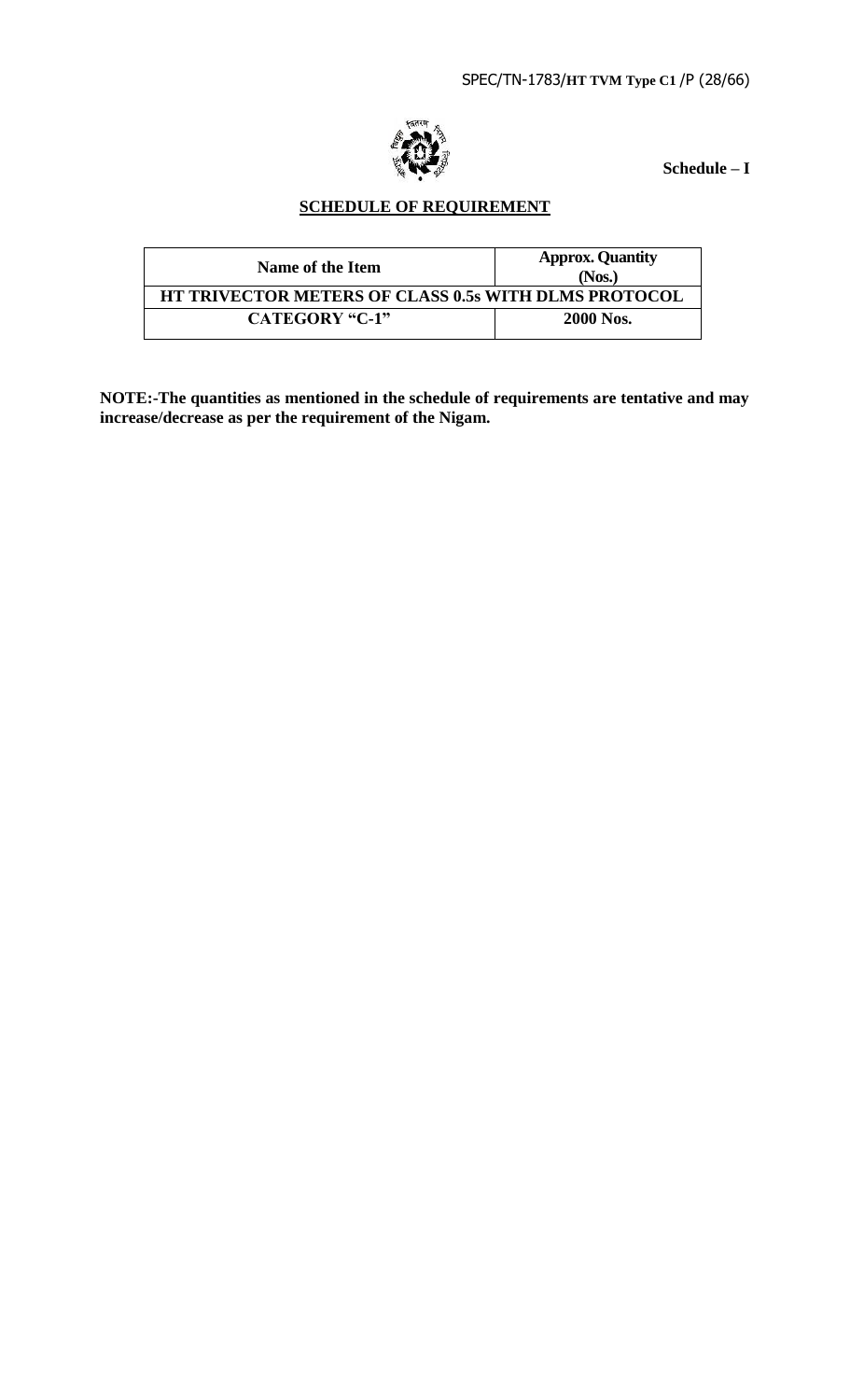SPEC/TN-1783/**HT TVM Type C1** /P (29/66)



# **PURCHASE OF HT TRIVECTOR METERS OF CLASS 0.5s WITH DLMS PROTOCOL AGAINST TN-1783**

# **PRICE ARE `FIRM""**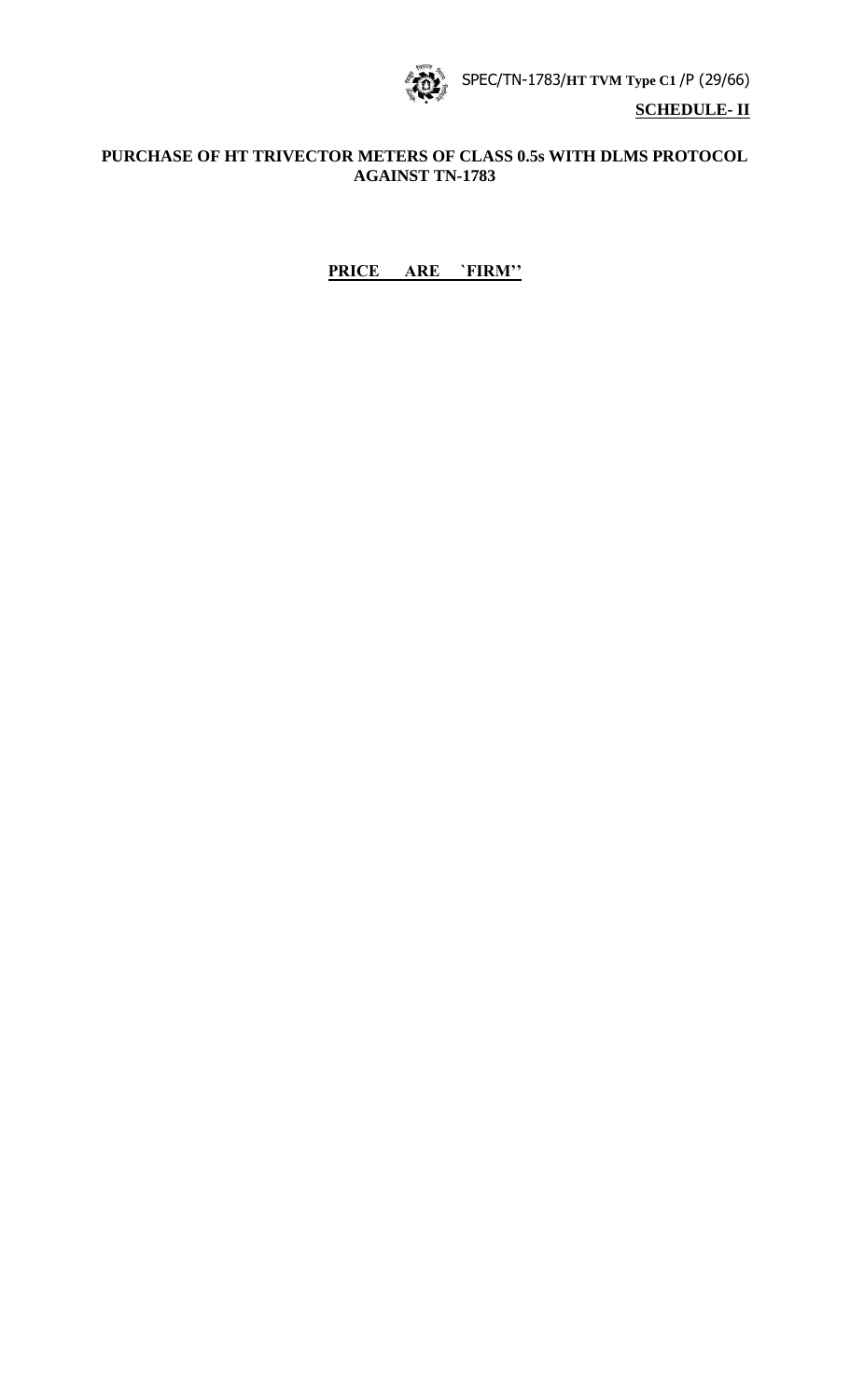**Schedule – III**



# **JODHPUR VIDYUT VITRAN NIGAM LIMITED**

**A Govt. of Rajasthan Undertaking Prescribed technical specification for supply of** 

(Name of Material/Equipment/Machinery/T&P etc.)

| S.No. | Technical specification<br>which material/equipment/<br>Machinery/ $T\&P$ shall confirm | Name of IS/other<br>standard specification<br>to which material should | Other particulars to<br>if any. |
|-------|-----------------------------------------------------------------------------------------|------------------------------------------------------------------------|---------------------------------|
|       |                                                                                         | confirm                                                                |                                 |

Certified that we agree to all the aforesaid technical specification except at S.No……. for which our technical specification shall be as under:-

| S.No. | Technical specification<br>which material/equipment/<br>Machinery/ $T\&P$ shall confirm | Name of IS/other<br>standard specification<br>to which material should<br>confirm | Other particularsto<br>if any. |  |
|-------|-----------------------------------------------------------------------------------------|-----------------------------------------------------------------------------------|--------------------------------|--|
|       |                                                                                         |                                                                                   |                                |  |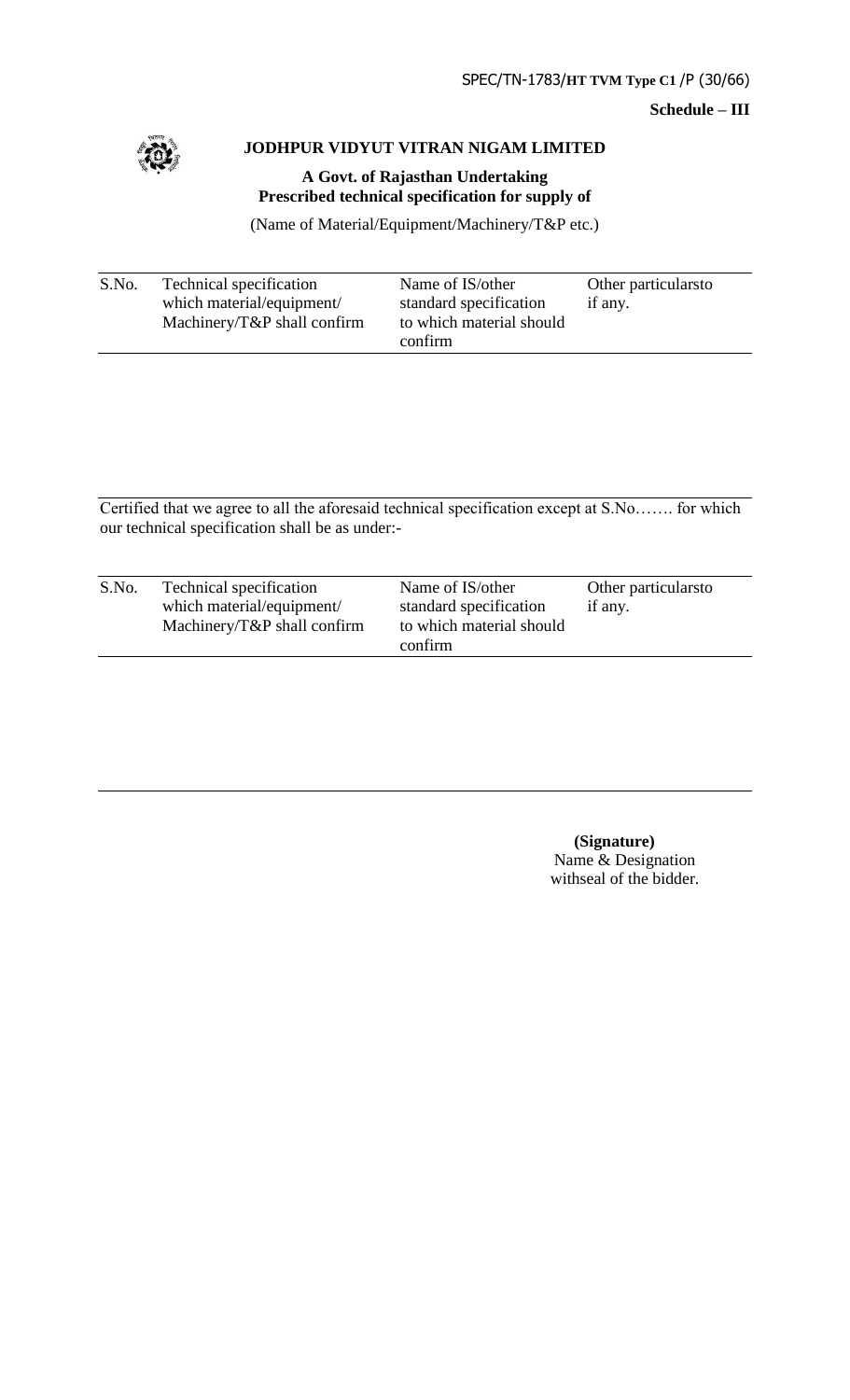

**Schedule-III(A)**

#### **QUALIFICATION REQUIREMENT**

# **ITEM- HT TRIVECTOR METERS OF CLASS 0.5S WITH DLMS PROTOCOL UNDER TN-1783**

The bidder should fulfil following qualifying requirements for successful participation in the tender along with relevant documentary evidence supporting each qualifying requirement without which the offer shall be considered non-responsive & rejected.

## 1.0 **STATUS OF BIDDER:-**

- a) The bidder should be a Manufacturer of offered items. The offers from Sole Distributor / Sole Selling Agent / Authorized Dealer shall not be entertained.
- b) The bidders should be qualified, not be insolvent, not be in receivership, not be bankrupt or being wound up, should not have affairs administered by a court or a judicial officers, should not have business activities suspended, should not be blacklisted or debarred by any utility/ government agency, should not have a conflict of interest. For this bidder is required to furnish a Declaration as per Appendix-B, on Rajasthan Non-judicial Stamp Paper of Rs. 100/ (excluding surcharge on Stamp Paper, as per rules).
- c) Old/ New suppliers:- Any bidder located within or outside the state of Rajasthan has participated for the first time in a particular Discom & meeting minimum qualification requirement and has supplied the tendered material/or of higher rating in other utility shall be treated as an old supplier. Rajasthan's firms although supplied in past but not meeting minimum quantity supplied criterion including altogether new units which have not supplied any quantity but having adequate & required manufacturing and testing facility and technical know-how of the tendered material shall be considered as new firms and would be eligible for trial order only.
- d) (i). The bidder shall have BIS Certification for offered rating of meters as on date of bid opening. Bidder shall have to furnish the notarized copy of ISI License along with the bid.
	- (ii). Bidder must possess valid ISO:27001:2005 for information security management system and copy of which must be furnish before opening of price bid, failing which bidder shall be treated as non- responsive.
	- (iii). The bidder should have NABL accreditation for testing of meters for acceptance test as prescribed in IS:13779-1999 (with latest amendments). Documentary evidence is required to be submitted along with the bid. Firms not having NABL accreditation may be considered for trial order only. However if bidder submit NABL accreditation before opening of price bid, He shall be treated as regular supplier.
	- (iv). The bidder shall possess fully / semi-automatic computerized meter testing system with printer and static source and duly calibrated Electronic Reference Standard (ERS) meter of Class 0.1 Accuracy or better.

# 2.0 **PAST SUPPLY & PERFORMANCE CRITERIA** :-

The bidder shall meet both past supply and performance criteria as detailed below for opening of tenders:-

#### **2.01 PAST SUPPLY:-**

- **2.01.01** The bidder is required to quote for minimum 10% of the tendered quantity failing which offer of the bidder shall be treated as Non-Responsive.
- **2.01.02** The bidder should have designed, manufactured / fabricated, tested and supplied to utility / Discoms / Govt. Departments at least 2XQQ (QQ being the quoted quantity) of Tendered item in last three financial years from the date of opening of technical-commercial bid. In support of fulfilment of the past supply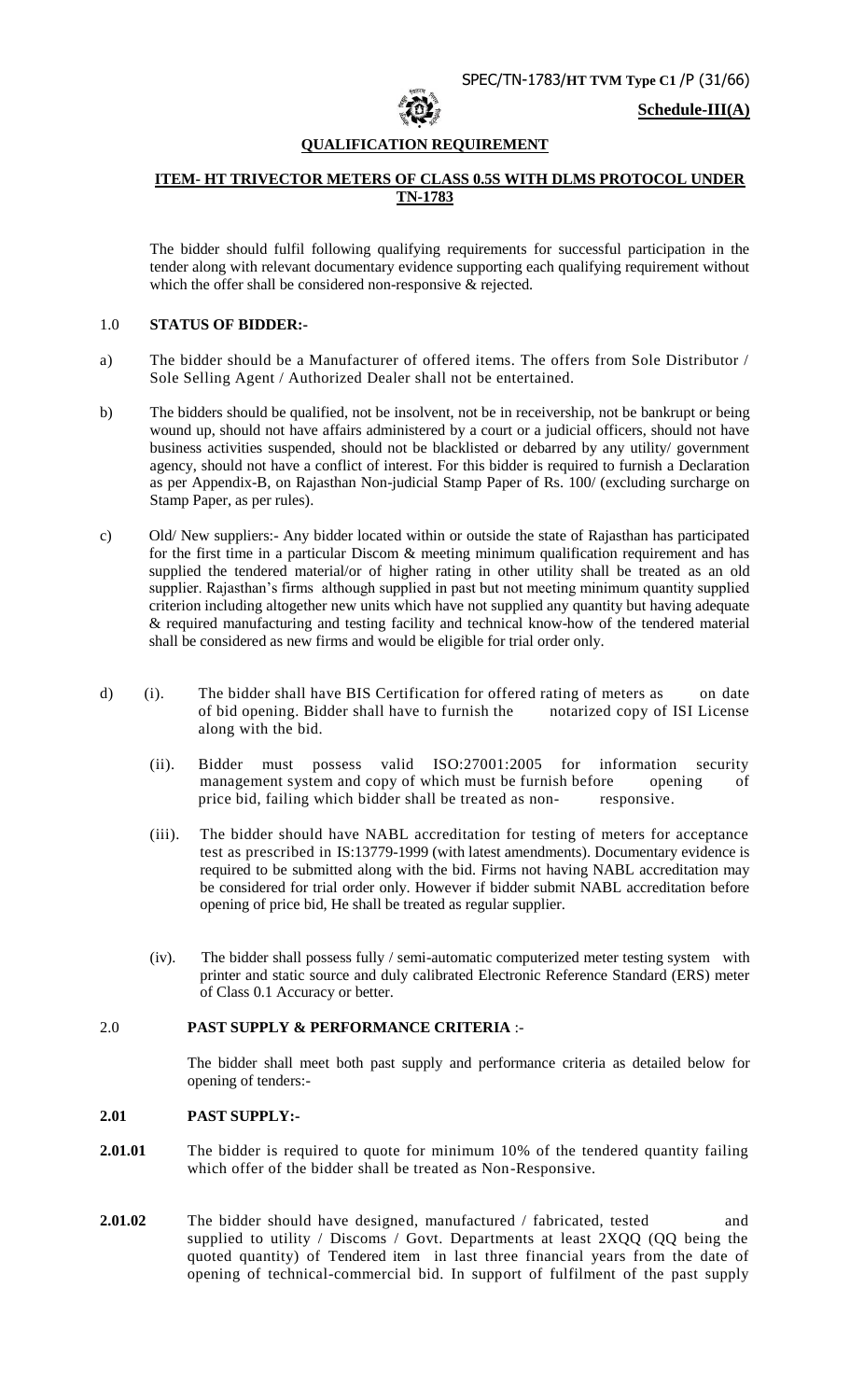# SPEC/TN-1783/**HT TVM Type C1** /P (32/66)

criteria, the bidder shall furnish documentary evidence in the form of certificate from Chartered Accountant in the following manner:-

- Note: Requirement of quantity manufactured, minimum quantity to be offered and amount of Bank Guarantee to be furnished shall be reduced to 25% for Rajasthan based units.
- 2.01.03 In support of fulfilment of the past supply criteria, the bidder shall furnish documentary evidence in the form of certificate from Chartered Accountant in the following manner:-
	- 1. The CA certificate should be furnished by the firm duly notarized by the notary public along with the signature of CA.
	- 2. The CA certificate should be furnished on the letter head of CA and information should be in prescribed format of QR.
	- 3. The CA certificate should have the membership no. with name & address of the CA.
	- 4. The CA certificate clearly indicate the quantity supplied, type of material supplied, voltage, current and accuracy class etc. of the material year wise.
	- 5. The CA certificate should be signed by concerning firm/supplier along with seal.

Any deviation to format or information diverted format, will not be considered and rejected.

Note:- The material supplied and accepted for same or better rating for Turnkey projects to a licensed power utility/Govt. shall be considered for the purpose of evaluation criteria. The certificate given by C.A. shall indicate above quantity separately.

#### 2.02 **PERFORMANCE CRITERIA:-**

- 2.02.1 i) If a bidder has supplied up to 50% of ordered quantity in previous tender up to date of opening of subsequent tender and scheduled delivery period expired, the bid of such bidder will not be opened in the Discom for that item.
	- ii) However, if the supplies have been completed for a quantity more than 50% but not completed up to date of opening of subsequent tender and scheduled delivery period expired, the quantity equal to the quantity pending in previous tender for that item shall be reduced from the subsequent tender quantity to be allocated to the bidder.

# 3.0 **TYPE TEST CRITERIA & SAMPLE:-**

- 3.01 Type test
- 3.01.01The bidder shall furnish valid and authenticated type test certificates of tendered item from a Govt. approved / a Govt. recognized / NABL Accredited laboratory / ILAC i.e. International Laboratory Accredited Laboratory / ILAC i.e. International Laboratory Accreditation Cooperation (in case of foreign laboratory) of similar rating and design of tendered material / equipment. Such type test certificates should not be older than 5 years as on the date of bid opening. For this purpose date of conducting type test will be considered.

The type test certificate by in house laboratory of tendering firm even if it is a Govt. approved / Govt. recognized / NABL accredited / ILAC accredited, shall not be accepted, in case of their own tender. This will not apply if tendering firm is Govt. company / public Sector undertaking.

The bidder should furnish documentary evidence in support of the laboratory whose type test have been furnished, that the said laboratory is a Govt. / a Govt. approved / a Govt. recognized / NABL accredited laboratory / ILAC accredited (in case of foreign laboratory).

The type test certificates shall be furnished either in original or copy duly attested by notary.

The bids of only those bidders shall be considered to be meeting the type test c riteria who furnishes complete type test certificate with the bid as per above provision.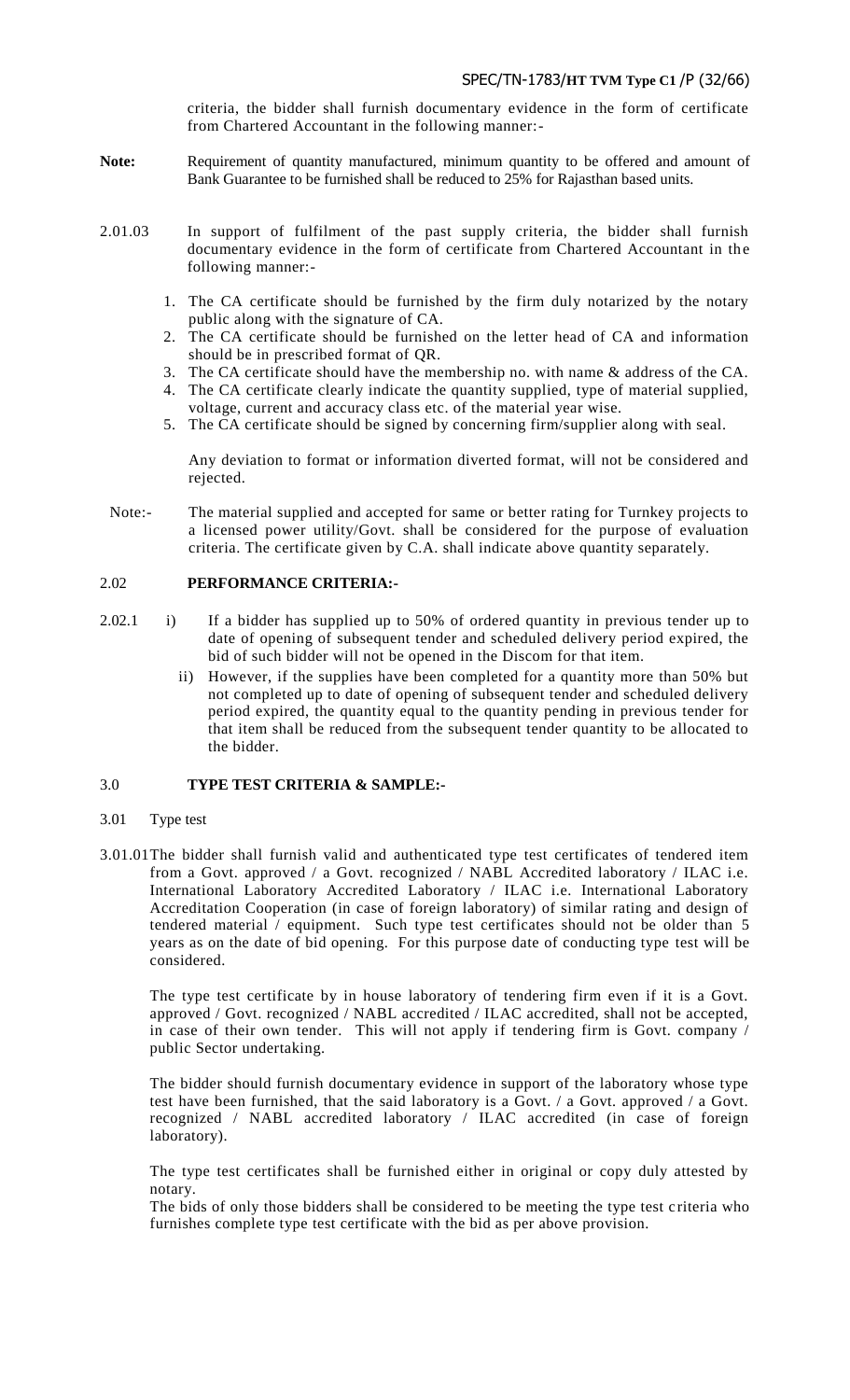# **3.02 Samples-:**

3.02.01) Samples along with bid – The bidder shall furnish one sample of HT TVM of category C1 conforming to this specification duly sealed along with the routine test certificates directly in the office of the Superintending Engineer (M&P-ZPC), JdVVNL Jodhpur one day prior from the date of opening of Tender, If the sample are not received the bid shall be considered as Non-responsive. In case sample meter submitted with bid don"t conform the Type tests, Addl. Type Tests and Tamper tests of specifications/IS, the financial bid of offer shall not be opened

#### **Sample meter shall be broken to verify components of the meter**.

3.02.02) The bidder shall furnish BG/DD/Pay Order for Rs. 5.0 Lac and undertaking that in case an order is awarded, the samples before commencement of supply shall be furnished conforming fully to the requirement of this specification. In case the bidder fails to furnish sample conforming to our specification before commencement of supplies their Bank Guarantee/DD/Pay Order will be invoked / forfeited (Proforma for submitting undertaking a Bank Guarantee is enclosed at Schedule-IIIB). The initial validity of B.G. shall be nine months.

# **4.0 Documents-:**

- 4.01) The bidder shall clearly indicate the deviations such as Technical Deviations & Commercial Deviations in the prescribed proforma only. The deviations indicated elsewhere in the bid shall not be accepted.
- 4.02) The bidder must clearly fill up each and every particular of Guaranteed Technical Particulars annexed with Technical Specification otherwise he will be responsible for Technical Non-Responsiveness.
- 4.03) The bidder should possess adequate testing facilities for carrying out routine & acceptance test of items as per relevant standard at their works. The bidder shall furnish documentary evidence in support for conducting routine & acceptance test.

# **5.0 POOR RECORD OF PERFORMANCE AND DELIVERY :**

Severment of business relations will be done in case of following circumstances for the period and with the recovery mentioned against each:

|                                   | i) When vendor does not accept order Forfeiture of EMD/cancellation of vendor                |
|-----------------------------------|----------------------------------------------------------------------------------------------|
|                                   | awarded on its accepted price and terms and registration to recover amount of EMD along with |
|                                   | conditions or does not comply with severment of business relations for three years           |
| contractual formalities.          | from the date of issue of order.                                                             |
|                                   | ii) When vendor complies with contractual Levy of maximum recovery on account of delay in    |
| formalities but does not commence | delivery along with severment of relations for a                                             |
| supplies.                         | period of 2 years from the date of issue of order or                                         |
|                                   | in next two bids whichever is later along with                                               |
|                                   | forfeiture of EMD / cancellation of vendor                                                   |
|                                   | registration.                                                                                |

# **6.0 (A) Black listing of a firm:**

After having given Show Cause Notice of 30 days, and having established & cogent reasons for blacklisting of the firm as given below, the firm should immediately be blacklisted for a period of 5 years indicating reasons of doing so, in the letter itself, and a copy of such blacklisting should be given to the firm, with the approval of CLPC:-

(i) There are sufficient and strong reasons to believe that the supplier or his employee has been guilty of malpractices such as manhandling/misbehaviour with Government official by supplier or his partner/employee, bribery, corruption or abatement of such a offence in a position where he could corrupt Nigam"s official, fraud, vitiating fair tender process including substitution of or interpolation in tender, mis-representation, pilfer-aging or unauthorized use or disposal of Nigam"s material issued for specific work etc.

(ii) Where a supplier or his partner or his representative has been convicted by a court of Law for offences involving moral turpitude in relation to the business dealing or where security considerations including suspected disloyalty to the Nigam/state so warrant the blacklisting.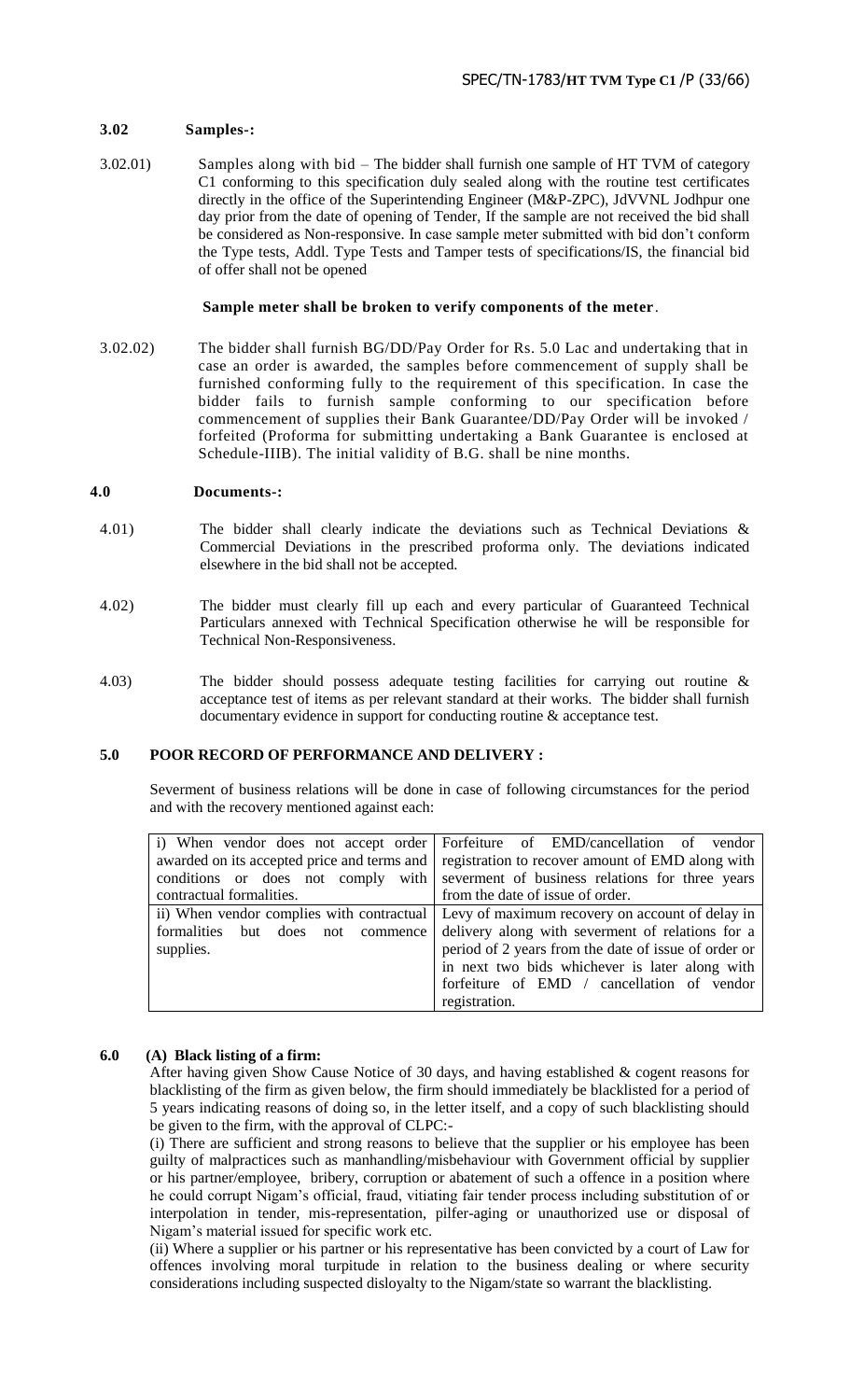(iii) If the State Bureau of Investigation or any other authorized investigating agency recommends for blacklisting after completing the investigation.

Note: - 1 If a supplier after having tendered for a supply or after negotiations gives application voluntarily vitiating the fair tendering process, it shall also tantamount to malpractice.

Note:-2 A register containing the reasons for blacklisting the supplier as also the names of all the partner of the suppliers and the allied concerns coming within the effective influence of the blacklisted supplier will be maintained.

Note: - 3 A register of black listed supplier will be maintained which will not only include suppliers enlisted with the Enlisting Authority but also black listed suppliers in Nigam.

Note :-4 A Black listed supplier (i) shall not be entitled for registration in any of the Discom (ii) shall not be awarded any supply order in future in any Discom during the notified period.(iii) his registration if any shall stand cancelled immediately and his registration security /EMD/S.D. shall stand forfeited. (iv) In case of blacklisting of the firm by any one of Discom for the cogent prescribed reason(s) as stipulated above, the same shall be applicable to all the three Discoms and as a consequence of blacklisting, all the pending orders to that firm, will be cancelled in all three (3) Discoms with immediate effect. However in respect of completed/executed contract G.P. obligations as well as other liabilities shall be fulfilled by the supplier.

# **(B) Severment of Business relation:**

(a) After having given Show Cause Notice of 30 days, and having established  $\&$  cogent reasons for Severment of business relation as given below, the firm should immediately be severed the business relations for a period of 2 to 3 years indicating reasons of doing so, in the letter itself, and a copy of such severment should be given to the firm, with the approval of CLPC:-

(i) The supplier continuously refuses to pay Nigam dues without showing adequate reasons and where the purchasing authority is satisfied that no reasonable dispute attracting reference to Settlement Committee or Court of Law exists for the supplier's action of non-supply.

(ii) When vendor does not accept LOI/detailed purchase order awarded on its accepted prices and terms & conditions or does not comply with the contractual formalities.

(iii) When vendor/supplier who otherwise completed contractual formalities but does not commence supplies on the date of opening of technical bid of the fresh tender/completion of schedule delivery period whichever is later.

**Note-1**-In case supplier does not deposit outstanding dues towards Nigam, even after completion of severment period, the period of severment will continue.

**2.** Severment done purely/ mainly on account of non-deposition of dues against the supplier/vendor/contractor could be lifted by CLPC, if the dues are deposited prior to the expiry of such severment period.

4. On severment of business, the EMD/SD/vendor registration security will be forfeited.

5. The orders in execution satisfactorily will not be cancelled other than the order on which severment have been done.

# **(C) Debarment**

Reasons on which Debarment can be made:-

(i) The competent authority may debar the supplier on account of his performance or other disabilities, if it is no longer considered fit to remain under vendor registration as per his obligation under vendor registration.

(ii) If at any subsequent stage of inspection of firms after award of contract, it is found that firm does not have sufficient tech. staff or required/necessary technical equipments, the purchasing authority can debar the firm for one year or next tenders whichever is later. The debarment will be lifted only on re-inspection of firm"s works; the defects noticed earlier are fully rectified to the satisfaction of Nigam**.** 

(iii) When contract agreement executed and supplies commenced but could supply only up to 50% of ordered quantity and scheduled delivery period expired, then the firm can be debarred for one year or next tender whichever is later in that Discom only for that particular item/rating/ capacity/size etc.

(iv) The suppliers who have been awarded contract for supply of material is not adhering to the periodic delivery schedule, the contract awarding authority reserve the right to terminate the contract and may debar the firm in participating in tender for a period of 2 to 3 years.

Note:-1. On debarment, the EMD/ SD/Vendor Registration security shall be forfeited.

(D) A Bidder debarred under section 46 of the RTPP Act 2012 shall not be eligible to participate in any procurement process undertaken by‐

(a) any Procuring Entity, if debarred by the State Government; and

(b) a Procuring Entity if debarred by such procuring Entity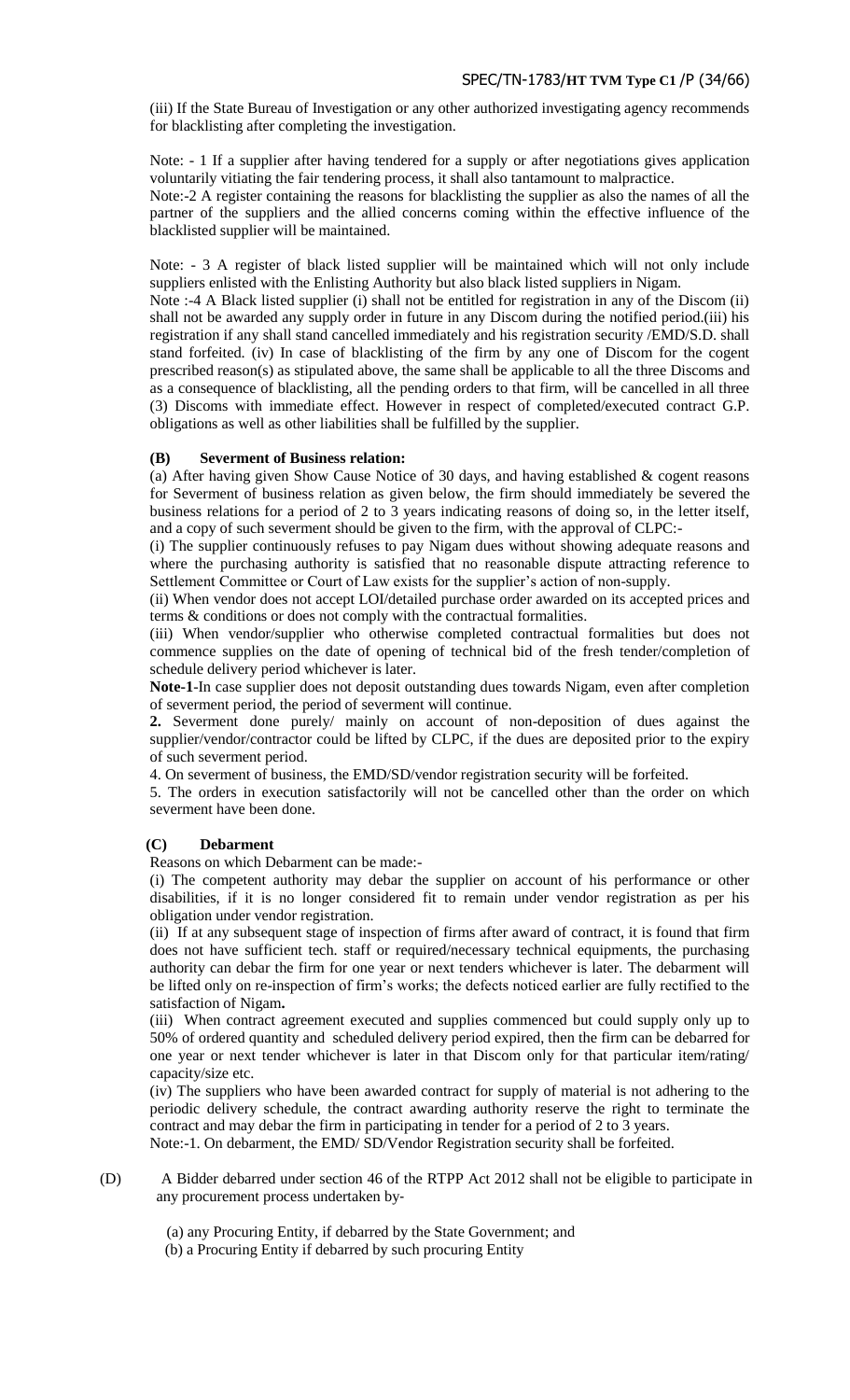# **7.0 APPEALS AND APPLICATIONS:-**

Appeal against the order of blacklisting, severment and debarment can be filed before BOD within a period of 3 months from the date of intimation. The letter of appeal will be addressed to the order placing authority. Who will process the case for placing the matter in B.O.D. with in a period 60 days. The BOD may reduce or waive the penalty, if sufficient reasons/supporting documents are furnished by the supplier.

# **GENERAL CONDITIONS : - (ALL CONDITIONS BE DULY SIGNED & SEALED)**

All documents required in the prescribed format are to be furnished along with the bid itself only except an attested copy of BIS license (wherever it is required), failing which the bid will be summarily rejected.

-----------------------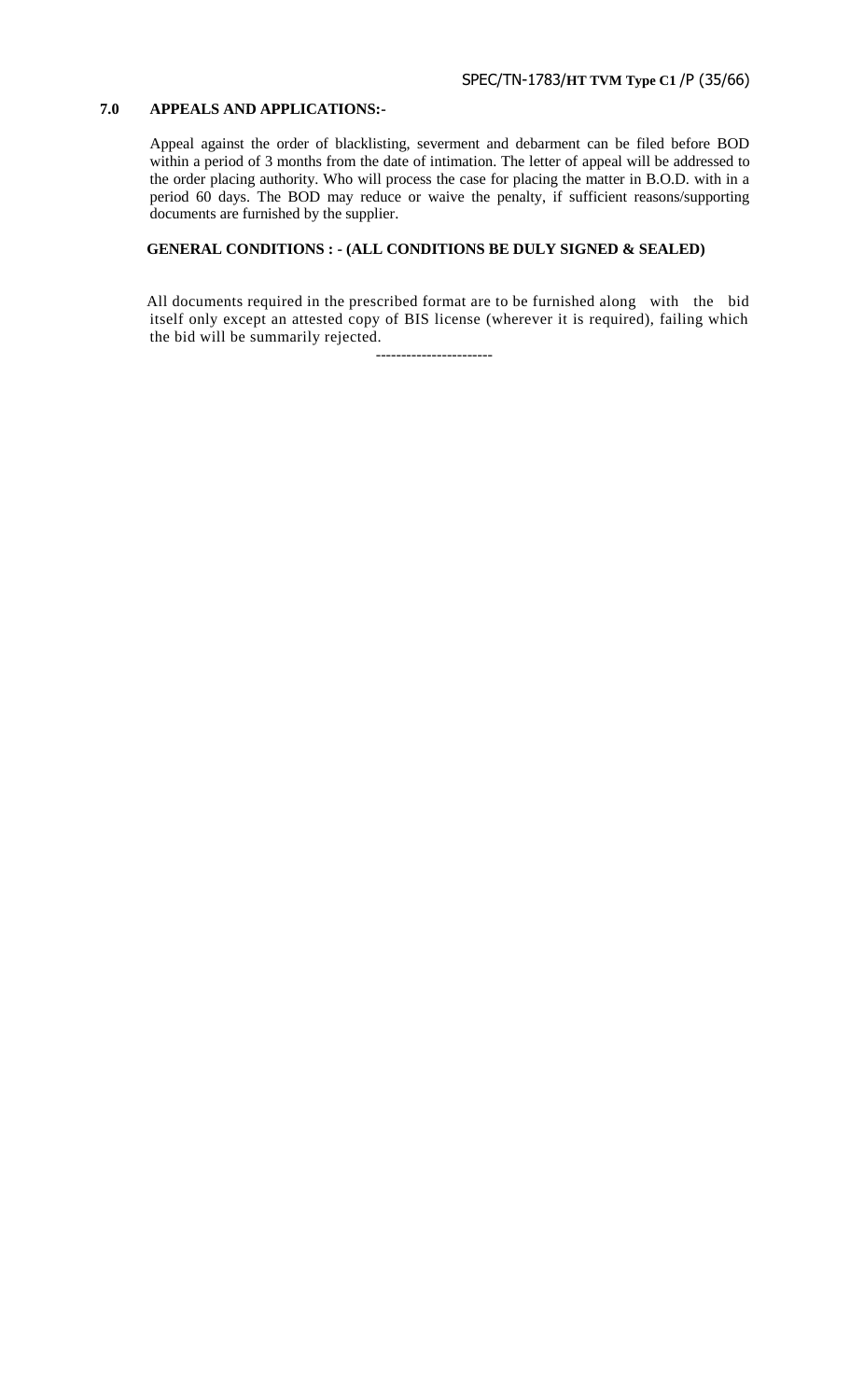

**Schedule – III -B**

# **BANK GUARANTEE IN LIEU OF FURNISHING OF SAMPLE (NOT AS PER SPECIFICATION)**

# (**On Rajasthan Non-Judicial Stamp Paper worth 0.25% of BG Value or maximum uptoRs. 25,000/-**)

**To The Superintending Engineer (MM & C), Jodhpur VidyutVitran Nigam Limited, New Power House Premises, Industrial Area, Jodhpur.** 

Dear Sir,

Whereas Jodhpur VidyutVitran Nigam Limited, Jodhpur, (here-in-after called the purchaser) has issued a tender enquiry under TN..................for procurement of............................................(name of material).

Whereas M/s. .............................................., (here-in-after called the bidder) has furnished a bid for supply of ...................................to the Superintending Engineer(MM&C), Jodhpur VidyutVitran Nigam Limited, Jodhpur, or his nominated officer(s).

Whereas in accordance with the provision of the specification of the aforesaid TN.................. the bidder can deposit a bank guarantee in lieu of the requirement of furnishing the sample as per specification.

Whereas M/s. .............................................., (the bidder) have requested us (Name of the Bank) to furnish the bank guarantee, in lieu of the sample, for an amount equivalent to Rs. ........................(in words also) only.

Under this Bank Guarantee, we (Name of the Bank) hereby undertake unconditionally and irrevocably to guarantee as primary obligator and not as Surety merely, the payment to the purchaser on his first demand without whatsoever right to objection on our part and without his first claim to the bidder, in the amount not exceeding (amount of guarantee in figures and words).

Payment pursuant to this undertaking will be demanded by the purchaser from the Bank and will be met by the Bank without question in the case in which the bidder, on receipt of the order and / or after the acceptance of this tender, makes default in furnishing the required sample. As to whether the occasion or ground has arisen for such demand the decision of the Superintending Engineer (MM&C), Jodhpur VidyutVitran Nigam Limited, Jodhpur shall be final.

The liability of the Bank shall not at any time exceed Rs. .....................(Rupees ................................................).

The undertaking will be determined on but will not withstanding such determination, continue to be in force till the expiry of 9 months from that date.

No indulgence or grant of time by the purchaser to the bidder without acknowledgment of the Bank will discharge the liabilities of the Bank under this guarantee.

The guarantee herein contained shall not be affected by any change in the constitution of the bidder.

All disputes arising under the said guarantee between the Bank and the bidder or between the bidder and the purchaser pertaining to the guarantee shall be subject to the jurisdiction of Courts only at JODHPUR in Rajasthan.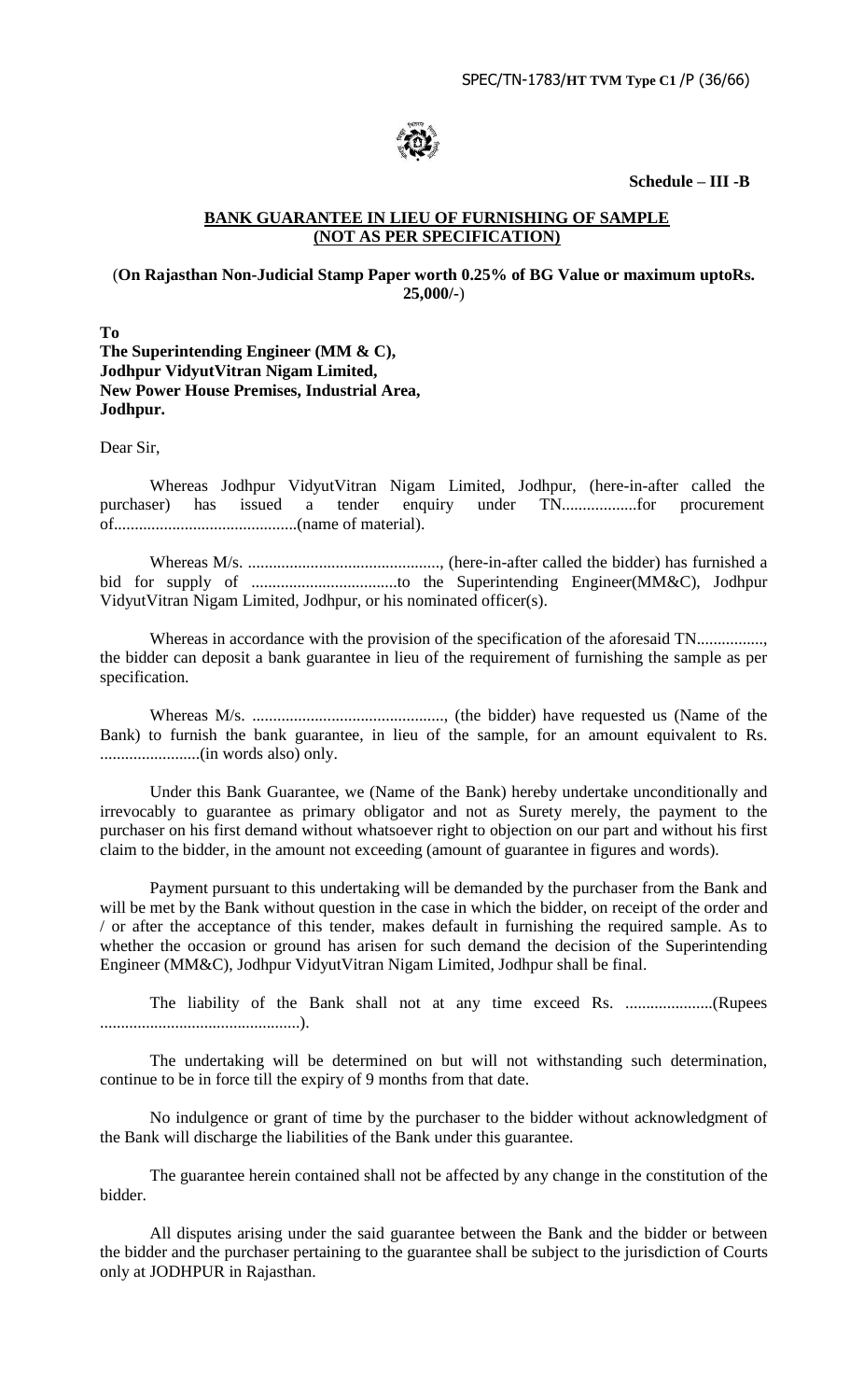# SPEC/TN-1783/**HT TVM Type C1** /P (37/66)

The Bank further undertake not to revoke this guarantee during its currency except with the previous consent of the Superintending Engineer (MM&C), Jodhpur VidyutVitran Nigam Limited, Jodhpur.

Notwithstanding, anything contained herein before, the Bank"s liability under this bank guarantee i.e. restricted to Rs………………… (Rupees .......................) and the guarantee shall remain in force upto ........................ . Unless demand or claim in writing is presented on the Bank within nine months from that date, the Bank shall be released and discharged from all liabilities there-under. However, the validity of the Bank guarantee shall be extended as and when required by the purchaser.

IN WITNESS WHEREOF the Bank has executed these presents the day............ month.................. and year ................. .

Yours faithfully,

(Bankers)

Witnesses:

1.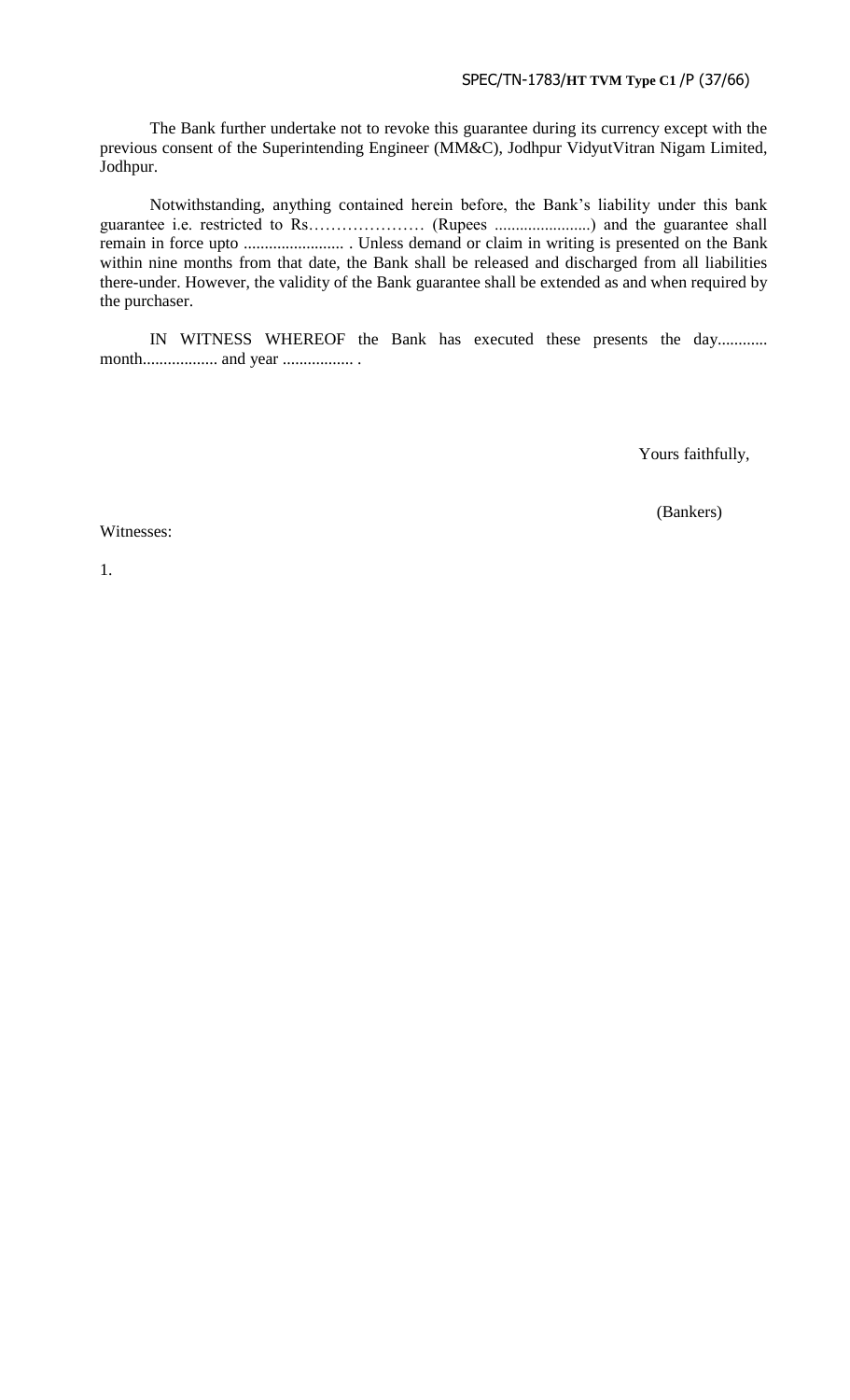# **SCHEDULE-IV `A"**

# **Must be filled-in by the tenderer and attach with technical bid (Part-I)**

To,

The Superintending Engineer (MM&C), Jodhpur VidyutVitran Nigam Limited, Jodhpur.

Dear Sir,

With reference to your invitation to tender against specification No. JdVVNL/SE/MM&C/TN-1783 we agree to supply the following quantity:-

| S.       | Particulars of item                                  | Tendered  | Qty.    | Justification of quantity | Status of        |
|----------|------------------------------------------------------|-----------|---------|---------------------------|------------------|
| N        |                                                      | Quantity  | Offered | offered as per            | <b>Type Test</b> |
| $\Omega$ |                                                      | (Nos.)    |         | Qualifying                | Certificates.    |
|          |                                                      |           |         | Requirement.              |                  |
|          |                                                      |           |         |                           |                  |
|          | HT TRIVECTOR METERS OF CLASS 0.5s WITH DLMS PROTOCOL |           |         |                           |                  |
|          | category "C1" for                                    | 2000 Nos. |         |                           |                  |
|          | <b>Consumer Metering</b>                             |           |         |                           |                  |

- 1. The offer is valid for a period of 120 days from the date of opening of this tender.
- 2. It is noted that the quantities as mentioned in the specification are approximate and we agree to supply any quantity as per your requirement.
- 3. The prices are **FIRM** in all respect.
- 4. The delivery shall strictly be in accordance with our delivery clause as given in Schedule-VIII of this specification. In case we fail to deliver the material as indicated in the clause No. 1.23 of G.C.C. (Schedule-II), we are liable to pay recovery for delay in delivery as per clause No. 1.24 of this Schedule-II of this specification. The material shall conform to your specification No. JdVVNL/SE/ MM&C/TN- **1783** and as per relevant ISS in all respect.
- 5. We confirm that we agree to all the terms & conditions as well as the technical stipulations of your specification No. JdVVNL/SE/MM&C/TN**-1783** and there are no deviations other than as specified in the **Schedule VI (A&B).**

Yours faithfully,

 Signature of tenderer with stamp Dated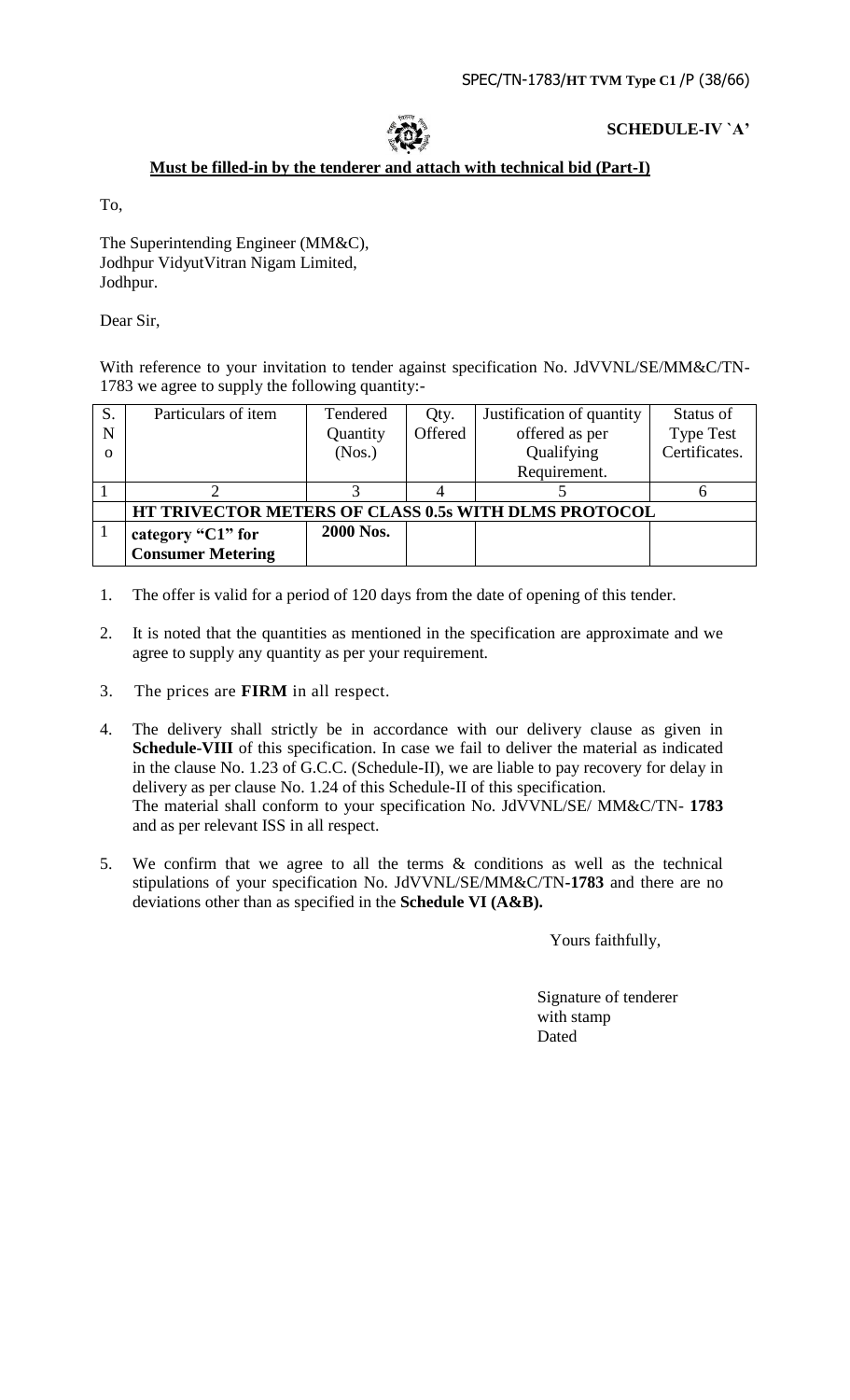

# **JODHPUR VIDYUT VITRAN NIGAM LIMITED A Govt. of Rajasthan Undertaking**

Statement of guaranteed technical particulars and other performance data for supply of ……………………………………….. (Name of material) against specification no..………………………..

S.No. Particulars of technical & other performance data guaranteed.

Certified that we agree to all the aforesaid technical particulars and other performance data except following :-

| S.No. | . Particulars of technical $\&$ other | Reasons for           |
|-------|---------------------------------------|-----------------------|
|       | Performance data                      | deviations/departure. |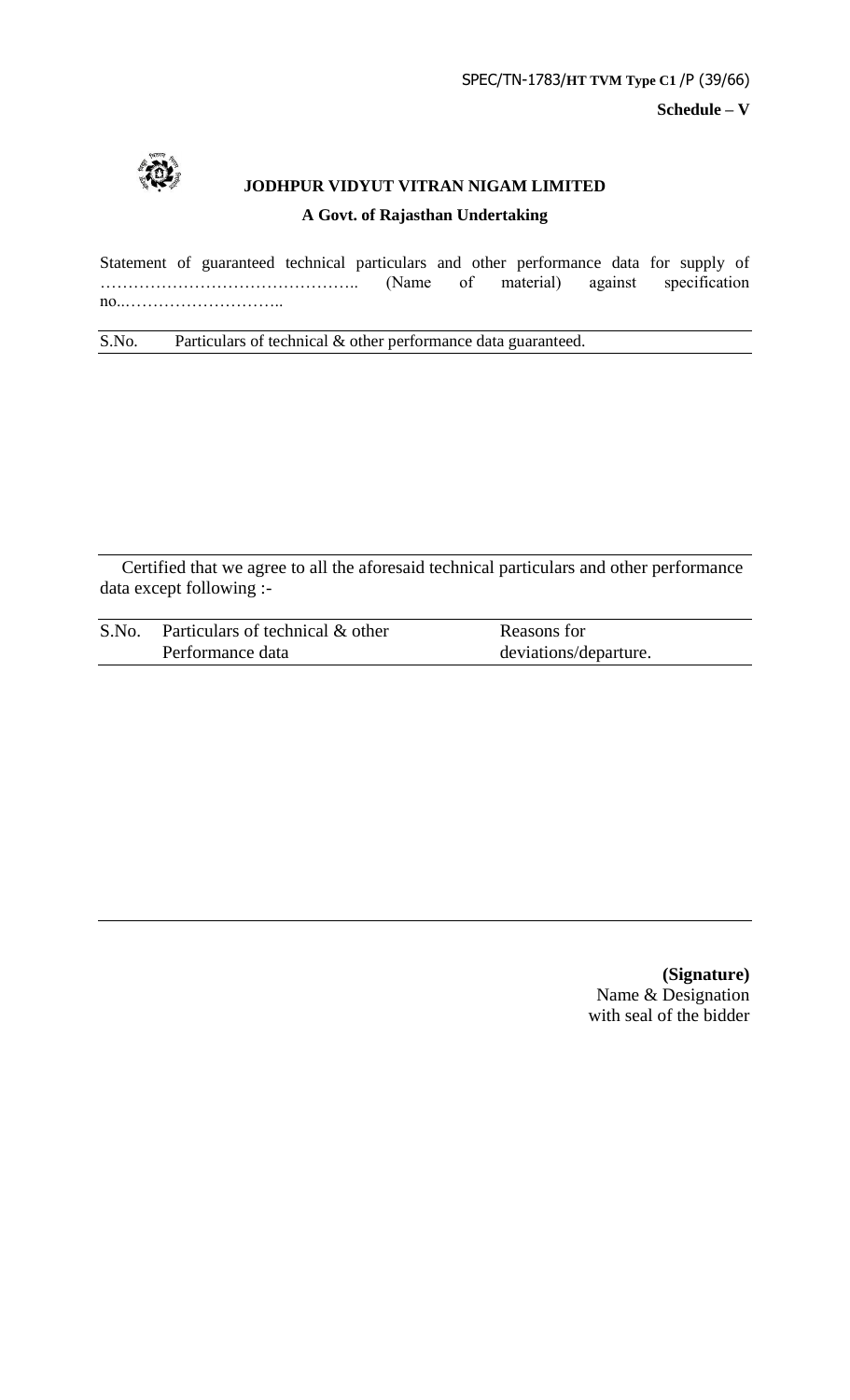# **SCHEDULE V A**

#### S.  $\mathcal{L}$  Description **Requirements as per specifications.** Technical Particulars offered 1 a) . Name of manufacturer and address and GST No. b) Type /designation of meter offered c) i. ii. iii. iv. Class of accuracy of KWh Recording KVArh Recording KVAh Recording KVA MD Recording Class 0.5S Class 0.5S Class 0.5S Class 0.5S d) | Standard applicable  $\overline{I}$  IS: 14697 / IEC: 687 / CBIP-325 & as per IS:ETD 13(6211) e) Whether meter bears BIS certification mark 2 | Type of meter (i.e. No. of element) 3 Phase 4 wire, HT, 3-element type meter. 3 **RATING AND GENERAL PARTICULARS:** a) Reference Voltage 110V (Phase to Phase) 63.5 Volts (Phase to Neutral) / 240V(Phase to neutral) b) | Basic current | 5 Amps. c) Maximum continuous current 10 Amps. d) i. ii. iii. Power supply variation: Whether meter is suitable for working with following supply system variation. Specified operating range Limit range operation Frequency range Offered meters are capable to work satisfactorily under following range: 0.8 to 1.15 V of Vref. 0.7 to 1.2 V of Vref. 50±5% Hz. (Ref. freq. 50Hz) e) | Power factor range  $\begin{vmatrix} 0 & \text{lag} & - & \text{unity} & - & 0 & \text{lead.(with three)} \end{vmatrix}$ decimal digit) f) Ambient temperature range (-) 5°C to (+) 60° C g) Whether meter base and cover are ultrasonically welded. h) i. ii. iii. iv. Material used for meter housing Meter Base Meter cover Terminal Block Housing Terminal block Cover (Transparent) Engineering plastic material will be used for meter base, cover, terminal block housing and terminal block cover. Terminal block cover will be transparent. i) Whether components on the PCB are surface mounted ? All components on the PCB will be of SMT type.

# **GUARANTEED PARTICULAR FOR 3 PHASE 4 WIRE HT TRI-VECTOR METER OF ACCURACY CLASS 0.5S WITH DLMS PROTOCOL.**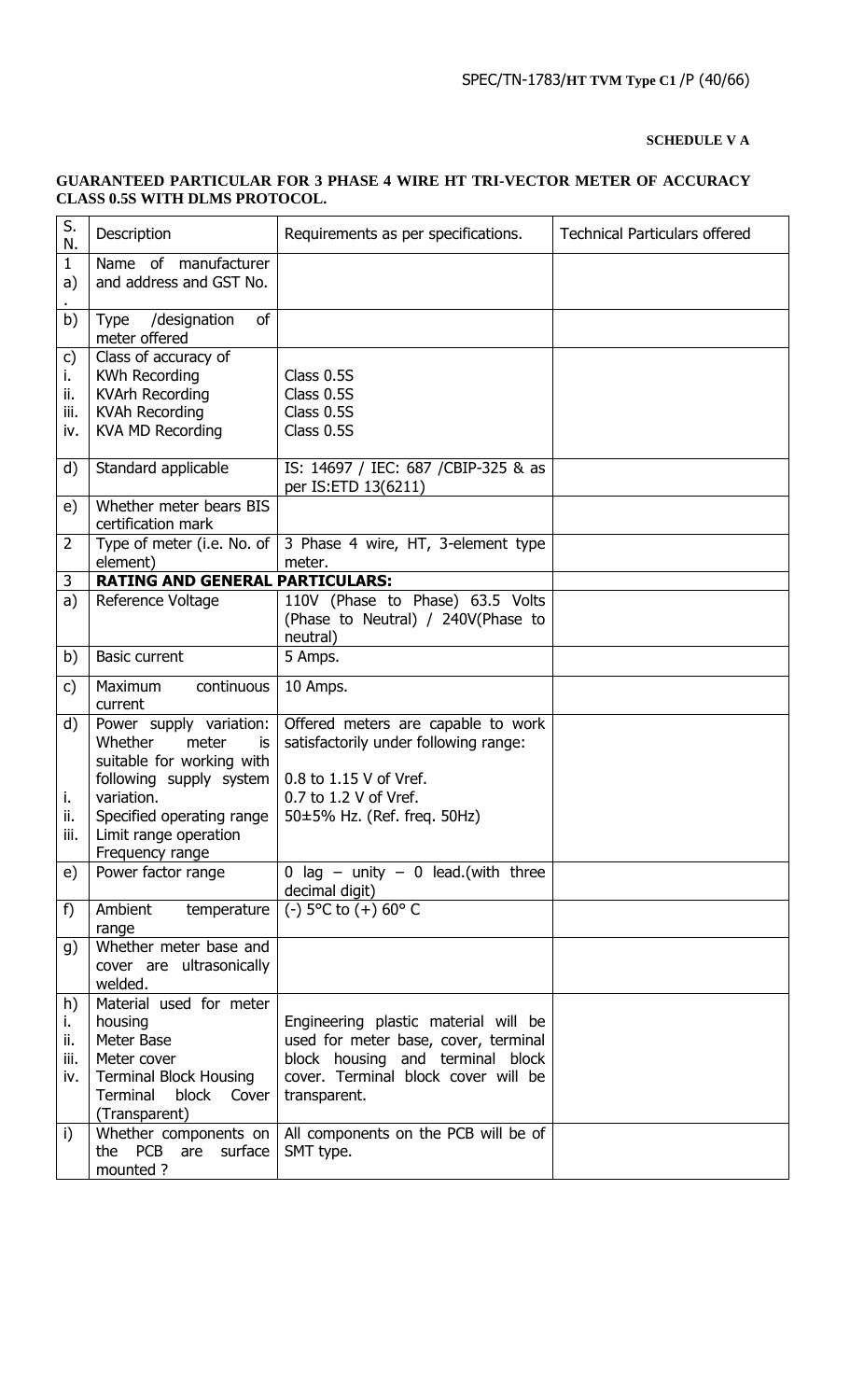| j)                  | Whether all parts that<br>likely to develop<br>are<br>corrosion are effectively<br>protected<br>against<br>corrosion? if so, name<br>the type of treatment for<br>this purpose | Yes, protected with conformal coating<br>on electronic component                                                |  |
|---------------------|--------------------------------------------------------------------------------------------------------------------------------------------------------------------------------|-----------------------------------------------------------------------------------------------------------------|--|
| k)                  | Whether<br>sealing                                                                                                                                                             | Following type of sealing arrangement                                                                           |  |
|                     | arrangement provided on<br>front side of meter for<br>following:                                                                                                               | will be provided for offered meters:<br>Arrangement of two seals (can be<br>sealed by purchaser on front side.) |  |
| i.                  | Meter Body                                                                                                                                                                     | Arrangement of two seals, which can<br>be sealed by purchaser.                                                  |  |
| ii.                 | <b>Terminal cover</b>                                                                                                                                                          | MD reset push button not provided.<br>Arrangement of one seal through                                           |  |
| iii.                | M.D reset button (only if<br>button provided)                                                                                                                                  | optical cover, which can be sealed by<br>purchaser.                                                             |  |
| iv.                 | Communication port<br>Sealing<br>arrangement<br>should be explained.                                                                                                           |                                                                                                                 |  |
| $\vert$             | Whether<br>plate<br>name<br>provided on meter bear<br>the information as per<br>IS:ETD 13(6211).                                                                               | All information as indicated in column<br>1 will be provided on meter rating<br>plate.                          |  |
| m                   | Whether meter serial No                                                                                                                                                        |                                                                                                                 |  |
| $\mathcal{Y}$<br>i. | is<br>Programmed into meter<br>memory for identification<br>through HHU                                                                                                        | Yes to be programmed into meter<br>memory for identification<br>through<br>HHU.<br>Yes required.                |  |
| ii.<br>iii          | Available<br>meter<br><b>on</b><br>display.<br>Available thru bar code<br>with month&year.                                                                                     | Yes required                                                                                                    |  |
| n)                  | Insulation resistance                                                                                                                                                          | CBIP<br>the<br><b>No</b><br>As<br>per<br>report<br>325/IEC62052-11-2003.                                        |  |
| $\circ$ )           | A.C. (rms) withstands<br>voltage<br>for<br>current<br>circuits and metal case.                                                                                                 | <b>No</b><br>the CBIP<br>per<br>report<br>As<br>325/IEC62052-11-2003.                                           |  |
| p)                  | Burden and watt loss of<br>voltage circuit per phase                                                                                                                           | As per CBIP report No.325 or IEC:<br>62052-11-2003                                                              |  |
| q)                  | Burden of current circuit<br>per phase                                                                                                                                         | As per CBIP report No.325 or IEC:<br>62052-11-2003.                                                             |  |
| r)                  | material<br>Size<br>and<br>0f<br>current/potential /neutral<br>terminal                                                                                                        | Brass/ nickel M3/M4 size of screws will<br>be provided for voltage, current &<br>neutral terminals.             |  |
| S)                  | Terminal hole size for<br>current                                                                                                                                              | Appx. $4.5$ mm $\pm 0.6$ mm                                                                                     |  |
| t)                  | No. & size & material of<br>screws for each current<br>terminal                                                                                                                | Two numbers M-4 size of screws.                                                                                 |  |
| u)                  | Size of terminal hole for<br>potential terminal.                                                                                                                               | Appx. $3.0$ mm $\pm 0.5$ mm                                                                                     |  |
| V)                  | No. and size and material<br>οf<br>for<br>screws<br>each<br>potential terminal.                                                                                                | Two numbers of M-3size.                                                                                         |  |
| w)                  | Whetherearthing terminal<br>provided<br>outside<br><b>or</b><br>inside the meter body.                                                                                         |                                                                                                                 |  |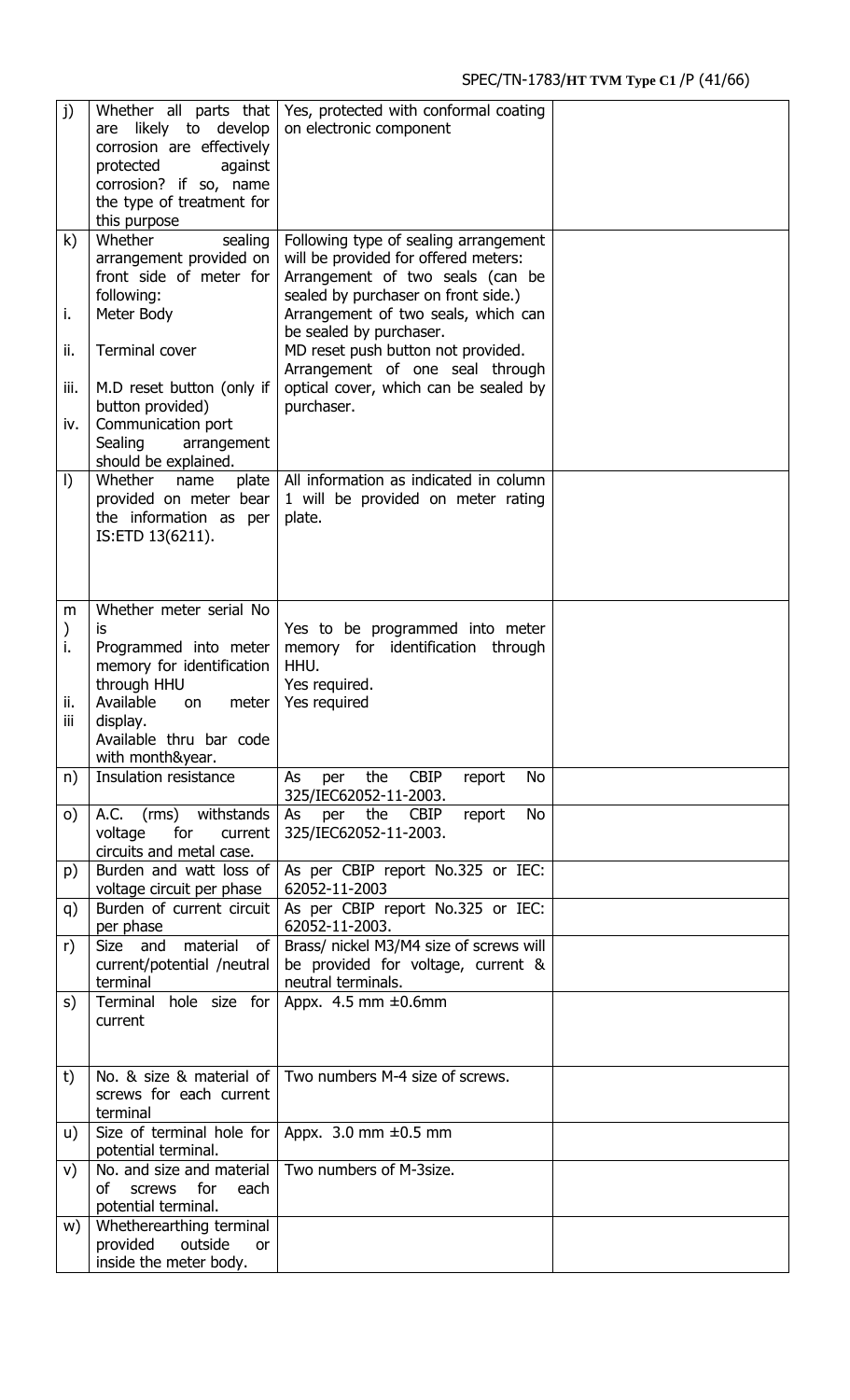| $\mathsf{x})$                       | of<br>Overall<br>dimension                                                                                                                                                                                                                                                                                                                                                                                                                                                                                                                                                                                                            |                                                                                                                                                                                                                                                                                                                                                            |  |
|-------------------------------------|---------------------------------------------------------------------------------------------------------------------------------------------------------------------------------------------------------------------------------------------------------------------------------------------------------------------------------------------------------------------------------------------------------------------------------------------------------------------------------------------------------------------------------------------------------------------------------------------------------------------------------------|------------------------------------------------------------------------------------------------------------------------------------------------------------------------------------------------------------------------------------------------------------------------------------------------------------------------------------------------------------|--|
|                                     | meter<br>with<br>$±\%$<br>tolerance.                                                                                                                                                                                                                                                                                                                                                                                                                                                                                                                                                                                                  |                                                                                                                                                                                                                                                                                                                                                            |  |
| y)                                  | Short<br>time<br>current<br>withstands capability.                                                                                                                                                                                                                                                                                                                                                                                                                                                                                                                                                                                    | As per CBIP report No.325 or IEC:<br>62052-11-2003.                                                                                                                                                                                                                                                                                                        |  |
| Z                                   | <b>Minimum</b><br>centre-to-<br>centre distance between                                                                                                                                                                                                                                                                                                                                                                                                                                                                                                                                                                               | Minimum centre to centre distance<br>between adjacent terminals will be                                                                                                                                                                                                                                                                                    |  |
|                                     | adjacent terminals.                                                                                                                                                                                                                                                                                                                                                                                                                                                                                                                                                                                                                   | 11.4 mm.                                                                                                                                                                                                                                                                                                                                                   |  |
| 4.                                  | <b>DISPLAY SEQUENCE:</b>                                                                                                                                                                                                                                                                                                                                                                                                                                                                                                                                                                                                              |                                                                                                                                                                                                                                                                                                                                                            |  |
| A)                                  | Whether<br>display<br>parameters are available                                                                                                                                                                                                                                                                                                                                                                                                                                                                                                                                                                                        | parameters will be displayed as<br>per IS:ETD 13(6211).                                                                                                                                                                                                                                                                                                    |  |
|                                     | also<br>If Yes,<br>please                                                                                                                                                                                                                                                                                                                                                                                                                                                                                                                                                                                                             |                                                                                                                                                                                                                                                                                                                                                            |  |
|                                     | describe<br>method<br><b>of</b><br>displays:                                                                                                                                                                                                                                                                                                                                                                                                                                                                                                                                                                                          |                                                                                                                                                                                                                                                                                                                                                            |  |
| 5                                   | Whether<br>meter<br>is                                                                                                                                                                                                                                                                                                                                                                                                                                                                                                                                                                                                                | Yes, to be Provided in the form of a                                                                                                                                                                                                                                                                                                                       |  |
| i)                                  | provided with test output                                                                                                                                                                                                                                                                                                                                                                                                                                                                                                                                                                                                             | blinking LED.                                                                                                                                                                                                                                                                                                                                              |  |
|                                     | accessible from the front<br>of the meter?                                                                                                                                                                                                                                                                                                                                                                                                                                                                                                                                                                                            | To be Provided in the form of single                                                                                                                                                                                                                                                                                                                       |  |
|                                     | Details of test output                                                                                                                                                                                                                                                                                                                                                                                                                                                                                                                                                                                                                | LED for all the three vectors.                                                                                                                                                                                                                                                                                                                             |  |
| $\mathsf{ii}$                       | device provided for kWh,<br>KVARh & KVAh.                                                                                                                                                                                                                                                                                                                                                                                                                                                                                                                                                                                             | Pulses for Load >10% & for Load<br><10% to be provided.                                                                                                                                                                                                                                                                                                    |  |
|                                     |                                                                                                                                                                                                                                                                                                                                                                                                                                                                                                                                                                                                                                       |                                                                                                                                                                                                                                                                                                                                                            |  |
|                                     |                                                                                                                                                                                                                                                                                                                                                                                                                                                                                                                                                                                                                                       |                                                                                                                                                                                                                                                                                                                                                            |  |
|                                     | measurement<br>of                                                                                                                                                                                                                                                                                                                                                                                                                                                                                                                                                                                                                     | Yes, it shall be possible to conduct                                                                                                                                                                                                                                                                                                                       |  |
|                                     |                                                                                                                                                                                                                                                                                                                                                                                                                                                                                                                                                                                                                                       |                                                                                                                                                                                                                                                                                                                                                            |  |
|                                     | Whether it is possible to                                                                                                                                                                                                                                                                                                                                                                                                                                                                                                                                                                                                             |                                                                                                                                                                                                                                                                                                                                                            |  |
|                                     | satisfactorily<br>conduct                                                                                                                                                                                                                                                                                                                                                                                                                                                                                                                                                                                                             |                                                                                                                                                                                                                                                                                                                                                            |  |
|                                     | load in<br>than 5<br>less                                                                                                                                                                                                                                                                                                                                                                                                                                                                                                                                                                                                             |                                                                                                                                                                                                                                                                                                                                                            |  |
|                                     | minutes and starting any                                                                                                                                                                                                                                                                                                                                                                                                                                                                                                                                                                                                              |                                                                                                                                                                                                                                                                                                                                                            |  |
|                                     |                                                                                                                                                                                                                                                                                                                                                                                                                                                                                                                                                                                                                                       |                                                                                                                                                                                                                                                                                                                                                            |  |
| 6                                   | Whether<br>meter<br>is                                                                                                                                                                                                                                                                                                                                                                                                                                                                                                                                                                                                                | galvanically<br>Yes,<br>isolated                                                                                                                                                                                                                                                                                                                           |  |
|                                     |                                                                                                                                                                                                                                                                                                                                                                                                                                                                                                                                                                                                                                       |                                                                                                                                                                                                                                                                                                                                                            |  |
|                                     | communication<br>port                                                                                                                                                                                                                                                                                                                                                                                                                                                                                                                                                                                                                 | through external<br>modem<br>over                                                                                                                                                                                                                                                                                                                          |  |
|                                     |                                                                                                                                                                                                                                                                                                                                                                                                                                                                                                                                                                                                                                       |                                                                                                                                                                                                                                                                                                                                                            |  |
|                                     |                                                                                                                                                                                                                                                                                                                                                                                                                                                                                                                                                                                                                                       |                                                                                                                                                                                                                                                                                                                                                            |  |
|                                     |                                                                                                                                                                                                                                                                                                                                                                                                                                                                                                                                                                                                                                       |                                                                                                                                                                                                                                                                                                                                                            |  |
| a)                                  | Type (Non volatile or                                                                                                                                                                                                                                                                                                                                                                                                                                                                                                                                                                                                                 | Non volatile memory                                                                                                                                                                                                                                                                                                                                        |  |
|                                     |                                                                                                                                                                                                                                                                                                                                                                                                                                                                                                                                                                                                                                       |                                                                                                                                                                                                                                                                                                                                                            |  |
|                                     | retention time in absence                                                                                                                                                                                                                                                                                                                                                                                                                                                                                                                                                                                                             |                                                                                                                                                                                                                                                                                                                                                            |  |
|                                     | of power                                                                                                                                                                                                                                                                                                                                                                                                                                                                                                                                                                                                                              |                                                                                                                                                                                                                                                                                                                                                            |  |
|                                     | in powered up condition                                                                                                                                                                                                                                                                                                                                                                                                                                                                                                                                                                                                               | as long any two live wires are                                                                                                                                                                                                                                                                                                                             |  |
|                                     | in the event of non-                                                                                                                                                                                                                                                                                                                                                                                                                                                                                                                                                                                                                  | connected to the meter including                                                                                                                                                                                                                                                                                                                           |  |
|                                     |                                                                                                                                                                                                                                                                                                                                                                                                                                                                                                                                                                                                                                       |                                                                                                                                                                                                                                                                                                                                                            |  |
|                                     | neutral i.e. with any two                                                                                                                                                                                                                                                                                                                                                                                                                                                                                                                                                                                                             |                                                                                                                                                                                                                                                                                                                                                            |  |
|                                     |                                                                                                                                                                                                                                                                                                                                                                                                                                                                                                                                                                                                                                       |                                                                                                                                                                                                                                                                                                                                                            |  |
|                                     |                                                                                                                                                                                                                                                                                                                                                                                                                                                                                                                                                                                                                                       |                                                                                                                                                                                                                                                                                                                                                            |  |
|                                     | capability                                                                                                                                                                                                                                                                                                                                                                                                                                                                                                                                                                                                                            |                                                                                                                                                                                                                                                                                                                                                            |  |
| i.                                  |                                                                                                                                                                                                                                                                                                                                                                                                                                                                                                                                                                                                                                       |                                                                                                                                                                                                                                                                                                                                                            |  |
| ii.                                 | <b>KVA</b>                                                                                                                                                                                                                                                                                                                                                                                                                                                                                                                                                                                                                            |                                                                                                                                                                                                                                                                                                                                                            |  |
|                                     |                                                                                                                                                                                                                                                                                                                                                                                                                                                                                                                                                                                                                                       |                                                                                                                                                                                                                                                                                                                                                            |  |
| iii)<br>iv)<br>7.<br>b)<br>8.<br>9. | Necessary number<br>0f<br>pulse count(s) to ensure<br>accuracy of at least 1/10<br>of class of meter<br>accuracy test at lower<br>test in less than 10<br>minutes.<br>provided<br>with<br>a<br>galvanically<br>isolated<br>suitable for data transfer<br>through either CMRI or a<br>remote device or both.<br>Memory<br>battery backed)<br>volatile<br><b>Non</b><br>memory<br>Whether meter remains<br>availability of any one of<br>three potential and or<br>potentials and neutral?<br><b>Maximum</b><br>demand<br>registration & load survey<br>Integration<br>period<br>maximum<br>demand<br>in.<br>of<br>integration<br>Basis | accuracy test at lower load within its<br>limits<br>communication port is to be provided<br>for reading data through CMRI and<br>telephone line.<br>Minimum 10 Years<br>Yes, meter will remain powered up<br>Neutral or Not.<br>for   30 minutes, block integration period.<br>Real Time basis<br>period calculation - real   For category "A" meter, load |  |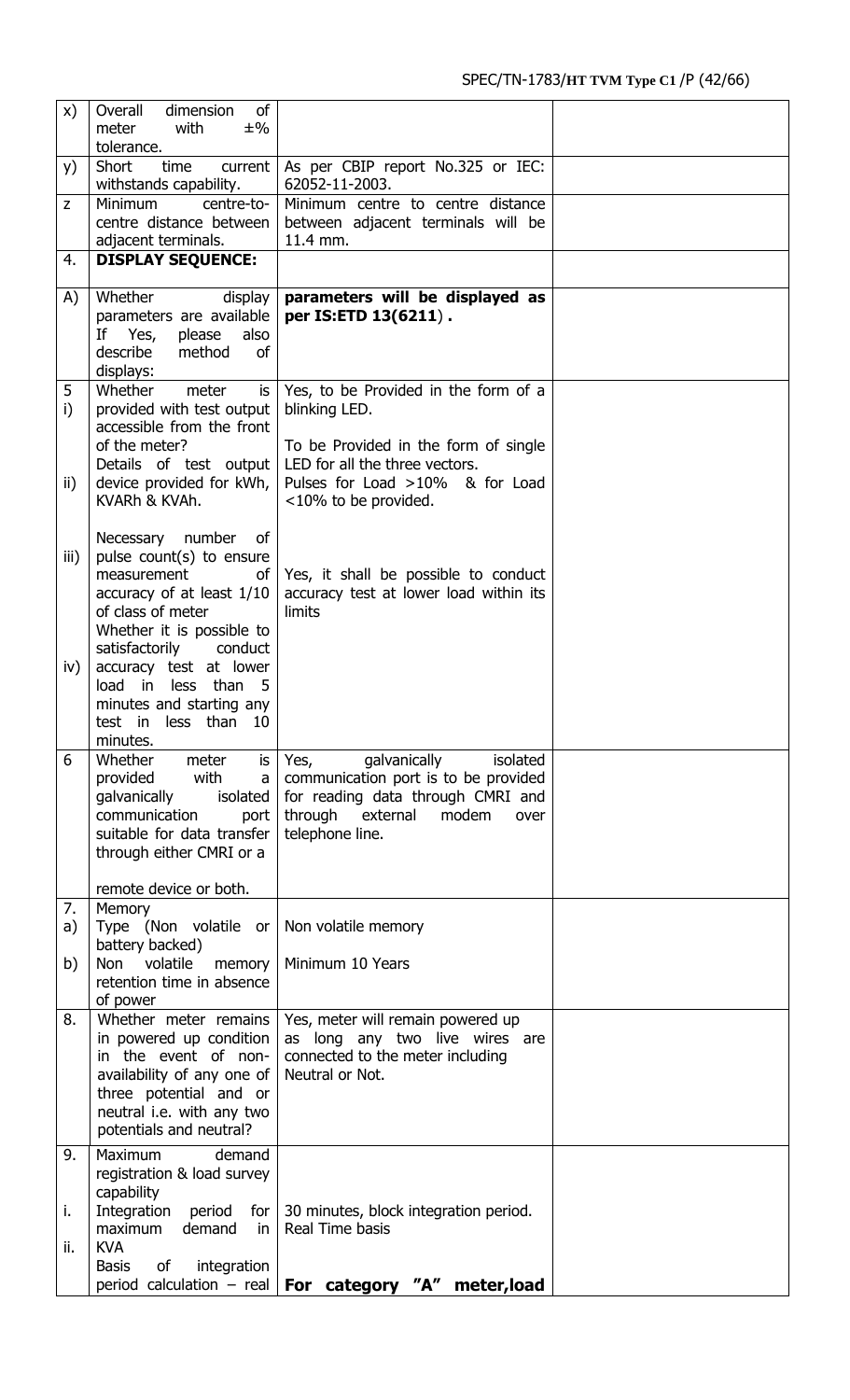| $\overline{\mathsf{iii}}$ .<br>iv. | time or other explain<br>Whether load survey<br>for minimum 75 days<br>with<br>integration<br>period of 30 minutes<br>&35<br>days<br>for<br>15<br>integration<br>minutes<br>period is provided for<br>minimum<br>five<br>for<br>parameters<br>different categories.<br>Whether load survey is<br>provided in terms of bar<br>chart as well<br>as<br>in.<br>spreadsheet? | survey parameter shall<br>be<br>current-IR<br>current-IY,<br>Current-IB, block energy-KWh<br>and block energy-KVAh. Load<br>survey period shall be 75 days<br>with 30 minutes integration<br>period.<br>For category "C" meter, load<br>shall<br>parameter<br>be<br>survey<br>current-IR, current-IY, Current-<br>IB, block energy-KWh and block<br>energy-KVAh. Load survey period<br>shall be 75 days with 30 minutes<br>integration period.<br>Yes, to be provided in the term of bar<br>chart as well as in spreadsheet. |  |
|------------------------------------|-------------------------------------------------------------------------------------------------------------------------------------------------------------------------------------------------------------------------------------------------------------------------------------------------------------------------------------------------------------------------|------------------------------------------------------------------------------------------------------------------------------------------------------------------------------------------------------------------------------------------------------------------------------------------------------------------------------------------------------------------------------------------------------------------------------------------------------------------------------------------------------------------------------|--|
| 10<br>i.                           | Whether<br>following<br>additional parameters are<br>available<br>for<br>made<br>viewing / printing at the<br><b>BCS</b> end<br>Meter reading count.                                                                                                                                                                                                                    | Yes, to be Provided.                                                                                                                                                                                                                                                                                                                                                                                                                                                                                                         |  |
| ii.<br>iii.                        | MD reset count                                                                                                                                                                                                                                                                                                                                                          |                                                                                                                                                                                                                                                                                                                                                                                                                                                                                                                              |  |
| iv.                                | Billing parameters as per<br>IS:ETD 13(6211).                                                                                                                                                                                                                                                                                                                           |                                                                                                                                                                                                                                                                                                                                                                                                                                                                                                                              |  |
|                                    | Number of power failures<br>cumulative<br>and<br>power<br>failure duration.                                                                                                                                                                                                                                                                                             |                                                                                                                                                                                                                                                                                                                                                                                                                                                                                                                              |  |
| 11<br>i.                           | Whether meter is capable<br>of registering<br>TOD energy consumption<br>apparent<br>demand<br>&<br>(KVA)?                                                                                                                                                                                                                                                               | Refer Annexure E Table No. 29 of<br>IS: ETD 13(6211)                                                                                                                                                                                                                                                                                                                                                                                                                                                                         |  |
| ii.                                | In built capacity for total<br>time zones. How many<br>zones presently defined?                                                                                                                                                                                                                                                                                         | Eight<br><b>TOD</b><br>demand<br>energy<br>&<br>registers.                                                                                                                                                                                                                                                                                                                                                                                                                                                                   |  |
| iii.                               | Is it possible to change<br>period for TOD<br>time<br>zones through BCS with<br>authentic pass word                                                                                                                                                                                                                                                                     | Yes, It shall be Possible through BCS<br>with authentic password.                                                                                                                                                                                                                                                                                                                                                                                                                                                            |  |
| 12                                 | Whether meter is capable<br>to measure and register                                                                                                                                                                                                                                                                                                                     |                                                                                                                                                                                                                                                                                                                                                                                                                                                                                                                              |  |
| i)                                 | Total<br>i.e.<br>energy<br>fundamental<br>$\pm$<br>Harmonics energy?                                                                                                                                                                                                                                                                                                    |                                                                                                                                                                                                                                                                                                                                                                                                                                                                                                                              |  |
| ii)                                | Whether<br><b>BP</b><br>active,<br>Reactive and<br>apparent<br>energy are total                                                                                                                                                                                                                                                                                         |                                                                                                                                                                                                                                                                                                                                                                                                                                                                                                                              |  |
| 13                                 | Whether meter is capable<br>of performing complete<br>self-diagnostic check to<br>ensure integrity of data<br>memory location all the<br>time? Explain how                                                                                                                                                                                                              | Yes, NVM fail flag shall be available at<br><b>BCS</b>                                                                                                                                                                                                                                                                                                                                                                                                                                                                       |  |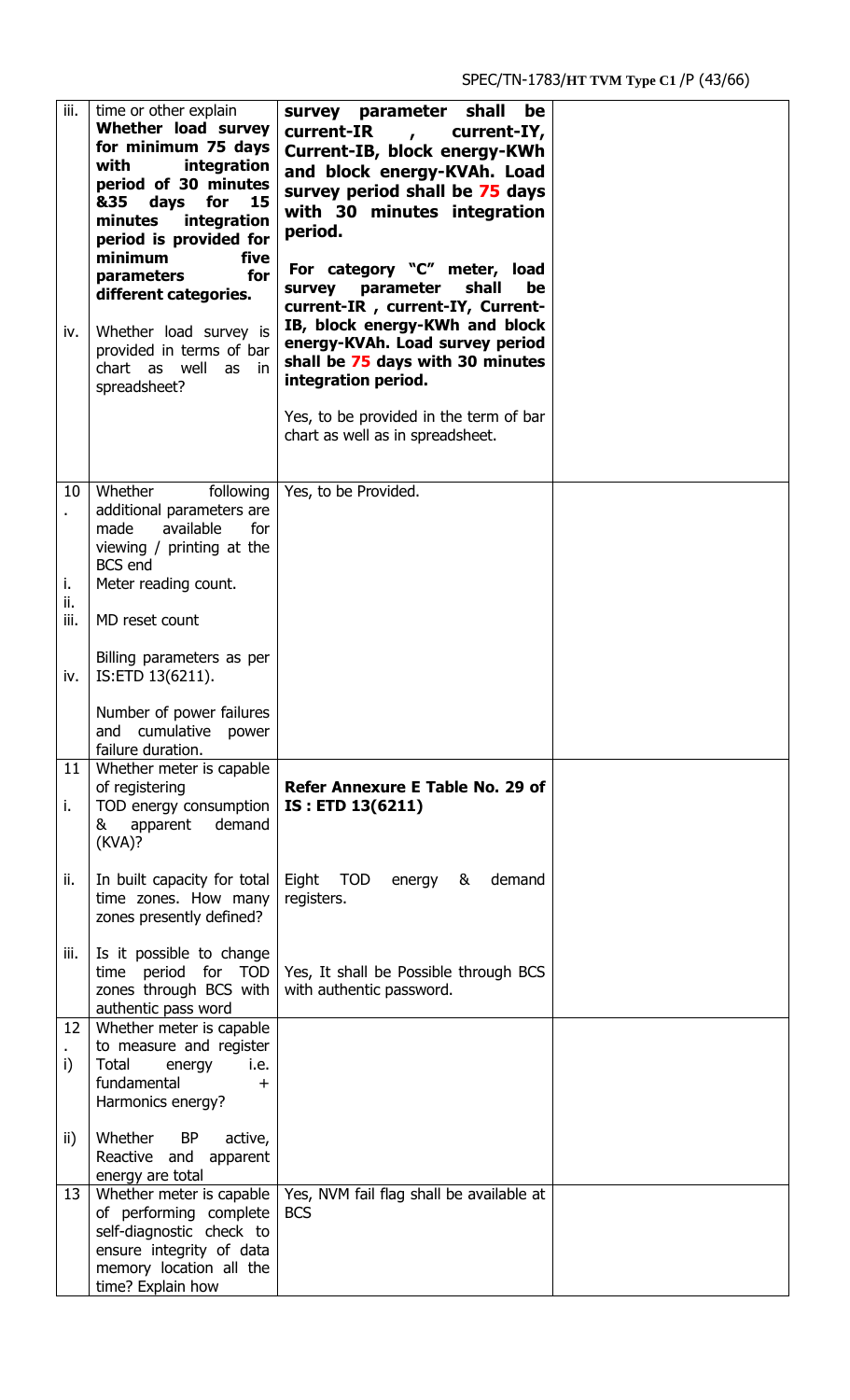| 14   | Whether meter is capable                                |                                                                                 |  |
|------|---------------------------------------------------------|---------------------------------------------------------------------------------|--|
|      | detecting<br>following<br>of<br><b>of</b>               |                                                                                 |  |
|      | common<br>ways<br>tampering:                            |                                                                                 |  |
| i.   | Missing Potential.                                      | Yes.                                                                            |  |
| ii.  | Neutral disturbance                                     | Yes                                                                             |  |
| iii. | Current<br>polarity<br>ckt                              | Yes.                                                                            |  |
| iv.  | reversal                                                | Yes                                                                             |  |
| ٧.   | CT short<br>(Bypass)<br>Open.                           | Yes (if unbalance is greater than                                               |  |
| vi   | Current unbalance.                                      | 30%)                                                                            |  |
| vii  | Magnetic Influence.                                     | Yes                                                                             |  |
|      | Cover Open tamper                                       | Yes                                                                             |  |
| 15   | Whether meter functions                                 | Yes. The meter should functions as                                              |  |
| i)   | even if anyone phase is<br>not available.               | long as any two wires are connected<br>to the meter terminals.                  |  |
|      | Whether meter functions                                 | Yes, the meter functions even if the                                            |  |
|      | even if the spurious                                    | spurious signals are injected on the                                            |  |
| ii)  | signals are injected on                                 | neutral of the meter such as DC                                                 |  |
|      | the neutral of the meter                                | signals through diodes etc.                                                     |  |
|      | DC<br>such<br>as<br>signals                             |                                                                                 |  |
| 16   | through diodes etc.<br>Whether<br>shots<br>snap         | Yes, Snap shots of individual voltages,                                         |  |
|      | (numerical<br>values)<br>οf                             | currents, power factors, active energy                                          |  |
|      | voltage, current, Power                                 | at the time of tamper logging shall be                                          |  |
|      | factor & energy (KWH)                                   | available at BCS.                                                               |  |
|      | reading at the time of<br>logging and restoration       |                                                                                 |  |
|      | any tamper event are                                    |                                                                                 |  |
|      | available at the BCS end                                |                                                                                 |  |
|      | to analyze the recorded                                 |                                                                                 |  |
|      |                                                         |                                                                                 |  |
|      |                                                         |                                                                                 |  |
|      | tamper events?                                          | 40% of                                                                          |  |
| 17   | Minimum number of Compartment No.<br>tampers<br>events, | <u>1:</u><br>total tamper memory for the                                        |  |
|      | which the meter can                                     | current related tampers.                                                        |  |
|      | <b>Explain</b><br>record.                               | 40% of<br><b>Compartment No. 2:</b>                                             |  |
|      | tamper logic.                                           | total tamper memory for the                                                     |  |
|      |                                                         | potential related tampers.<br>20% of<br><b>Compartment No. 3:</b>               |  |
|      |                                                         | total tamper memory for the                                                     |  |
|      |                                                         | other tampers.                                                                  |  |
| 18   | Whether<br>meter<br>is                                  | Yes.                                                                            |  |
|      | designed in such a way                                  |                                                                                 |  |
|      | that it would not record                                |                                                                                 |  |
|      | known<br>tamper under                                   |                                                                                 |  |
|      | system<br>abnormal                                      |                                                                                 |  |
| 19   | condition?<br>time<br>for<br>Persistence                | 5 minutes.                                                                      |  |
| i)   | of<br>logging/ occurrence                               |                                                                                 |  |
|      | tamper.                                                 |                                                                                 |  |
|      | Persistence<br>time<br>for $ $                          | Tampers will be restored with in 60                                             |  |
|      | restoration<br>of<br>logging                            | seconds.                                                                        |  |
| ii)  | tamper.                                                 |                                                                                 |  |
| 20   | Energy<br>measurement                                   |                                                                                 |  |
|      | details: -                                              |                                                                                 |  |
| a)   | Type<br>registering<br>of                               | Electronic non-volatile memory & LCD                                            |  |
|      | mechanism                                               | display.                                                                        |  |
| b)   | of<br>digits<br>No.<br>in                               |                                                                                 |  |
|      | registering mechanism                                   | Seven digit and additional characters<br>for<br>annunciation<br>of<br>displayed |  |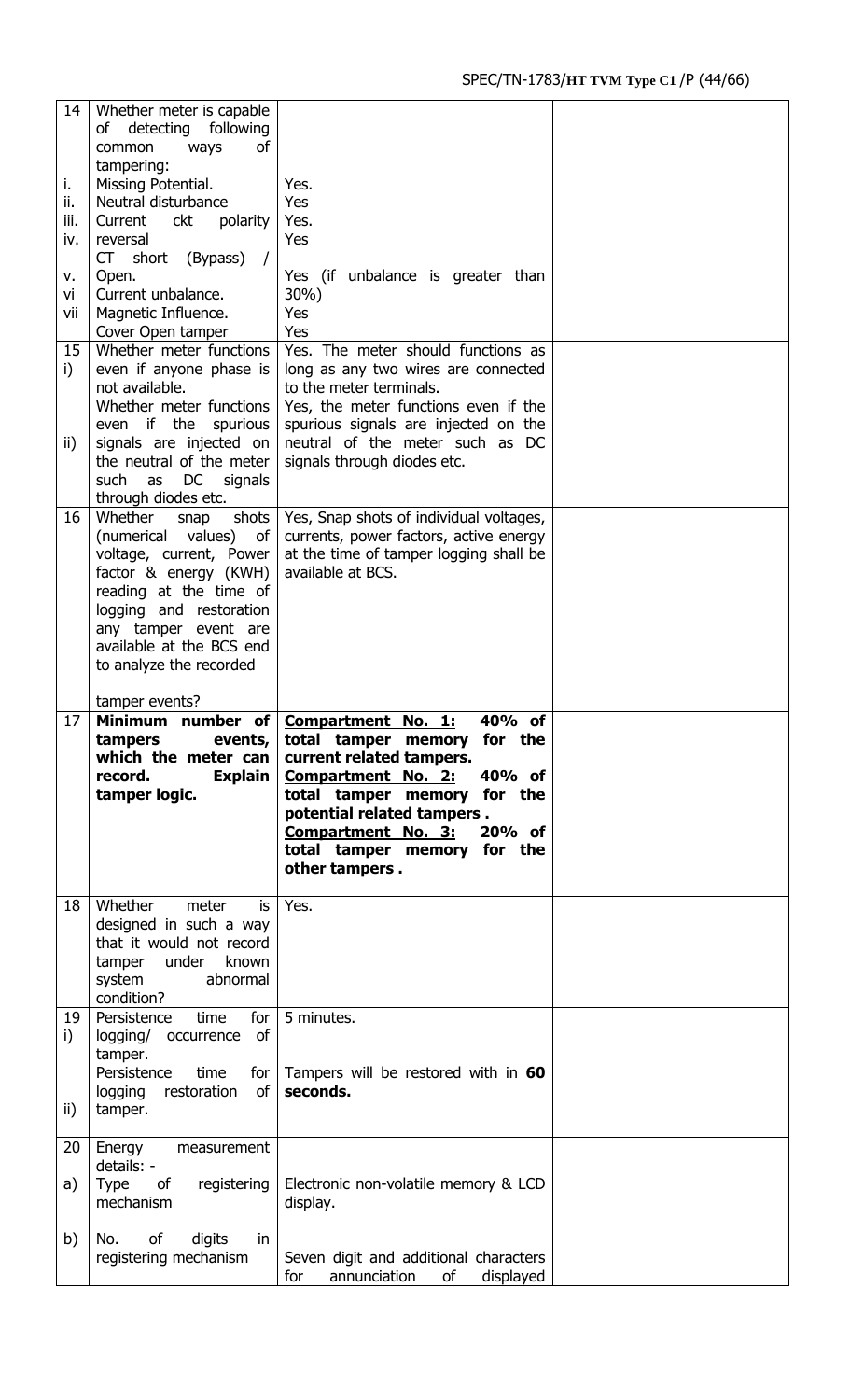| c)        | Starting<br>current<br>at<br>minimum rated voltage<br>and unit power factor (%<br>of Ib) | parameters.<br>0.1% of Ib.As per applicable standard.<br>Percentage error at unit power factor: |  |
|-----------|------------------------------------------------------------------------------------------|-------------------------------------------------------------------------------------------------|--|
| d)        | Percentage error at unit                                                                 |                                                                                                 |  |
| ı.        | power factor.<br>5% of rated current.                                                    | As per applicable standard.                                                                     |  |
| ii.       | 20 to 200% of rated                                                                      | As per applicable standard.                                                                     |  |
| e)        | current.<br>Percentage error at 0.5                                                      | Percentage error at 0.5 lag power<br>factor.                                                    |  |
| i.        | lag. Power factor.                                                                       | As per applicable standard.                                                                     |  |
| ii.       | 10% of rated current.<br>20 to 200% of rated                                             | As per applicable standard.                                                                     |  |
| f)        | current.                                                                                 | Percentage error with±5% variation in<br>frequency:                                             |  |
| ı.        | Percentage error with $\pm$                                                              | As per applicable standard.                                                                     |  |
| ii.       | 5%<br>variation<br>in.                                                                   | As per applicable standard.                                                                     |  |
| g)        | frequency at:<br>Unity P.F.                                                              | Change of error due to variation in<br>voltage:                                                 |  |
| A)        | 0.5 Lag. P.F.<br>Change of error due to                                                  |                                                                                                 |  |
| i.        | variation in voltage.                                                                    | As per applicable standard.                                                                     |  |
| ii.       | At 20% above rated                                                                       | As per applicable standard                                                                      |  |
| B)        | voltage, unity P.F. &<br>Rated current.                                                  |                                                                                                 |  |
| i.<br>ii. | 10% rated current.<br>At 20%<br>below<br>rated                                           | As per applicable standard                                                                      |  |
| iii.      | voltage, unity P.F. &                                                                    | As per applicable standard.<br>As per applicable standard                                       |  |
| h)        | Rated current.                                                                           |                                                                                                 |  |
|           | 50% rated current.<br>10% rated current.                                                 | As per applicable standard                                                                      |  |
| j.        |                                                                                          | Change of error due to $\vert$ As per applicable standard                                       |  |
| ii.       |                                                                                          | self heating at rated   As per applicable standard.                                             |  |
| iii.      | and-                                                                                     | current and rated voltage $\vert$ As per applicable standard                                    |  |
|           | Unit PF                                                                                  |                                                                                                 |  |
|           | 0.5 lag P.F.<br>Change of error under                                                    |                                                                                                 |  |
|           | influence of external A.C.                                                               |                                                                                                 |  |
|           | and D.C. magnetic field                                                                  |                                                                                                 |  |
|           | and<br>per<br>IS.<br>as<br>specifications.                                               |                                                                                                 |  |
| 21        | Year since when<br>the                                                                   |                                                                                                 |  |
|           | design offered<br>is in                                                                  |                                                                                                 |  |
| 22        | vogue.<br>Reference of certification                                                     |                                                                                                 |  |
| 23        | mark/license.<br>Is the meter capable of $\sqrt{ }$ Yes                                  |                                                                                                 |  |
|           | recording correctly both                                                                 |                                                                                                 |  |
|           | under                                                                                    |                                                                                                 |  |
|           | balance/unbalanced load<br>conditions?                                                   |                                                                                                 |  |
| 24        |                                                                                          | The requisite details and $\vert$ In the absence of power, meter can                            |  |
|           | description of facility to                                                               | be read through an external battery                                                             |  |
|           | meter<br>the  <br>read<br>in<br>absence of power.                                        | pack through inductive<br>coupled<br>arrangement as per IS.                                     |  |
| 25        | Miscellaneous                                                                            |                                                                                                 |  |
| a)        | Is the meter independent   Yes.                                                          |                                                                                                 |  |
|           | of phase sequence i.e.<br>can the meter record                                           |                                                                                                 |  |
|           | correctly even<br>if<br>the                                                              |                                                                                                 |  |
|           | phase<br>0f<br>sequence                                                                  |                                                                                                 |  |
| b)        | supply is changed.<br>Is the meter capable of                                            | As per relevant standard.                                                                       |  |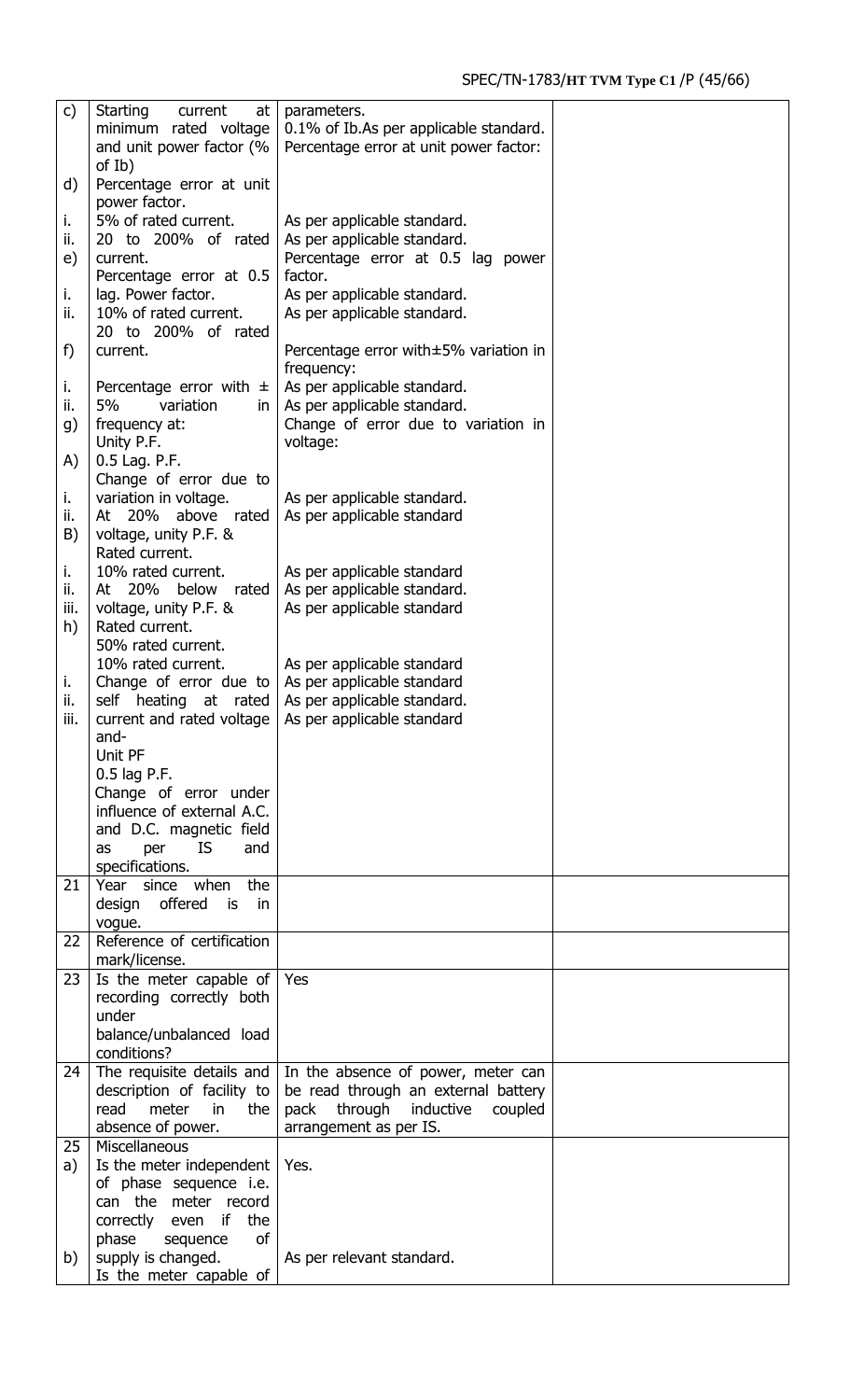|         | recording correctly under       |                                                                          |  |
|---------|---------------------------------|--------------------------------------------------------------------------|--|
|         | low load conditions?<br>If      |                                                                          |  |
| C)      | so up to what % of full         | Yes                                                                      |  |
|         | load.                           |                                                                          |  |
|         |                                 |                                                                          |  |
|         | the<br>Is<br>resetting<br>of    |                                                                          |  |
|         | demand and read facility        |                                                                          |  |
| d)      | dependent on availability       | Yes                                                                      |  |
|         | of main power supply?           |                                                                          |  |
|         | Whether Meter software          |                                                                          |  |
|         | residing in the meter is        |                                                                          |  |
|         | suitable<br>for                 |                                                                          |  |
|         | communication with HHU          |                                                                          |  |
| e)      | <b>CBIP</b><br>confirming<br>to | Yes                                                                      |  |
|         | Technical<br>No.<br>Report      |                                                                          |  |
|         | 111?                            |                                                                          |  |
|         |                                 |                                                                          |  |
|         | Whether meter reading           |                                                                          |  |
| f)      | count increase by one           | Yes                                                                      |  |
|         | number every time the           |                                                                          |  |
|         | meter<br>is<br>read             |                                                                          |  |
|         | successfully.                   |                                                                          |  |
| g)      | Whether meter is capable        | Yes                                                                      |  |
|         | to withstand phase to           |                                                                          |  |
|         | phase voltage between           |                                                                          |  |
| h)      | any phase & neutral             |                                                                          |  |
|         | Whether meter terminal          |                                                                          |  |
|         | cover is of extend type         |                                                                          |  |
|         | and transparent                 |                                                                          |  |
|         |                                 | Yes                                                                      |  |
| i)      | What type of indication         |                                                                          |  |
|         | provided for ascertaining       |                                                                          |  |
|         | healthiness of individual       |                                                                          |  |
|         | phases                          |                                                                          |  |
| j)      | Whether meter continues         | Meter can be read in condition of total                                  |  |
|         | to operate satisfactorily       | power failure through external battery                                   |  |
|         | in absence on neutral           | pack.                                                                    |  |
|         | What arrangement does           |                                                                          |  |
|         | the<br>meter have for           |                                                                          |  |
|         | transferring data to HHU        |                                                                          |  |
|         | & reading parameter on          | Yes, shall be available at BCS end.                                      |  |
|         | display in condition of         |                                                                          |  |
|         | total power failure             |                                                                          |  |
| k)      | Whether snap shot for           |                                                                          |  |
|         |                                 |                                                                          |  |
|         | following parameter are         |                                                                          |  |
|         | available at the time of        |                                                                          |  |
|         | registration of occurrence      |                                                                          |  |
|         | / restorations of any           |                                                                          |  |
| ι.      | tamper Voltage                  |                                                                          |  |
| ii.     | Current                         | Yes                                                                      |  |
| iii.    | Power factor                    | Yes                                                                      |  |
| iv.     | Energy reading (kWh I)          | Yes                                                                      |  |
| $\vert$ | Whether<br>sample<br>of l       | Yes                                                                      |  |
|         | offered meter has been          |                                                                          |  |
|         | furnished<br>along<br>with      | Yes required.                                                            |  |
|         | tender offer? If Yes give       |                                                                          |  |
|         | detail such as Serial No.       |                                                                          |  |
|         | type etc.                       |                                                                          |  |
| 26      |                                 | Principle of operation of $\vert$ It shall be supplier specific. Details |  |
|         | the meter outlining the         | shall be mentioned.                                                      |  |
|         |                                 |                                                                          |  |
|         | method and stages of            |                                                                          |  |
|         | computation of various          |                                                                          |  |
|         | parameters starting from        |                                                                          |  |
|         | input voltage and current       |                                                                          |  |
|         | signals<br>including<br>the     |                                                                          |  |
|         | sampling rate application       |                                                                          |  |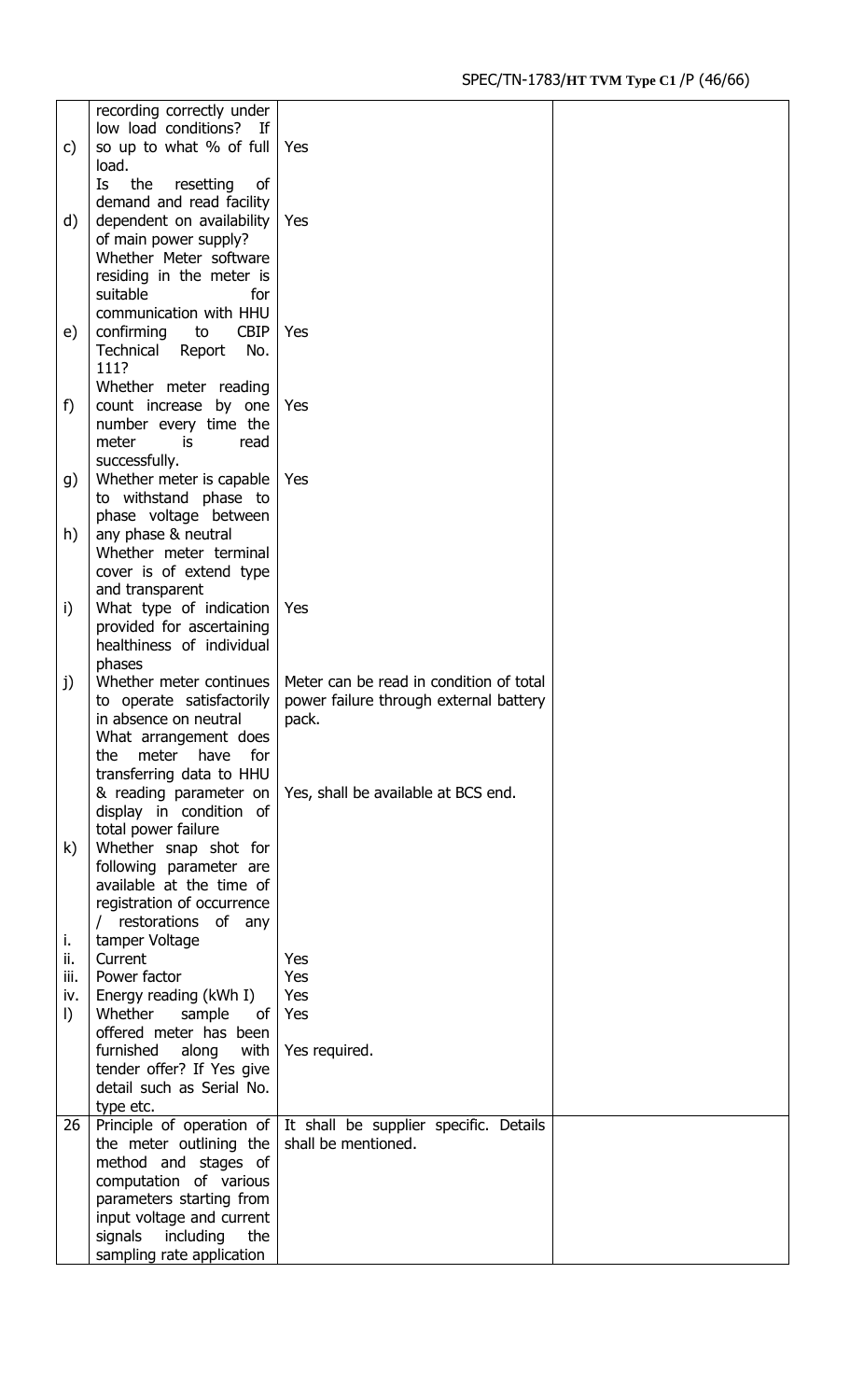| 27  | Method<br>adopted<br>to<br>transform<br>voltage<br>and<br>current to the desired<br>values<br>with<br>low<br>explanation on devices<br>used such as CT. PT or<br>potential divider as<br>to<br>be<br>how<br>they<br>can<br>considered<br>superior<br>in.<br>maintaining<br>ratio<br>and<br>phase angle for variation<br>influence quantities<br>οf<br>and during its service | Details shall be mentioned.                    |  |
|-----|------------------------------------------------------------------------------------------------------------------------------------------------------------------------------------------------------------------------------------------------------------------------------------------------------------------------------------------------------------------------------|------------------------------------------------|--|
| 28  | period<br>Detail of memory used in                                                                                                                                                                                                                                                                                                                                           | Non-volatile memory, suitable to meet          |  |
|     | the meter if applicable                                                                                                                                                                                                                                                                                                                                                      | requirement of this offer.                     |  |
|     | should be furnished by                                                                                                                                                                                                                                                                                                                                                       |                                                |  |
|     | the manufacturer                                                                                                                                                                                                                                                                                                                                                             |                                                |  |
| 29  | Details of programmable                                                                                                                                                                                                                                                                                                                                                      |                                                |  |
|     | facilities<br>parameters<br>under<br>the                                                                                                                                                                                                                                                                                                                                     |                                                |  |
| i)  | following<br>categories                                                                                                                                                                                                                                                                                                                                                      | All the feature's available in meter are       |  |
|     | Factory Programmable                                                                                                                                                                                                                                                                                                                                                         | Factory Programmable except user               |  |
|     |                                                                                                                                                                                                                                                                                                                                                                              | programmable features                          |  |
|     |                                                                                                                                                                                                                                                                                                                                                                              | Following are user programmable                |  |
| ii) |                                                                                                                                                                                                                                                                                                                                                                              | Real Time Clock-Date and Time.<br>a)           |  |
|     | User Programmable                                                                                                                                                                                                                                                                                                                                                            | Demand Integration Period.<br>b)               |  |
|     |                                                                                                                                                                                                                                                                                                                                                                              | Profile capture Period.<br>c)                  |  |
|     |                                                                                                                                                                                                                                                                                                                                                                              | Single -action<br>d)<br>schedule<br>for        |  |
|     |                                                                                                                                                                                                                                                                                                                                                                              | <b>Billing Dates.</b>                          |  |
|     |                                                                                                                                                                                                                                                                                                                                                                              | Activity Calendar for Time Zones<br>e)<br>etc. |  |
| 30  | Whether meter cover is                                                                                                                                                                                                                                                                                                                                                       | i-Sample with offer-Not required US            |  |
|     | ultrasonically welded with                                                                                                                                                                                                                                                                                                                                                   | welded                                         |  |
|     | meter base.                                                                                                                                                                                                                                                                                                                                                                  | ii-Sample before commencement and              |  |
|     |                                                                                                                                                                                                                                                                                                                                                                              | supplies against PO- required US               |  |
|     |                                                                                                                                                                                                                                                                                                                                                                              | welded.                                        |  |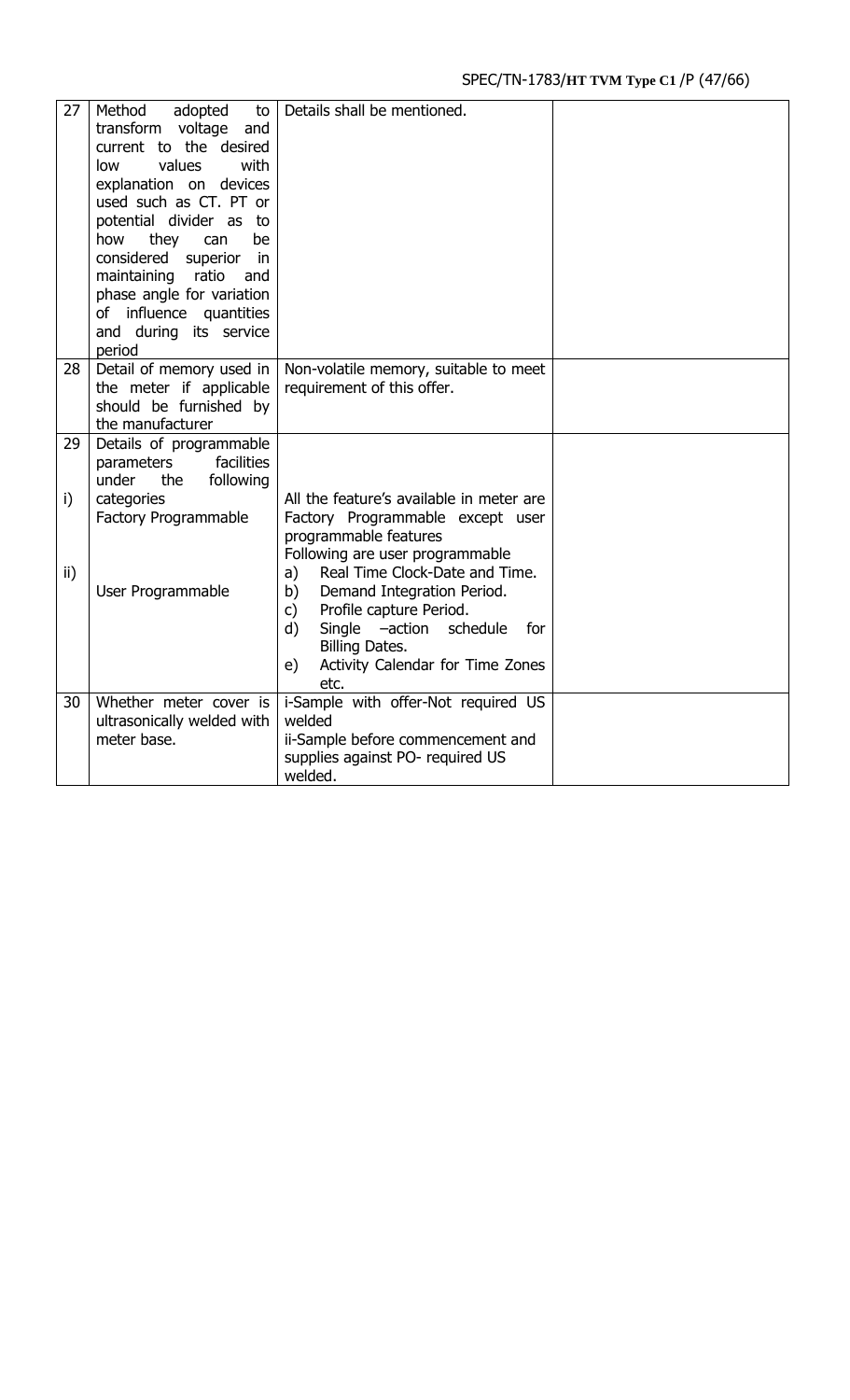# **SCHEDULE-V B**

# **GUARANTEED TECHNICAL PARTICULARS FOR DOUBLE ANCHOR TAMPER EVIDENT TRANSPARENT POLYCARBONATE SEALS AGAINST TN-1783**

| S.<br>NO.      | <b>PARTICULARS</b>                             | TO BE FURNISHED BY BIDDER |
|----------------|------------------------------------------------|---------------------------|
| $\mathbf{1}$   | NAME & ADDRESS OF MANUFACTURER                 |                           |
| $\overline{2}$ | <b>WORK'S ADDRESS</b>                          |                           |
|                |                                                |                           |
|                |                                                |                           |
| 3              | RAW MATERIAL OF POLYCARBONATE SEALS            |                           |
| $\overline{4}$ | PROPERTIES OF MATERIAL                         |                           |
| i)             | <b>USE</b>                                     |                           |
| ii)            | <b>SOFTNESS</b>                                |                           |
| iii)           | <b>DURABILITY</b>                              |                           |
| iv)            | <b>TRANSPARENCY</b>                            |                           |
| 5              | <b>COLOUR OF THE SEALS</b>                     |                           |
|                |                                                |                           |
|                |                                                |                           |
| 6              | WHETHER DESIGN & CONSTRUCTION OF SEAL          |                           |
|                | IS AS PER SPECIFICATION(GIVE DETAILS)          |                           |
| 7              | THICKNESS OF SEAL                              |                           |
| 8              | WHETHER ETCHING/EMBOSSING OF SERIAL            |                           |
|                | NO.IS AS PER SPECIFICATION (GIVE DETAILS)      |                           |
| 9              | HETHER PRINTING OF MONOGRAM IS AS PER          |                           |
|                | SPECIFICATION                                  |                           |
| 10             | MAX. WITHSTAND TEMPERATURE (UPTO<br>147DEG.C.) |                           |
| 11             | WHETHER SEAL HAVE FOLLOWING PROVISIONS         |                           |
| a)             | TAMPER RESISTANT AND RELIABLE                  |                           |
| b)             | ENVIRONMENTALLY SAFE AS IT DOES NOT            |                           |
|                | <b>CONTAIN ANY LEAD</b>                        |                           |
| c)             | WITHSTAND LONG TERM EXPOSURE TO DIRECT         |                           |
|                | <b>SUNLIGHT</b>                                |                           |
| d)             | REQUIRED NO TOOLS FOR INSTALLATION             |                           |
| e)             | <b>TRANSPARENT</b>                             |                           |
| f)             | <b>HEAT RESISTANCE</b>                         |                           |
| 12             | <b>GUARANTEE OF SEAL(MIN.2 YRS.)</b>           |                           |
| 13             | WHETHER SEAL IS PATENTED & COPY OF             |                           |
|                | PATENT IS ENCLOSED.                            |                           |
| 14             | WHETHER SEAL WIRE IS PROVIDED IN THE           |                           |
|                | SEALS AS PER SPECIFICATION.                    |                           |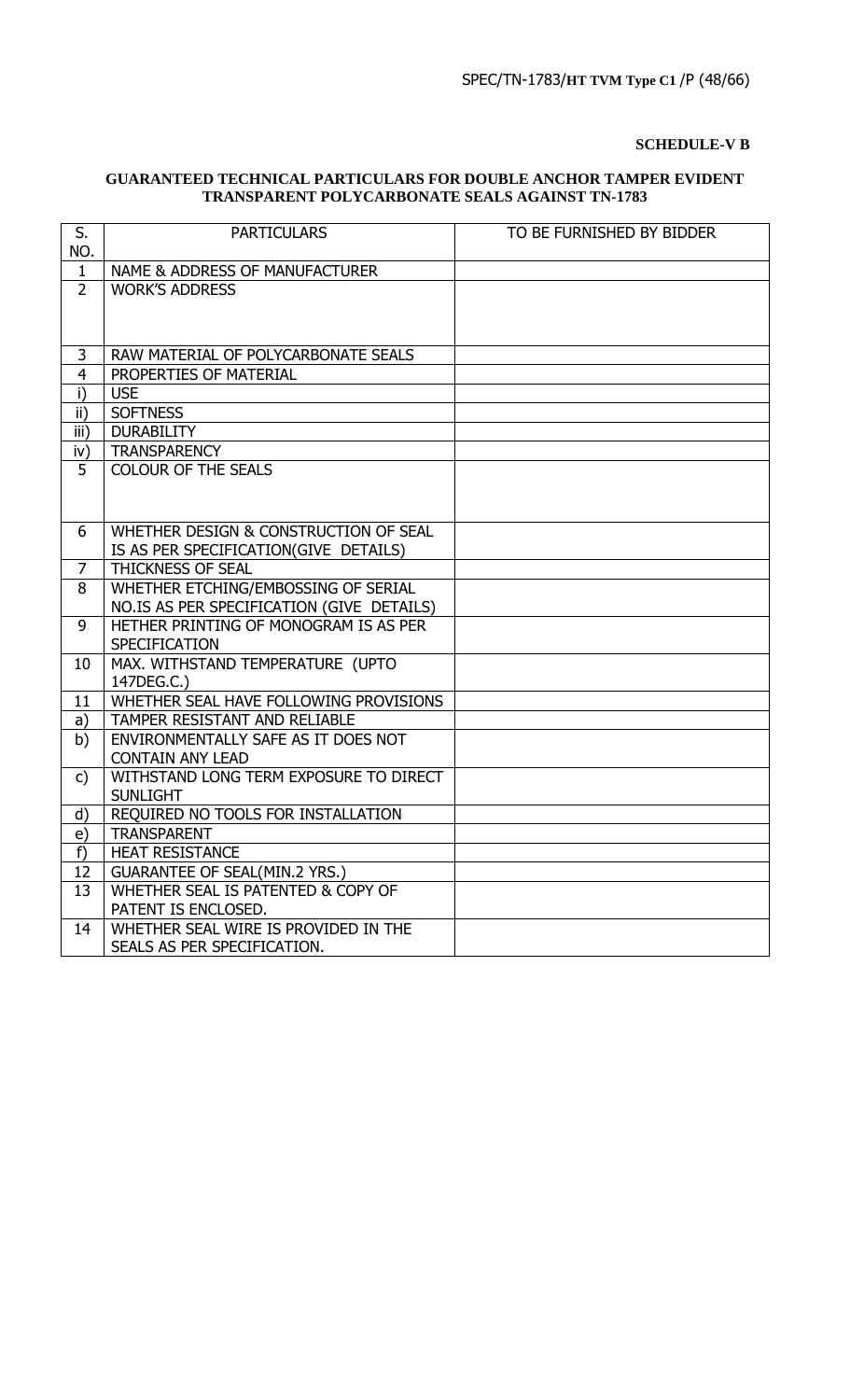**Schedule – VI (A)**

# **JODHPUR VIDYUT VITRAN NIGAM LIMITED A Govt. of Rajasthan Undertaking DEPARTURE/DEVIATION FROM TECHNICAL SPECIFICATION**

The bidder shall state under this schedule the departure from the Purchaser's specification in respect of technical is as under:-

S.No. Main Deviations from Technical Specification.

Certified that we agree to all the technical specification of the NIT except for the deviation to the extent indicated above.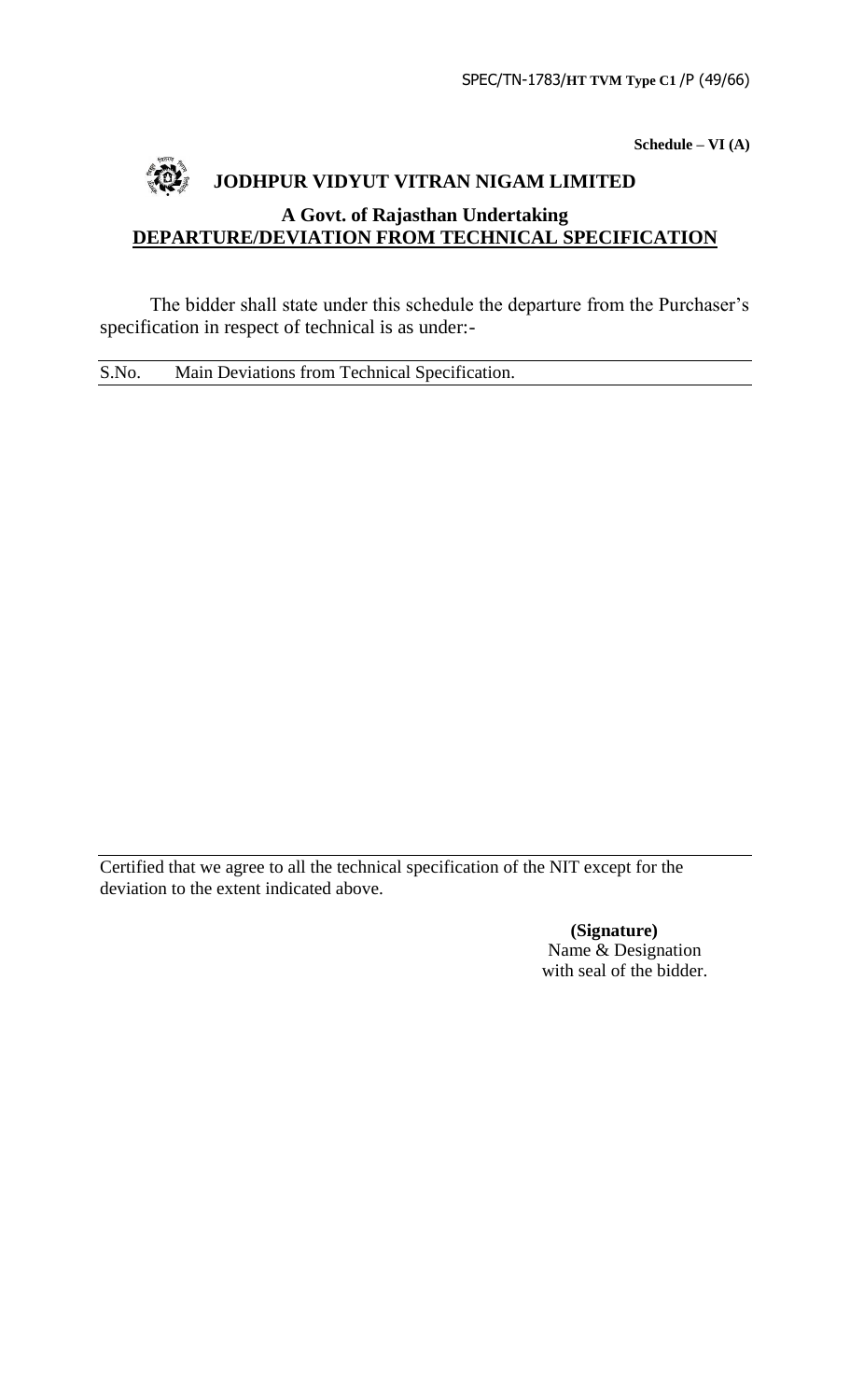SPEC/TN-1783/**HT TVM Type C1** /P (50/66)

**Schedule – VI (B)**



# **JODHPUR VIDYUT VITRAN NIGAM LIMITED**

# **A Govt. of Rajasthan Undertaking DEPARTURE FROM COMMERCIAL TERMS & CONDITIONS OF THE SPECIFICATION**

The bidder shall state under this schedule the departure from the Purchaser's specification in respect of Commercial terms & conditions:-

S.No. Main Deviations from Specification.

Certified that we agree to all the commercial terms & conditions as laid down in General Conditions of Contract to the specification except for the deviation to the extent indicated above.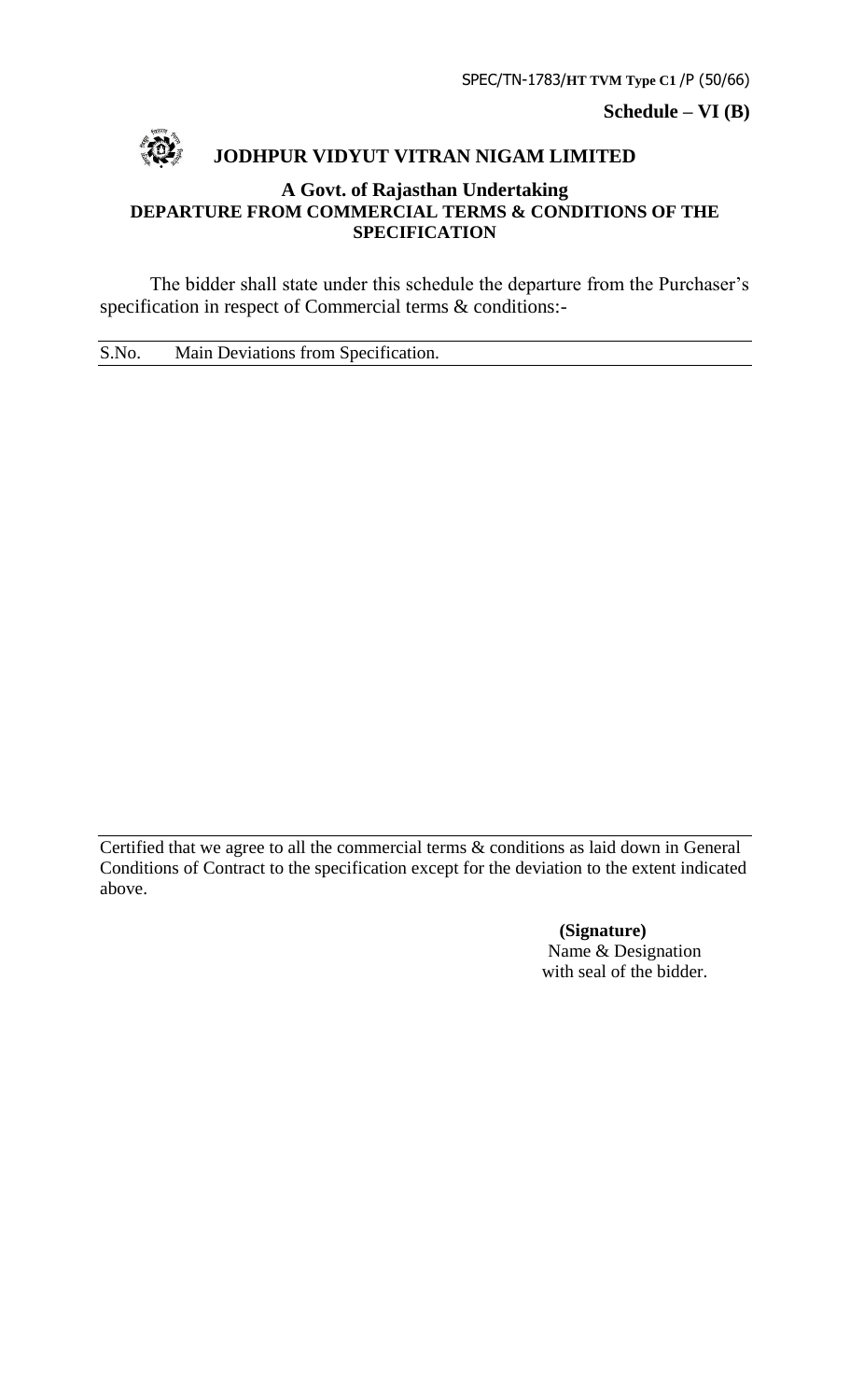

**Schedule – VII JODHPUR VIDYUT VITRAN NIGAM LIMITED**

# **A Govt. of Rajasthan Undertaking LIST OF PAST SUPPLIES**

The bidder shall state under this schedule whether material and equipments, similar to those offered in the tender have been previously supplied by him. A list shall be given of such orders executed by him together with information regarding the names of purchasing organizations, quantities supplied and when the supplies were effected. This list should be in form given below:-

| S.No. | Detailed particulars | Oty in | Order No. | Name & details          | Date of    |
|-------|----------------------|--------|-----------|-------------------------|------------|
|       | of items supplied    | Nos.   | & Date    | of purchasing authority | Completion |
|       |                      |        |           |                         |            |

| If executed partially<br>to be mentioned<br>$(Qty.$ in Nos) | whether still<br>to be executed | Delivery<br>stipulated in<br>order | Remark |
|-------------------------------------------------------------|---------------------------------|------------------------------------|--------|
|                                                             |                                 |                                    |        |

**Note:** Separate schedules are to be furnished by the bidder for past supply to the **JVVNL/AVVNL/JdVVNL,** other State Electricity Boards and other Departments /Organisations.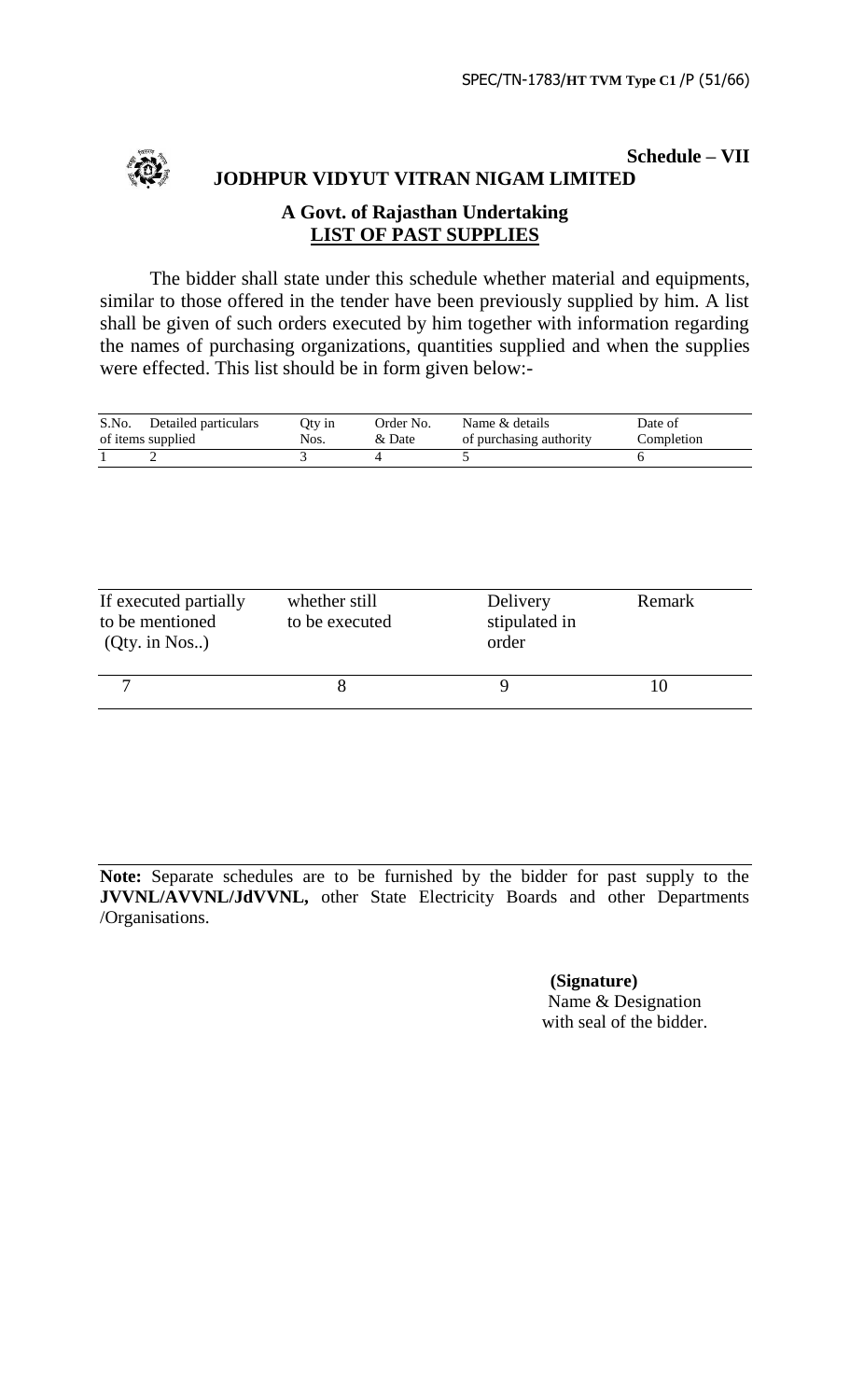# **SCHEDULE-VIIA**

#### **TO WHOMSOEVER IT MAY CONCERN**

**TN-1783**

This is to certify that M/s. \_\_\_\_\_\_\_\_\_\_\_\_\_\_\_\_\_\_\_\_\_\_\_\_\_\_\_\_\_\_\_\_\_\_\_\_(Complete with address) have manufactured and supplied the goods / equipments / material during the following financial year(s) to the Utilities / Government Departments / Discoms/ SEBs as detailed out below:

#### **FOR THE LAST THREE FINANCIAL YEAR FROM THE DATE OF OPENING OF TECHNO-COMMERCIAL BID.**

| S.N         | Financial | Detailed | Name and       | Order No. | Unit | Ordered  |       | Actual Supplied up |       | Remark |
|-------------|-----------|----------|----------------|-----------|------|----------|-------|--------------------|-------|--------|
| $\mathbf 0$ | year in   | Particul | particulars of | & date    |      |          |       | to                 |       | S      |
|             | which     | ars of   | purchasing     | against   |      | Quantity | Value | Quantity           | Value |        |
|             | material  | item(s)  | authority      | which     |      |          | (Rs)  |                    | (Rs)  |        |
|             | supplied  | supplied |                | item(s)   |      |          |       |                    |       |        |
|             |           |          |                | supplied  |      |          |       |                    |       |        |
|             |           | 3        |                |           | 6    | ⇁        | 8     |                    | 10    | 11     |
|             |           |          |                |           |      |          |       |                    |       |        |
|             |           |          |                |           |      |          |       |                    |       |        |
|             |           |          |                |           |      |          |       |                    |       |        |

| Signature,              | Signature $\&$ seal of C.A |
|-------------------------|----------------------------|
| Name & Designation      | Name:                      |
| With Seal of the Bidder | Address:                   |
| Date                    | Membership No.             |
| Place                   | UDIN NO.                   |

The above particulars are true and correct based on explanations, records and books of accounts produced before us. Further the above certificate issued on the request of the company

CA Firm (\_\_\_\_\_\_\_\_\_\_\_\_\_\_\_\_\_\_\_\_)

**Note:- The C.A. certificate must be signed by the bidder and C.A. firm on the letter head of C.A. The details i.e. address of C.A. & membership No. shall clearly be mentioned on C.A. certificate. In case C.A. certificate is not signed by the bidder/furnished without membership No. & address of C.A. then same may not be considered for which responsibility rests with the bidder.**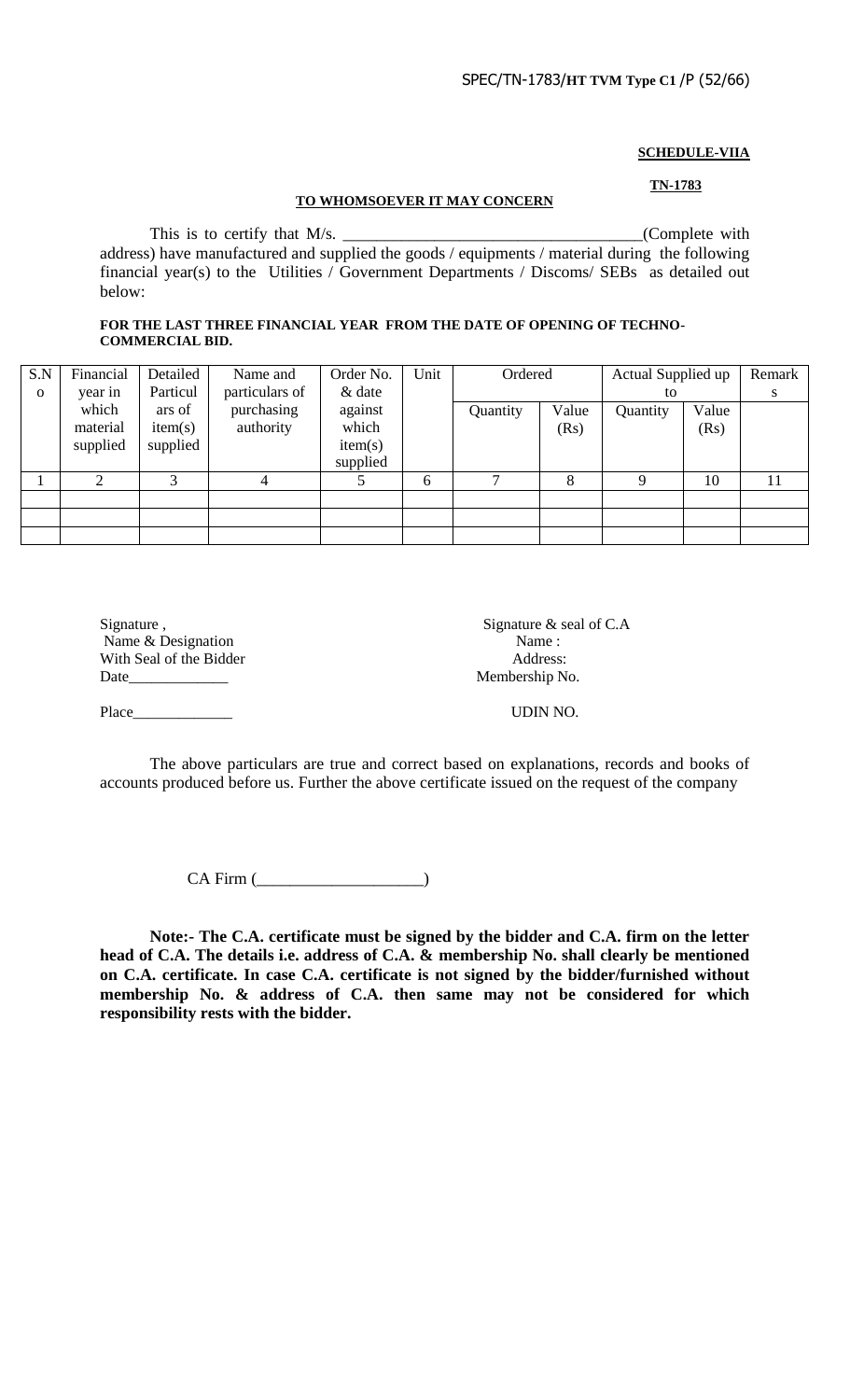**Schedule-VII B**

# **UNDERTAKING FOR CA CERTIFICATE (TO BE FURNISHED ON NON-JUDICIAL STAMP WORTH Rs.100/- & DULY NOTARIZED)**

I/WE UNDERTAKE THAT THE CA CERTIFICATE SUBMITTED AS PER THE REQUIREMENT OF PRE-QUALIFICATION REQUIREMENTS, FOR ADJUDGING THE PAST SUPPLIES ,UNDER THE SUBJECT TENDER, TN-\_**\_\_\_\_\_\_\_\_\_\_\_** , IS CORRECT AND I, UNDERSIGNED WILL BE SOLELY RESPONSIBLE FOR ANY DEVAITION/ DISCREPANCY/ IN-CORRECT INFORMATION , IF EVER NOTICED IN THE CA CERTIFICATE.

FURHER, IN CASE, IF ANY DEVAITION/DISCREPANCY/IN-CORRECT INFORMATION IS NOTICED IN THE CA CERTIFICATE FURNISHED WITH THE BID, AT ANY STAGE DURING PROCESSING/ CURRENCY OF TENDER, DISCOM CAN TAKE THE ACTION AGAINST THE FIRM  $M/s$ 

\_\_\_\_\_\_ \_\_\_\_\_\_\_\_\_\_\_\_\_\_\_\_\_\_\_\_\_\_\_\_\_\_\_\_\_\_\_\_\_\_\_\_\_\_\_\_\_\_\_\_\_\_\_\_\_\_\_\_AS PER THE RULES &

REGULATIONS.

 **(SIGNATURE)** NAME & DESIGNATION WITH SEAL OF THE BIDDER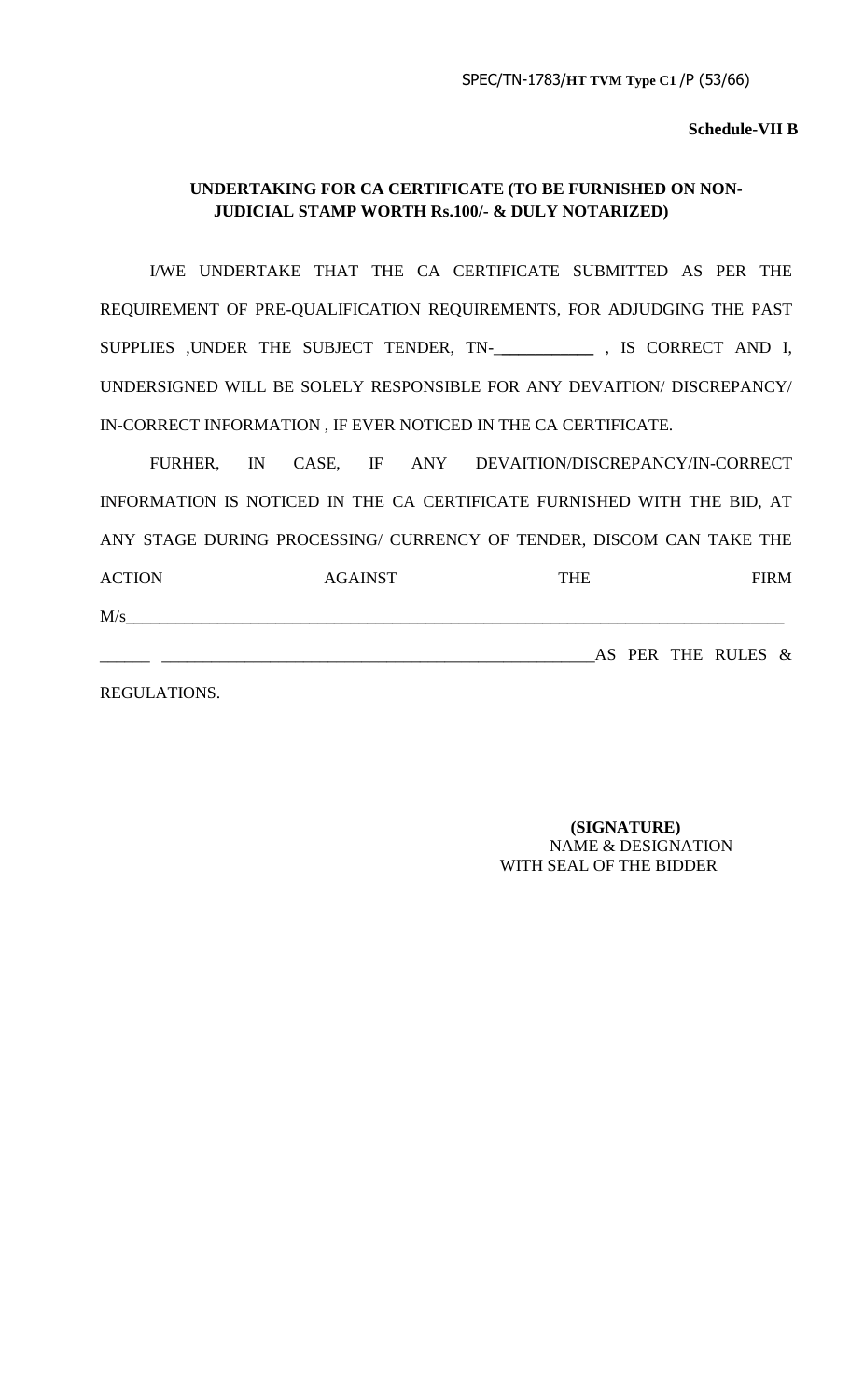

# **Schedule –VIII JODHPUR VIDYUT VITRAN NIGAM LIMITED**

# **A Govt. of Rajasthan Undertaking** DELIVERY SCHEDULE

# PART-A

The delivery schedule of the material by the Purchase Officer is as mentioned hereunder:-

| Sr.<br>No. | <b>Particulars</b><br>of<br><b>Material</b> | <b>Commencement</b><br>period          | Rate of supply per month | Period for completion<br>of delivery of entire |
|------------|---------------------------------------------|----------------------------------------|--------------------------|------------------------------------------------|
|            |                                             |                                        |                          | material                                       |
|            | <b>HT</b>                                   |                                        |                          | Completion in Seven                            |
|            | METERS OF CLASS                             | date of receipt of quoted by tenderer) |                          | months (equal monthly                          |
|            | 0.5s WITH DLMS                              | detailed                               |                          | rate from the date of                          |
|            | PROTOCOL                                    | Purchase Order.                        |                          | of<br>approval<br>pre                          |
|            | <b>CATEGORY C1</b>                          |                                        |                          | commencement sample)                           |

# PART-B

In case bidder deviates from the delivery schedule mentioned by the purchaser in Part-A then the delivery schedule shall be indicated/mentioned by the bidder as under:-

| S.No.                         | <b>Particulars</b> | Commencement | Rate of supply | Period for completion |
|-------------------------------|--------------------|--------------|----------------|-----------------------|
| of Material period per Month. |                    |              | per Month      | of delivery of entire |
|                               |                    |              | material       |                       |

**Note:** 1. During the commencement period the process of model assembly and submission of B.O.M. for approval shall be got completed.

 2. During the commencement period the contractual formalities shall be got completed.

# **(Signature)**

Name & Designation with seal of the bidder.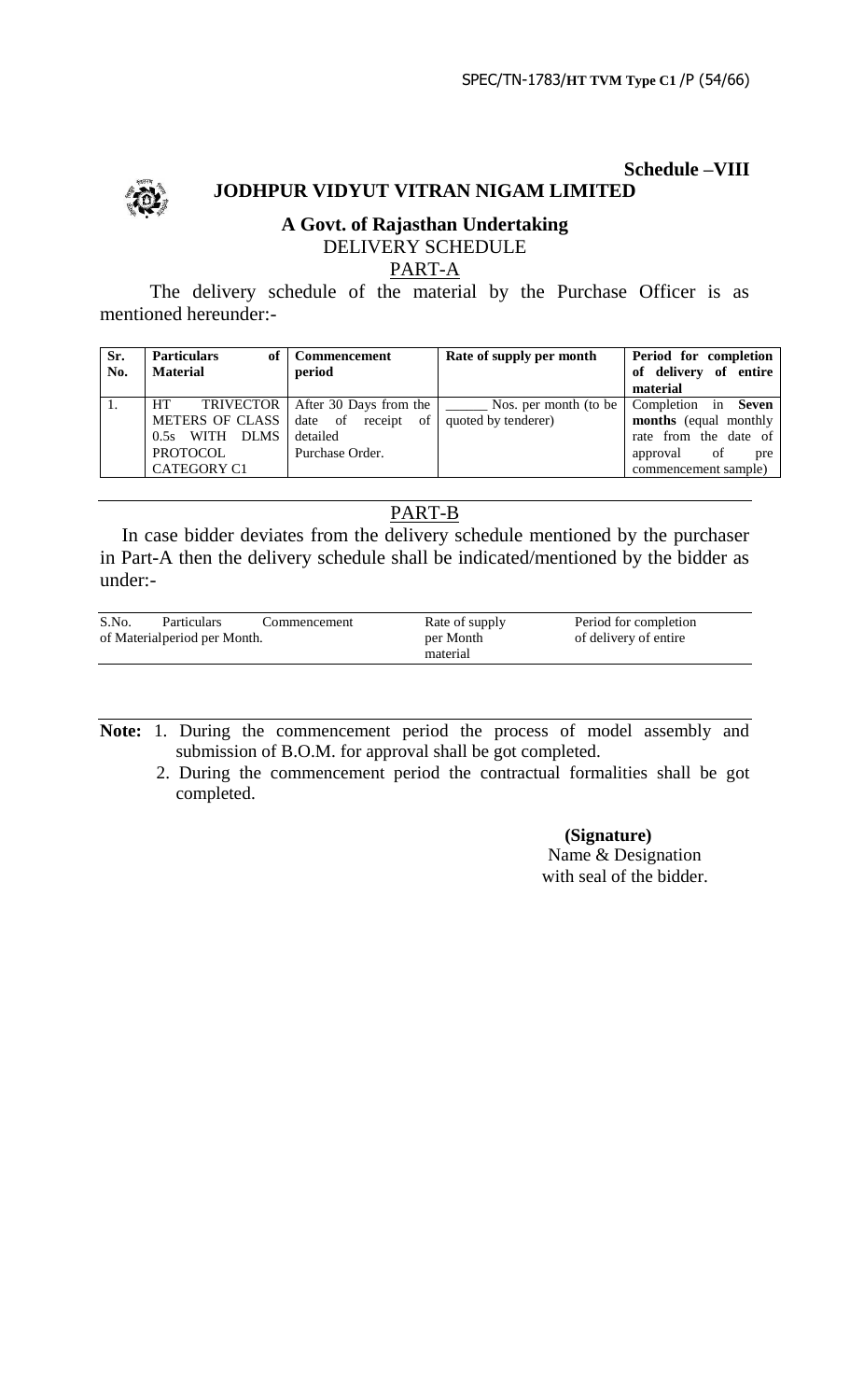# **Schedule – IX**



# **JODHPUR VIDYUT VITRAN NIGAM LIMITED**

**A Govt. of Rajasthan Undertaking**

List of Equipments and Technical Hands Available with the Firm

(To be filled in by the bidders & enclosed with the bid)

Manufacturers and / or their authorized agents who are quoting against this bid are requested to furnish the following information along-with the bid. The Purchaser will have the discretion to ignore the bid without the under noted particulars and/or ignore the bid particulars.

| 1.  | Name and Address of Manufacturer                                                                                                                                                                                 |  |
|-----|------------------------------------------------------------------------------------------------------------------------------------------------------------------------------------------------------------------|--|
|     | (With landline, fax and mobile no.)                                                                                                                                                                              |  |
|     |                                                                                                                                                                                                                  |  |
| 2.  | Official email ID                                                                                                                                                                                                |  |
| 3.  | <b>GSTIN No.</b>                                                                                                                                                                                                 |  |
| 4.  | Whether firm is proprietorship/partnership/ Limited (Please give<br>details and also enclose copy of memorandum of constitution of<br>firm along with name of directors/ partners/proprietor & their<br>address. |  |
| 5.  | Place where works exist (indicate the name of the only one works<br>from where you want to supply the offered material).                                                                                         |  |
| 6.  | Details of machinery particularly with B.H.P. of each item<br>installed.                                                                                                                                         |  |
| 7.  | Details of staff employed in the works                                                                                                                                                                           |  |
| 8.  | Date when started the manufacturing of item under reference                                                                                                                                                      |  |
| 9.  | List of items manufactured.                                                                                                                                                                                      |  |
|     | 10. Literature and drawings of items manufactured showing their                                                                                                                                                  |  |
|     | description, size, design and other important technical particulars                                                                                                                                              |  |
|     | 11. Details of order so far, executed alongwith the names of<br>organization to whom supplied.                                                                                                                   |  |
|     | 12. Manufacturing capacity.                                                                                                                                                                                      |  |
|     | 13. Is the workshop open for inspection by the representative of the<br>board, if required?                                                                                                                      |  |
| 14. | Statement of financial resources and Banking Reference along<br>with Balance-Sheet for previous two years                                                                                                        |  |
| 15. | Testing facilities available for the manufactured articles in the<br>testing laboratory of works.                                                                                                                |  |
|     | 16. Whether the Firm is a small/medium/large scale industry.                                                                                                                                                     |  |
| 17. | Registration No. with :-                                                                                                                                                                                         |  |
|     | i. Small Scale, National/State.                                                                                                                                                                                  |  |
|     | ii) DGTD                                                                                                                                                                                                         |  |
|     | iii) State Industries Department                                                                                                                                                                                 |  |
|     |                                                                                                                                                                                                                  |  |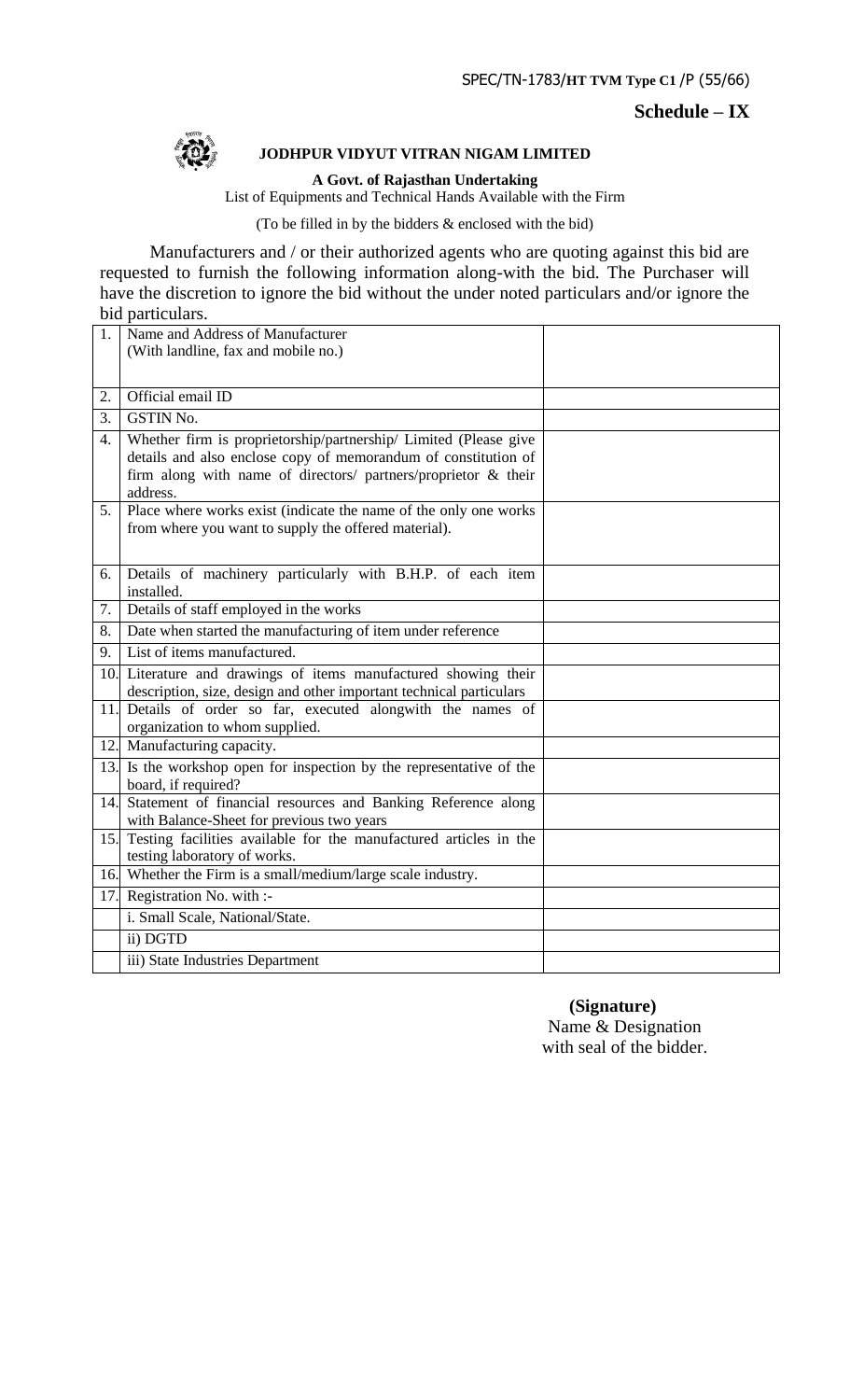**Schedule - X**

# **GENERAL PARTICULARS ABOUT THE TENDER IN BRIEF**

#### **JODHPUR VIDYUT VITRAN NIGAM LIMITED OFFICE OF THE SUPERINTENDING ENGINEER (MM) NEW POWER HOUSE INDUSTRIAL AREA, JODHPUR TELEPHONE: 0291-2742223 / FAX: - 0291-2746539**

#### **BID DOCUMENTS FOR PURCHASE OF HT TRIVECTOR METERS OF CLASS 0.5s OF CATEGORY C1 WITH DLMS PROTOCOL UNDERSPECIFICATION NO.JdVVNL/SE/MM&C/ TN-1783**

| <b>A.</b>      | NIT No.                          | TN-1783                                                                                                                                      |
|----------------|----------------------------------|----------------------------------------------------------------------------------------------------------------------------------------------|
| <b>B.</b>      | Last date for receipt of tenders | 26.04.2022 upto 12:00 PM                                                                                                                     |
| $\mathbf{C}$ . | Date & time of tender opening    | 26.04.2022 at 3:00 PM                                                                                                                        |
| D.             | Cost of Specification            | Rs. 2,950.00 (Two Thousand Nine Hundred & Fifty only)<br>For MSME of Rajasthan: Rs. 1,475 (One Thousand Four<br>Hundred & Seventy Five only) |
| Е.             | Processing of RISL               | Rs. 1,000.00 per set (One Thousand only)                                                                                                     |
| F.             | Bid security                     | General Bidder: Rs. 1,24,000.00<br>Sick Unit of Rajasthan: Rs. 62,000.00<br>SSI unit of Rajasthan: Rs. 31,000.00*                            |
| G.             | Validity                         | 120 days from the next date of opening of techno-<br>commercial bid.                                                                         |

**\*In case SSI unit of Rajasthan quotes the less than the tendered quantity , then they are required to furnish Bid security @ 0.5% of the value of the quantity offered by them, failing which bid shall be considered nonresponsive.**

**The micro , small & Medium Scale Industries of Rajasthan and sick Industries , other than Small Scale Industries , whose cases are pending before the Board of Industrial and Financial Reconstruction (BIFR) shall furnish self attestdocumentary evidence duly attested by notary to claim the above**

#### **VERY VERY IMPORTANT**

The bids not accompanied with qualification requirement, technical requirement indicated in the specification and other requirement given here under will be considered as incomplete offer and sufficient grounds for offer to be passed over:

- 1. Capacity, capability and competency proofing documents.
	- a. Capacity /orders of similar and higher rating of tendered equipment booked as on date of biding with type and rating and construction details of equipment for which order received be indicated.
	- b. Copy of purchase orders of Erstwhile RSEB /SEB`S / Electric Utilities / Govt.
- 2. Departments / Discom for similar or higher rating equipment latest executed.
- 3. Year wise past experience for last 5 years of similar or higher rating of tendered equipment.
- 4. The details of testing facilities available at the works and copies of latest type test certificates, carried out on similar ITEM.
- 5. Quality assurance plan.
- 6. Complete guaranteed technical particulars, out lines and general arrangement drawings along with Bill of Material.
- 7. Bids without Section-I, II, III & Schedules (I to X) shall be rejected.
- 8. Bids shall be furnished **through online**.
- 9. JdVVNL has the right to reject any offer on the basis of track record of poor performance in execution of previous order / equipment supplied /after sales service while evaluating the Techno-Commercial bid.
- 10. JdVVNL reserves the right to accept minor deviations in standard terms and conditions and also in technical and constructional features as specified in the technical specification **(Schedule-III).**
- 11. Deviation of any kind shall not be quoted in price bid, if found quoted, the same shall be ignored.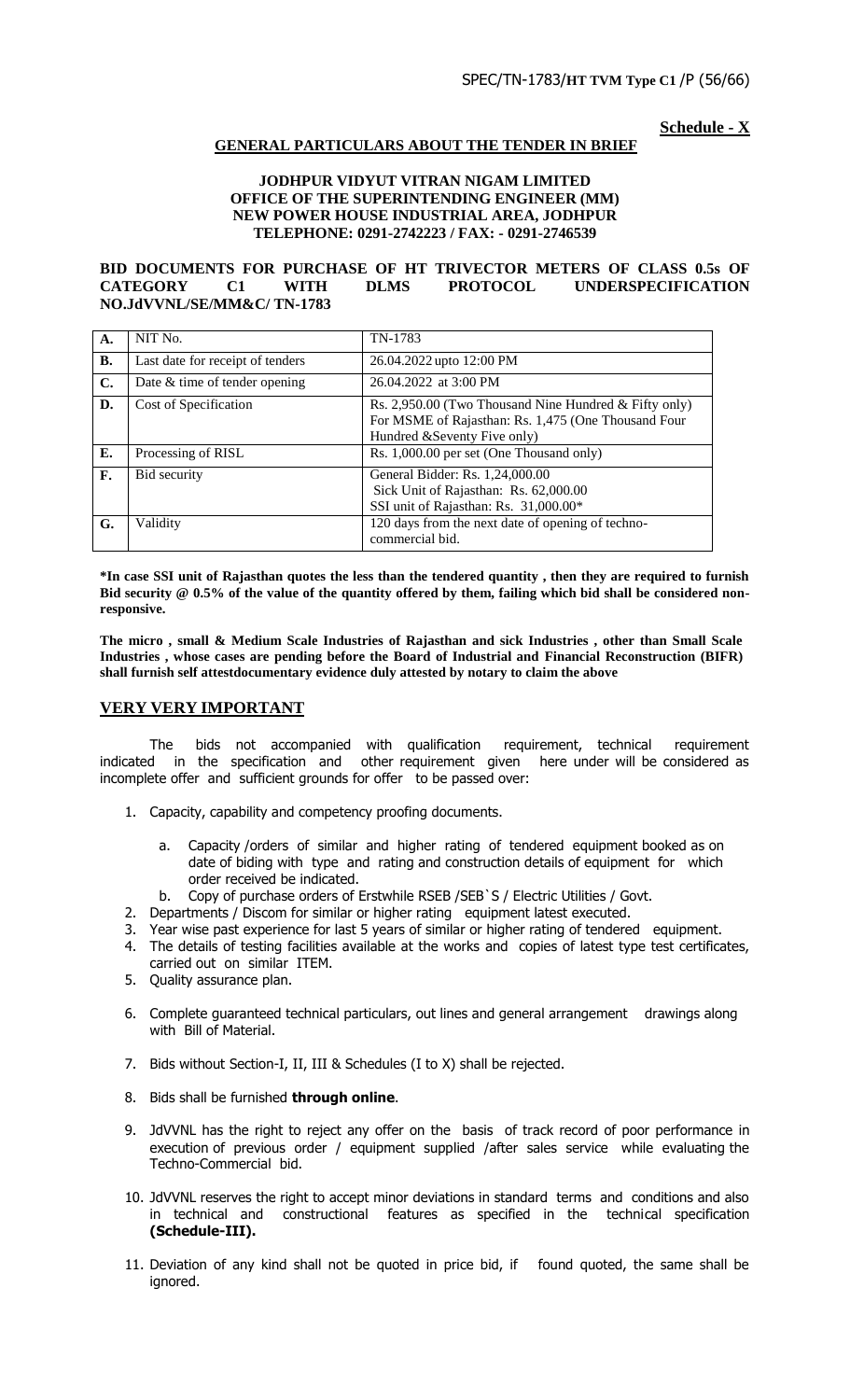- 12. The following facilities are to be provided by the supplier at his own cost to the inspecting officer of Nigam (JdVVNL):-
- i. Suitable accommodation.
- ii. Local conveyance between arrival point, place of stay, works and departure point.
- iii. The supplier shall assist in arranging return ticket and reservation on the request of the inspecting officer for which the payment shall be made by the inspecting officer. In case of joint inspection, single or shared double room accommodation shall be provided.

**-------------------**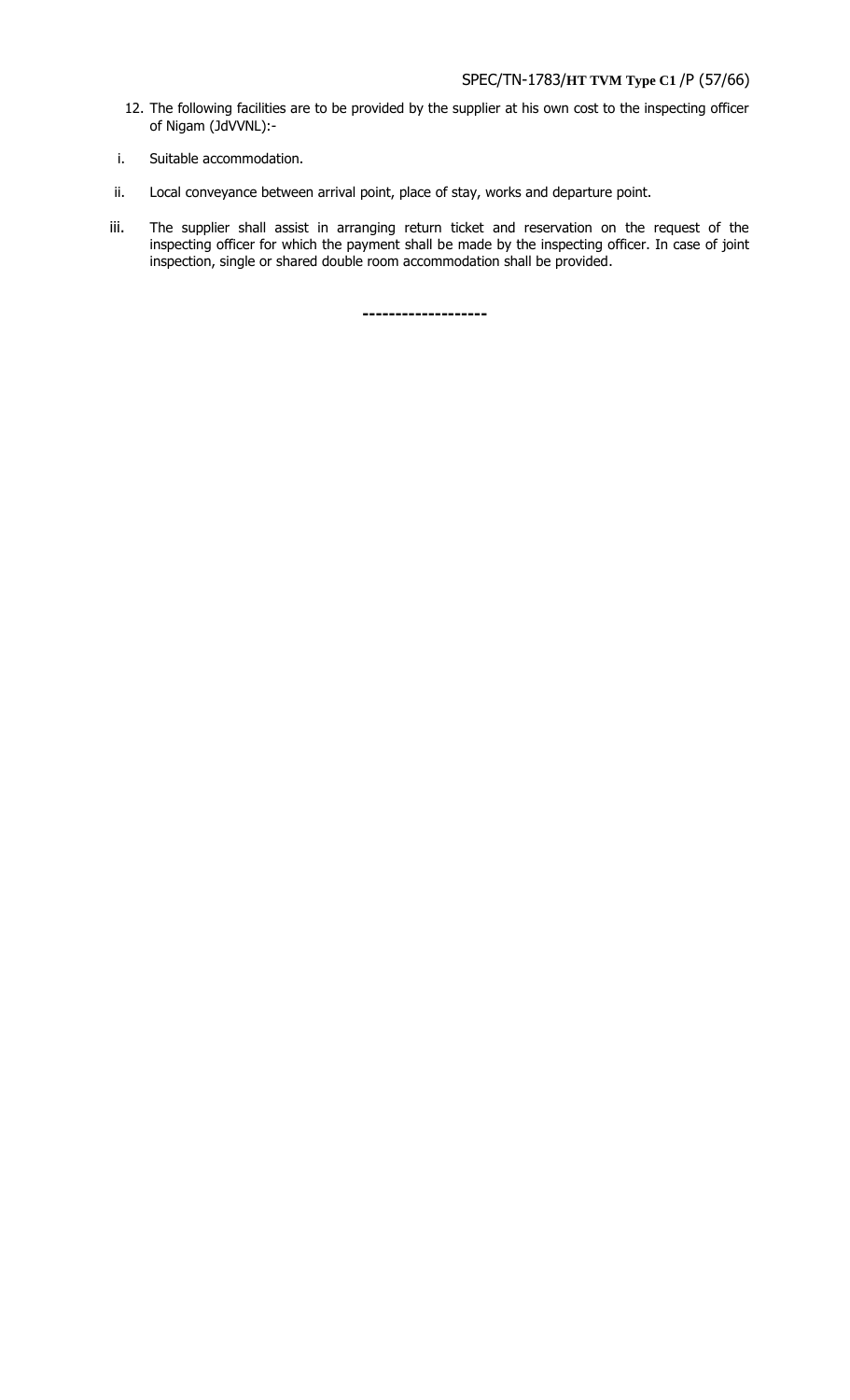# SPEC/TN-1783/**HT TVM Type C1** /P (58/66)

# **Schedule – XI**

# **(TO BE FURNISHED ON NON-JUDICIAL STAMP WORTH Rs.100/- & DULY NOTARIZED)**

# **FORMAT OF AFFIDAVIT**

|          |    | $S/\sigma$ Aged                                              |                                            |  | Yrs. |                             |                |
|----------|----|--------------------------------------------------------------|--------------------------------------------|--|------|-----------------------------|----------------|
| Residing | at |                                                              |                                            |  |      | Proprietor/Partner/Director | <sub>of</sub>  |
|          |    | M/s                                                          | o hereby solemnly affirm and declare that: |  |      |                             |                |
|          |    | (a) My/Our above noted enterprise $M/s$                      |                                            |  |      | has                         | issued<br>been |
|          |    | acknowledgement of Entrepreneurial Memorandum Part II by the |                                            |  |      | District                    | Industries     |
|          |    |                                                              |                                            |  |      |                             | dated          |
|          |    | and has been issued manufacture of following items:          |                                            |  |      |                             |                |

Name of Items Production Capacity (Yearly)

(i)

(ii)

(iii)

(iv)

(v)

(b) My/Our above noted acknowledgement of Entrepreneurial Memorandum Part-II has not been cancelled or withdrawn by the Industries Department and that the enterprise is regularly manufacturing the above items.

(c) My/Our enterprise is having all the requisite plant and machinery and is fully equipped to manufacture the above noted items.

(d) The present status of the firm is as per acknowledgment of Entrepreneurial Memorandum Part-II issued on the date of District Industries Center, \_\_\_\_\_\_\_\_\_\_\_\_\_\_\_\_\_\_\_\_\_\_\_\_\_\_\_\_\_\_\_

Place

Signature of Proprietor/Director Authorized Signatory With Rubber Stamp and date

**VERIFICATION**

I, \_\_\_\_\_\_\_\_\_\_\_\_\_\_\_\_\_\_\_\_\_\_\_\_\_\_\_\_\_\_ S/o \_\_\_\_\_\_\_\_\_\_\_\_\_\_\_ Aged\_\_\_\_ Years residing at Proprietor/ Partner/ Director of M/s  $\gamma$  verify and confirm that the contents at (a), (b), (c)

& (d) above are true and correct to the best of my knowledge and nothing has been concealed therein. So, help me God.

**DEPONENT**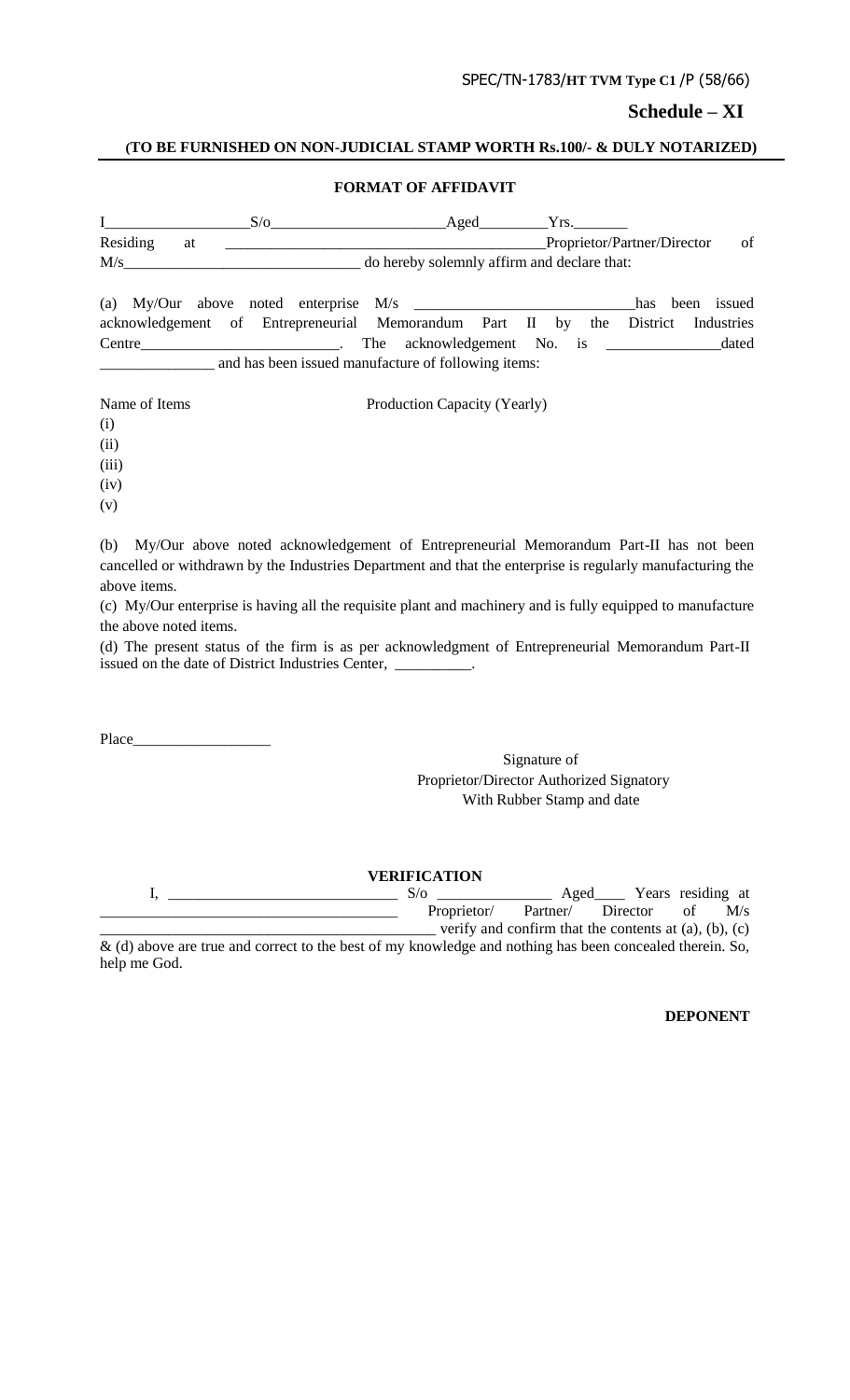# **GENERAL Amendments in GCC & ITB**

**1) Wherever EMD and Security Bank Guarantee (SBG), are appearing in the ITB, GCC & other Bidding Documents, same is hereby replaced by BID SECURITY as under:-**

# **BID SECURITY**

Bid security shall be 2% **of the estimated value of subject matter of procurement put to bid.** In case of Small Scale Industries of Rajasthan it shall be 0.5% of the **quantity offered** for supply and in case of sick industries, other than Small Scale Industries, whose cases are pending with Board of Industrial and Financial Reconstruction, it shall be 1% of the value of bid. Every bidder, if not exempted, participating in the procurement process shall be required to furnish the bid security as specified in the notice inviting bids.

**In case SSI unit of Rajasthan quotes the less than the tendered quantity, then they are required to furnish Bid Security @ 0.5% of the value of the quantity offered by them, failing which bid shall be considered non-responsive.** 

The Bid Security amount (as applicable) to be paid by Demand Draft/Banker"s Cheque in favour of SR. AO (CASH & CPC), JDVVNL, Jodhpur (payable at Jodhpur) 342003 **upto 4.00 p.m. upto one WORKING day prior to schedule date of opening** of respective bid or Bank Guarantee, in specified format, of a scheduled bank in favour of Superintending Engineer (MM&C), JDVVNL, Jodhpur, be deposited to the Sr.Accounts Officer (MM&C), JDVVNL, New Power House, Industrial Area,Jodhpur-342003 **upto 4.00 p.m. upto one WORKING day prior to schedule date of opening** of respective bid and obtain a receipt/acknowledgement thereof. No other mode of deposit shall be accepted. At the time of depositing the Bid Security amount or Bank Guarantee, the bidder shall also furnish self attested and duly attested by Notary, the documentary evidence of SSI unit of Rajasthan or of sick unit (as applicable) along with affidavit as per schedule XI on Non-Judicial Stamp of Rs. 100/-.

The Bank Guarantee against Bid Security be issued by Nationalized / Scheduled Bank. The same may be accepted after confirmation byissuing Bank. If any Bid Security Bank Guarantee not is proper format / not confirmed by the issuing Bank the same would not be accepted and the bidder would be immediately shorted out from bid process.

The Micro, Small & Medium Scale Industries of Rajasthan and sick industries, other than Small Scale Industries, whose cases are pending before the Board of Industrial and Financial Reconstruction (BIFR) shall furnish self-attested documentary evidence duly attested by Notary to claim the above.

# **2) Wherever Performance Bank Guarantee (PBG) and Composite Bank Guarantee (CBG) are appearing in the ITB, GCC & other Bidding Documents, same are hereby replaced by PERFORMANCE SECURITY as under:-**

# **PERFORMANCE SECURITY:**

- (i) Performance security shall be solicited from all successful bidders except the department's of the State Government and undertakings, corporations, autonomous bodies, registered societies, co-operative societies which are owned or controlled or managed by the State Government and undertakings of the Central Government. However, a performance security declaration shall be taken from them. The State Government may relax the provision of performance security in particular procurement or any class of procurement.
- (ii) The amount of performance security shall be **five percent** of the amount of supply order in case of procurement of goods and services and **ten percent** of the amount of work order in case of procurement of works. In case of **Micro, small and Medium scale Industries** of Rajasthan it shall be **one percent** of the amount of quantity ordered for supply of goods and in case of sick industries, other than Small Scale Industries, whose cases are pending before the Board of Industrial and Financial Reconstruction (BIFR), it shall be **two percent** of the amount of supply order.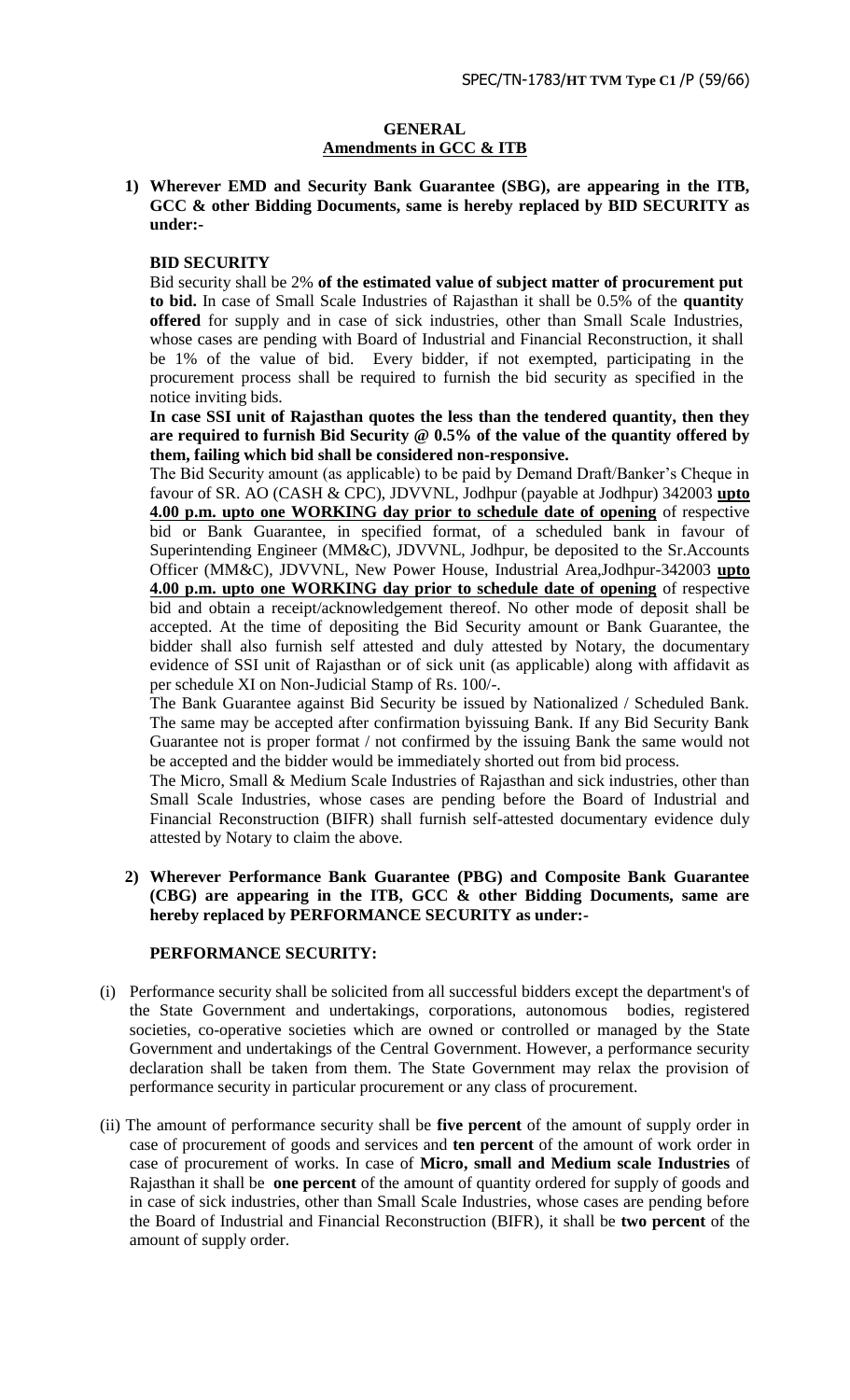# **3) VENDOR REGISTERATION:**

**The relaxation/exemption given to the registered vendors of the Nigam in respect of EMD/SBG, wherever appearing in the ITB, GCC & other Bidding documents, are hereby WITHDRAWN.**

**4) The indirect taxes i.e. Excise Duty, Service Tax, VAT/CST, Entry Tax etc. mentioned in G.C.C., may now be read as G.S.T.**

# **5) Due Date of payment:**

Payment shall be due and payable by the purchaser in accordance with the provision of the contract within a reasonable period from the date of receipt of each invoice by the contractor / supplier duly supported by a certificate of the Engineer. The purchaser will take all possible effort to make payment to the contractor / supplier generally on  $45<sup>th</sup>$  day after receipt of duly verified challans / receipts / bill in the office of paying authority {Sr. Accounts Officer (Cash & CPC) Jodhpur Discom, Jodhpur / Concerned Circle Accounts Officer} and completion of contractual formalities. But in case of delay in payment the purchaser shall not be liable to pay any interest on the outstanding amount to the contractor / supplier.

**6)** The GST will be charge extra at the prevailing rate on all the settlement fees as applicable and amended time to time.

# **7) APPEAL**:

i. If any Bidder or prospective bidder is aggrieved that any decision, action or omission of the procuring entity is in contravention to the provisions of this Act or the rules or guidelines issued there under, he may file 1st  $&$  2nd appeal under section 38 of RTPP Act-2012 to the following appeal authorities **within a period of ten days from the date of such decision or action, omission, as the case may be, clearly giving the specific ground or grounds on which he feels aggrieved:** 

| Sr.No | Type of Appeal | Name & Designation of appellate authority  |
|-------|----------------|--------------------------------------------|
|       | First appeal   | Chairman, Discoms                          |
|       |                |                                            |
|       | Second appeal  | Energy Department, Government of Rajasthan |

ii) The form of appeal shall be as per Rule 83 of RTPP Rules, 2013 and memorandum of appeal shall be filled as per form-1 as prescribed under RTPP Rules, 2013.

Fee for appeal: - Subject to rule 84 of the RTTP Rule 2013 the fee shall be as under: a. For First Appeal:- Rs. 2,500/- (Rupees Two Thousand Five Hundred Only)+GST.

b. For Second Appeal:- Rs. 10,000/- (Rupees Ten Thousand Only)+GST.

iii) It is further intimated that the fee shall be paid in the form of Demand Draft of Bankers Cheque of a Scheduled Bank payable in the name of Sr. Accounts Officer (Cash & CPC), JdVVNL, Jodhpur.

iv) Provided that after the declaration of a Bidder as successful the appeal may be filed only by a Bidder who has participated in procurement proceedings:

Provided further that in case a Procuring Entity evaluates the Technical Bids before the opening of the Financial Bids, an appeal related to the matter of Financial Bids may be filed only by a Bidder whose Technical Bid is found to be acceptable.

vi) The officer to whom an appeal is filed under para (1) shall deal with the appeal as expeditiously as possible and shall endeavour to dispose it of within thirty days from the date of the appeal.

vii) If the officer designated under para (1) fails to dispose of the appeal filed within the period specified in para (2), or if the Bidder or prospective bidder or the Procuring Entity is aggrieved by the order passed by the First Appellate Authority, the Bidder or prospective bidder or the Procuring Entity, as the case may be, may file a second appeal to Second Appellate Authority specified in the Bidding Document in this behalf within fifteen days from the expiry of the period specified in para (2) or of the date of receipt of the order passed by the First Appellate Authority, as the case may be.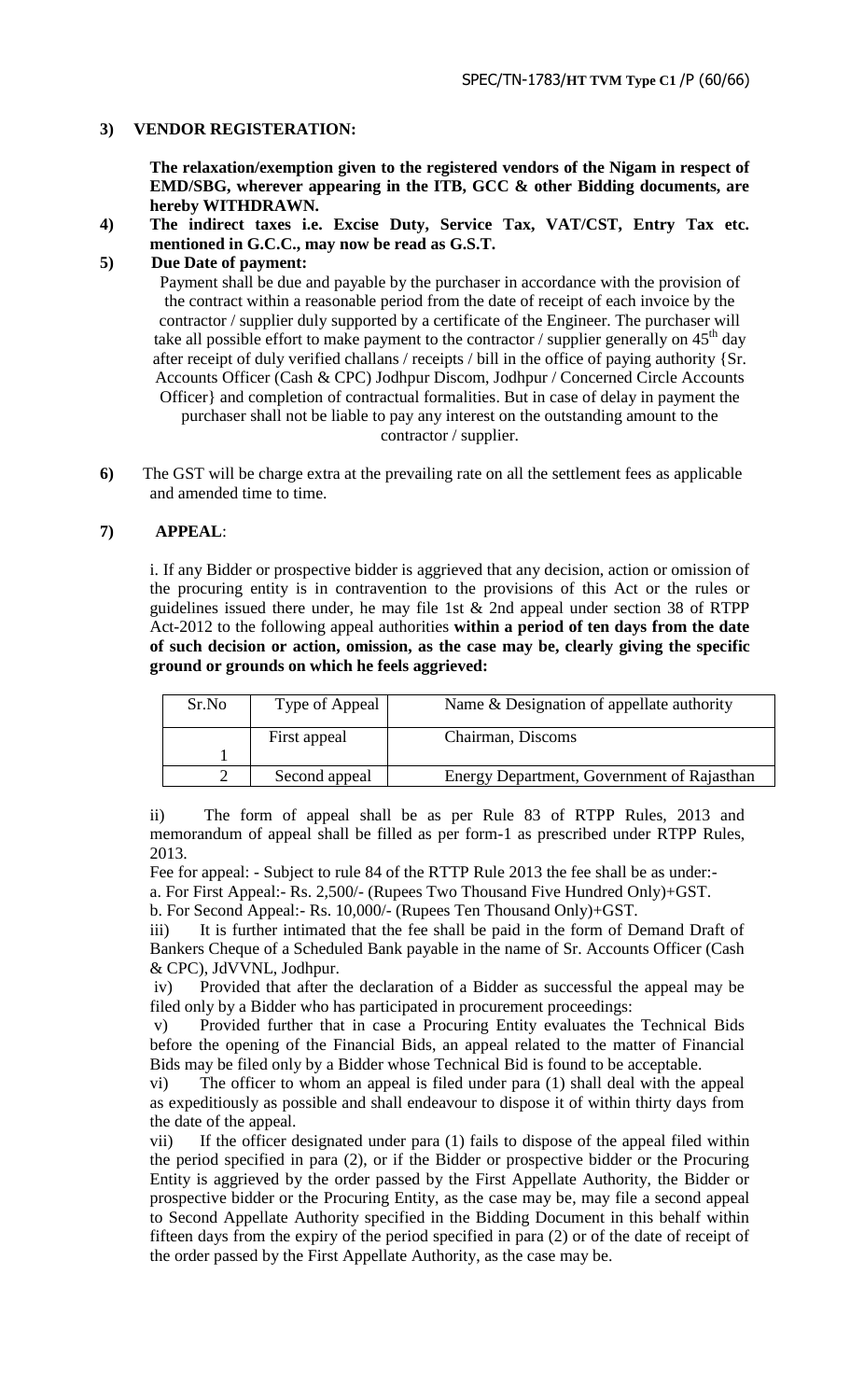# SPEC/TN-1783/**HT TVM Type C1** /P (61/66)

**8)** The bidders should be qualified, not be insolvent, not be in receivership, not be bankrupt or being wound up, should not have affairs administered by a court or a judicial officers, should not have business activities suspended, should not be blacklisted or debarred by any utility/ government agency, should not have a conflict of interest. For this bidder is required to furnish a Declaration as per Appendix-C, on Rajasthan Non-Judicial Stamp Paper of Rs. 100/ (excluding surcharge on Stamp Paper, as per rules)."

9) In case the terms & conditions mentioned in PO, ITB & GCC are modified/differ from RTPP Act, then RTPP Act shall supersede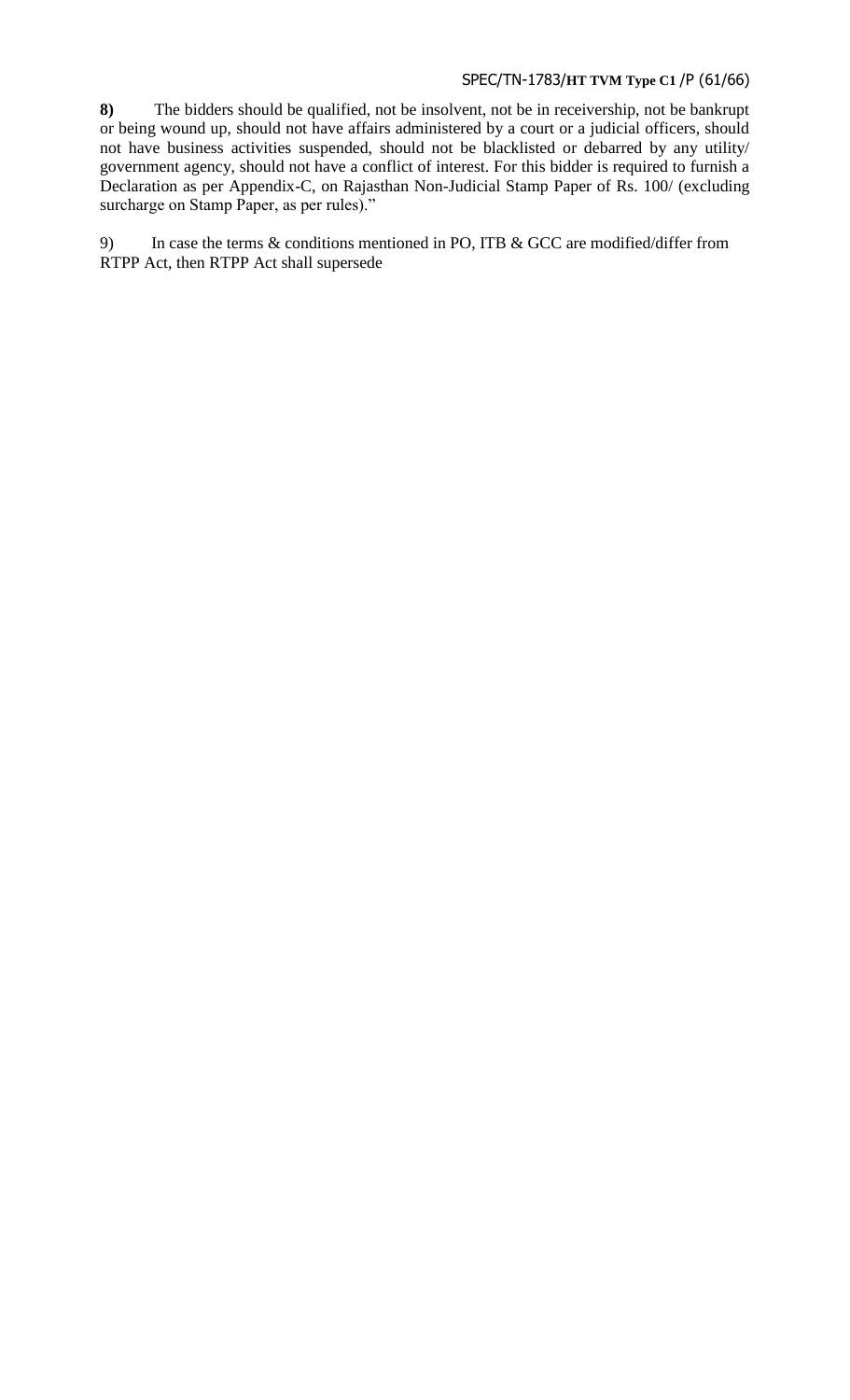# **ADDENDUM IN ITB**

**Addendum in the provision of Instruction to Bidder (ITB) in the clause No. 1.12.2 for quantity allocation as per award criteria of purchase manual in accordance to the clause no. 74 of RTPP rules:**

# **1.12.2 (A) for quantity allocation**

# **(i) Trial order under Para No. 22.17 (a) & (b) of purchase manual**

(a) Any bidder located within or outside the state of Rajasthan has participated for the first time in a particular Discom& meeting minimum qualification requirement and has supplied the tendered material/or of higher rating in other utility shall be treated as an old supplier. Rajasthan"s firms although supplied in past but not meeting minimum quantity supplied criterion including altogether new units which have not supplied any quantity but having adequate  $\&$ required manufacturing and testing facility and technical know-how of the tendered material shall be considered as new firms and would be eligible for trial order only. In case supply made to the licensed power utility outside India, the C.A. certificate furnished by the firm shall be considered.

Note:- The material supplied and accepted for same/higher rating for turnkey project (s) to a licensed power utility/Govt. shall be considered for the purpose of evaluating criteria. The certificate given by C.A. shall indicate above quantity separately.

(b) (i) The trial order for a particular item shall not generally exceed 10% of the total quantity considered for placement of order. This ceiling may, however, be relaxed by the corporate level purchase committee up to the extent of 30% to take the advantage of lower price where situation of differential price offering is arising.

(ii) The capacity & capability assessment of a bidder located outside state of Rajasthan who otherwise qualifies but is participating for the first time shall not be carried out.

Similarly, for the tendered item(s) where the valid BIS license is an essential qualification requirement and the bidder possesses the valid BIS but new to the utility. The capacity/capability assessment of such a bidder shall also not be carried out.

# **(ii) Award criteria under Para No. 10.2 (iii) of purchase manual**

(a) In case of distribution transformers of rating 40 KVA and below, LT cables & conductors and fabricated steel items, order quantity may be distributed in the following manner:-

# **20% to L1 15% to L2 10% to L3 05% to L4**

50% to be distributed equally among other firms subject to the condition that not more than 5% of the quantity to be purchased will be allotted to any one of such firms. The balance, if any will be distributed in the same proportion as indicated above among the first four firms.

(b) In case of other items except poles, order quantity may be distributed in the following manner:-

| 40% to L1    |
|--------------|
| $20\%$ to L2 |
| 10% to L3    |
| 06% to L4    |

The balance quantity may be equally distributed among other firms subject to the condition that not more than 4% of the quantity to be purchased will be allotted to any one of such firm. The balance, if any will be distributed in the same proportion as indicated above among the first four firms.

(c) In case of poles, the order may be awarded on the basis of landed cost (material and transportation taken together). The allocation of quantity location/destination wise may be made among the eligible firms in equal proportion as far as possible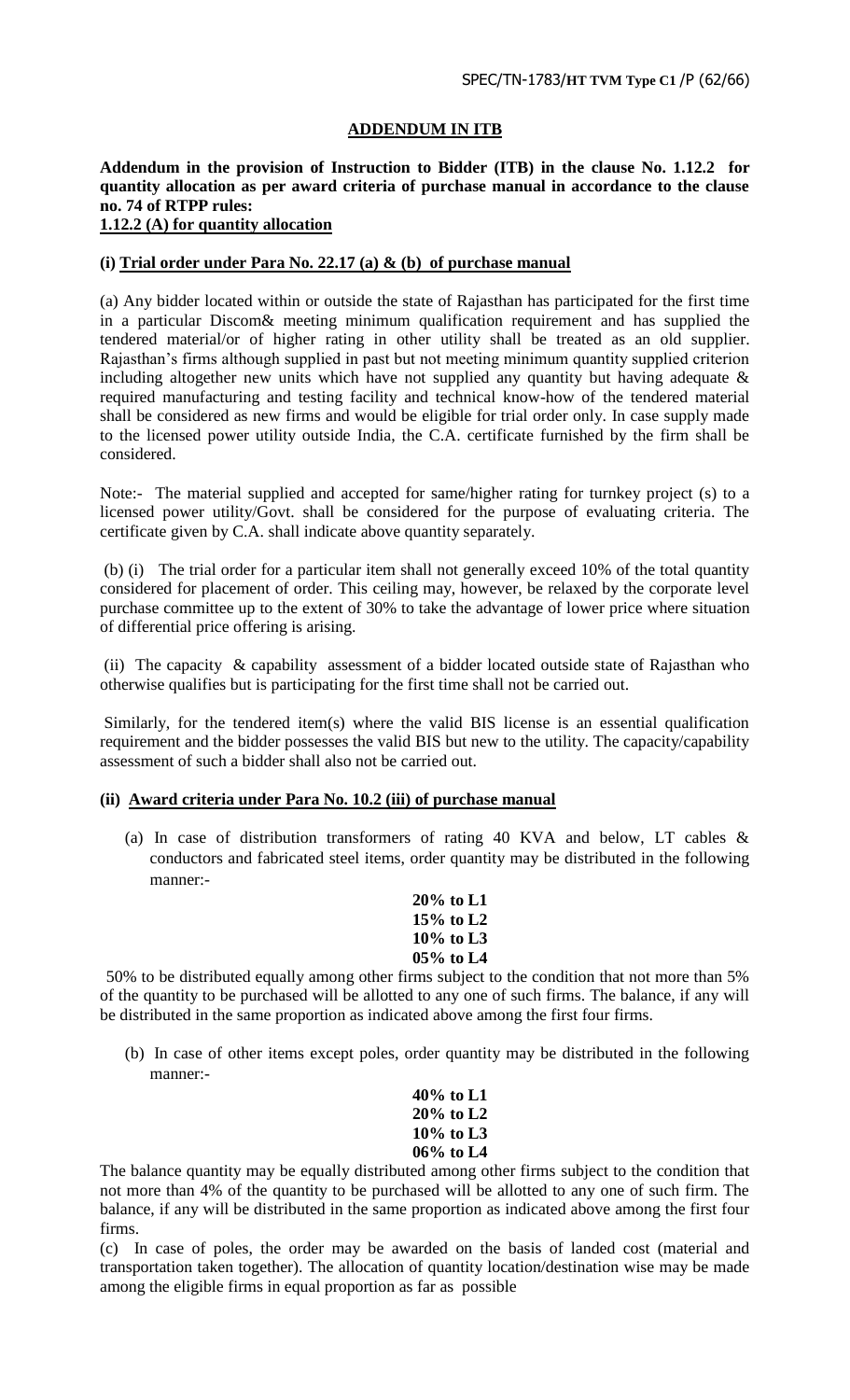# **APPENDIX-A**

Bank Guarantee No. Security Amount : \_\_\_\_\_\_\_\_. Issued on dated : \_\_\_\_\_\_\_\_. Valid upto :  $\frac{\ }{\ }$ . Claim upto / Grace period: \_\_\_\_\_\_\_\_\_.

# **PERFORMA OF BANK GUARANTEE FOR BID SECURITY**

(Bank Guarantee in lieu of bid Security on non-judicial Stamp Paper of Rajasthan State of 0.25% of the B.G. value or Rs.25,000/-, whichever is less)

To,

The Superintending Engineer (MM&C), Jodhpur VidyutVitaran Nigam Limited, Jodhpur.

1. Whereas (name of the Bidder) (hereinafter called "the Bidder") has submitted its bid dated \_\_\_\_\_\_ (date of submission of bid) for \_\_\_\_\_\_\_\_ (name of contract/ name of the material with Bid no. / TN No. \_\_\_\_\_\_) (hereinafter called 'the Bid'').

2. KNOW ALL PEOPLE by these presents that WE \_\_\_\_\_\_\_\_\_\_\_\_\_\_\_\_ (name and address of branch of Bank ) of \_\_\_\_\_\_\_\_\_\_\_\_\_\_\_ (name of country), having our registered office at  $\quad \quad \text{name of country), having our registered office at}$ \_\_\_\_\_\_\_\_\_\_\_\_\_\_\_\_\_\_\_\_\_\_ (addresses of bank) (hereinafter called "the Bank"), are bound unto \_\_\_\_\_\_\_\_\_\_\_\_\_\_\_ (name of Purchaser) (hereinafter called "the Purchaser") in the sum of Rs. \*\_\_\_\_\_\_\_\_\_\_\_\_\_\_ for which payment well and truly to be made to the said Purchaser, the Bank binds itself, its successors, and assigns by these presents sealed with the Common Seal

of the said Bank this  $\_\_\_\_$  day of  $\_\_\_\_$  20

3. THE CONDITIONS of this obligation are :

i. If the bidder withdraws its Bid during the period of bid validity specified by the Bidder in the Bid Form; or

ii. If the bidder refuses to accept the correction of error in his Bid; or

iii. If the bidder, having been notified of the acceptance of its Bid by the purchaser during the period of bid validity:

a. Fails or refuses to execute the Contract Agreement within the time specified in purchase / work order, if required, or

b. Fails or refuses to furnish the performance security within the time specified in purchase / work order in accordance with the GCC, or

c. Fails to commence supply of goods or services or execute work as per purchase / work order within time specified.

iv. If the bidder breaches any provision of the Code of integrity specified in the RTPP Act and Chapter VI of the RTPP Rules.

4. We undertake unconditionally and irrevocably to guarantee as primary obligator and not as surety merely to pay to the purchaser a sum of Rs. \_\_\_\_\_\_\_\_\_\_\_ (in words Rs. \_\_\_\_\_\_\_\_\_\_\_\_\_\_\_\_\_\_\_\_\_\_\_\_\_\_\_\_\_\_\_\_\_\_\_\_\_\_) upon receipt of its first written demand,

without the purchaser having to substantiate its demand, provided that in its demand the Purchaser will note that the amount claimed by it is due to it owing to the occurrence of one or all of the above three conditions specifying the occurred condition or conditions.

5. The decision of the Superintending Engineer (MM&C), Jodhpur VidyutVitaran Nigam Limited, Jodhpur shall be final whether breach has been committed on the right to demand the amount of guarantee from us which has accrued to the purchaser.

6. This guarantee shall not cease or determine, if the purchaser grants time or indulgence or vary the terms of the contract with the Contractor or without our consent or knowledge.

7. The guarantee herein contained shall not be affected by any change in the constitution of the Contractor.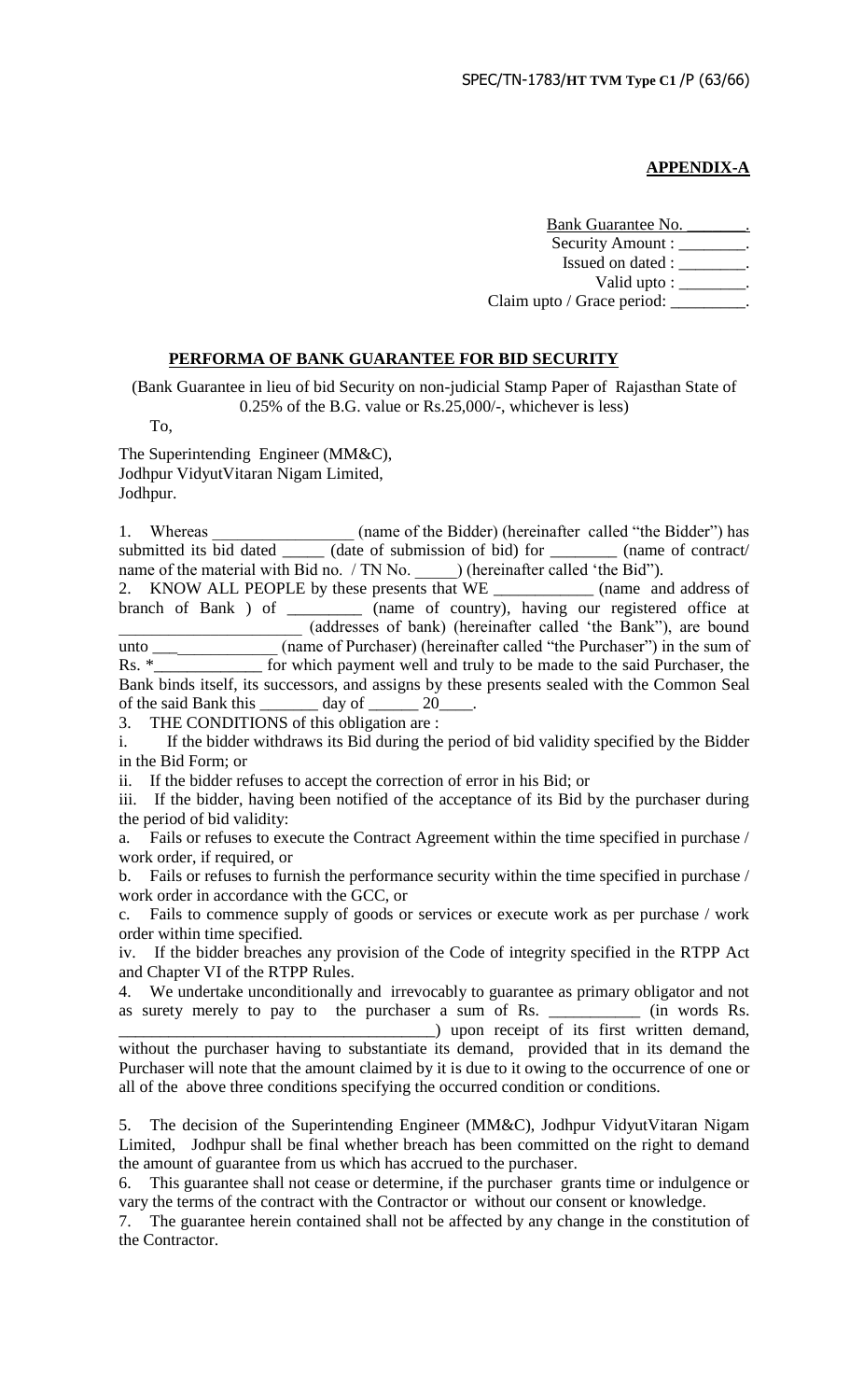8. We \_\_\_\_\_\_\_\_\_\_(Bank Name) further undertake not to revoke this guarantee during its currency except with the previous consent of the Superintending Engineer (MM&C), Jodhpur VidyutVitaran Nigam Limited, Jodhpur.

9. All disputes arising under the said guarantee between the Bank and the Nigam or between the Contractor and the Nigam pertaining to the guarantee, shall be subject to the jurisdiction of the Courts in Jodhpur, Rajasthan alone.

10. This guarantee will remain in force up to and including one hundred eighty (180) days after the date of the opening of bids, i.e. upto \_\_\_\_\_\_\_\_\_\_\_, with a further grace period of Ninety (90) days and any demand in respect thereof should reach the Bank not later than the above date.

> Yours faithfully, Bankers (EXECUTANT) Signed by the above named Bank in presence of : (signature with full Name and Address)

Witness :

1. \_\_\_\_\_\_\_\_\_\_\_\_\_\_.

2. \_\_\_\_\_\_\_\_\_\_\_\_\_\_\_\_\_\_\_\_\_.

Attested by Notary Public, First Class Magistrate or directly confirmed by the executing Bank.

\* The Bidder should insert the amount of the guarantee in words and figures denominated in the currency of bid.

**Note** : In case the bid is submitted by a Joint Venture, the Bid Bank guarantee shall be in the name of Lead partner or in the name of joint venture partners submitting the Bid covering all the partners of the joint venture.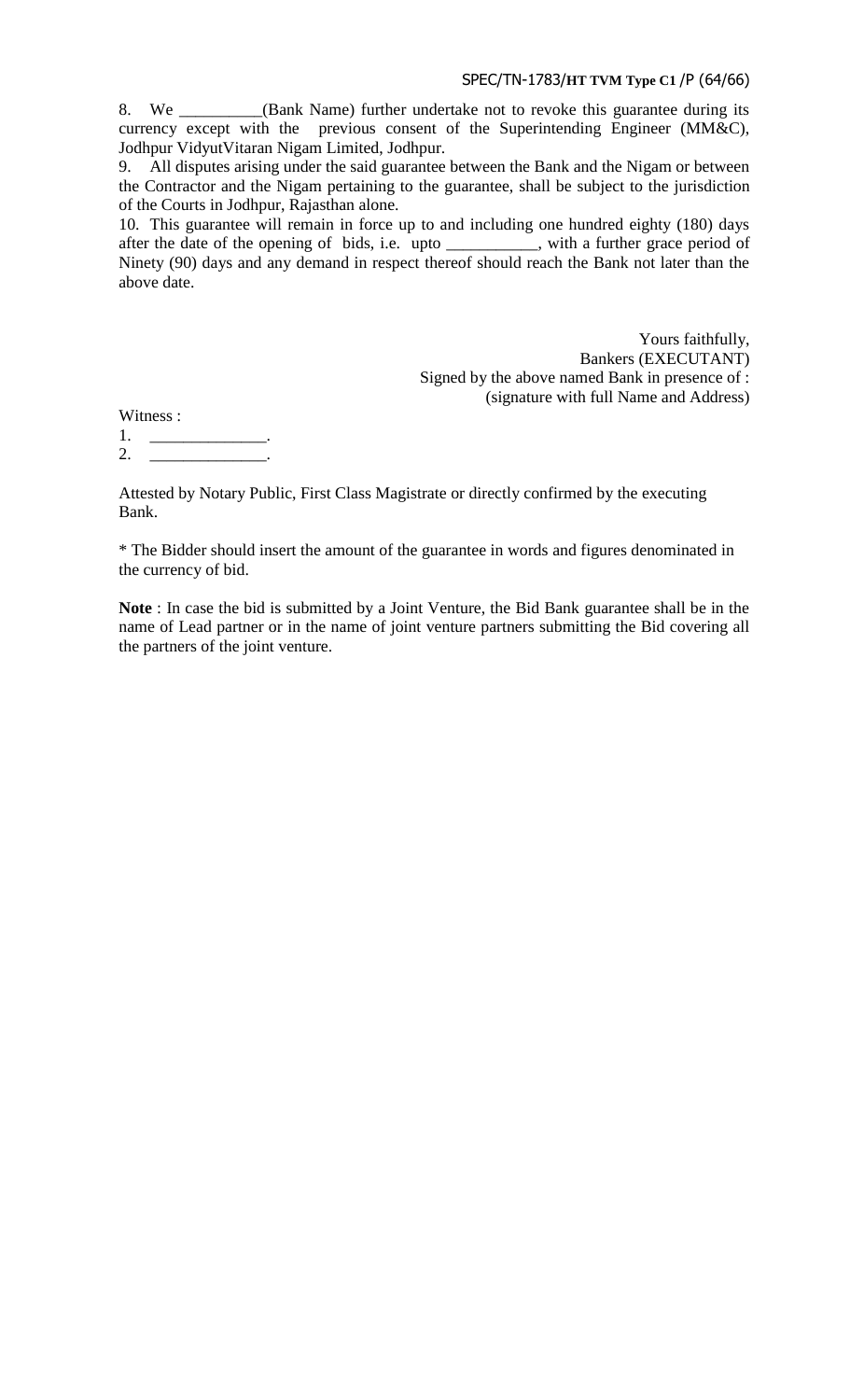# **APPENDIX-B**

**\_\_\_\_\_\_\_\_\_\_\_\_\_\_\_\_\_\_\_**